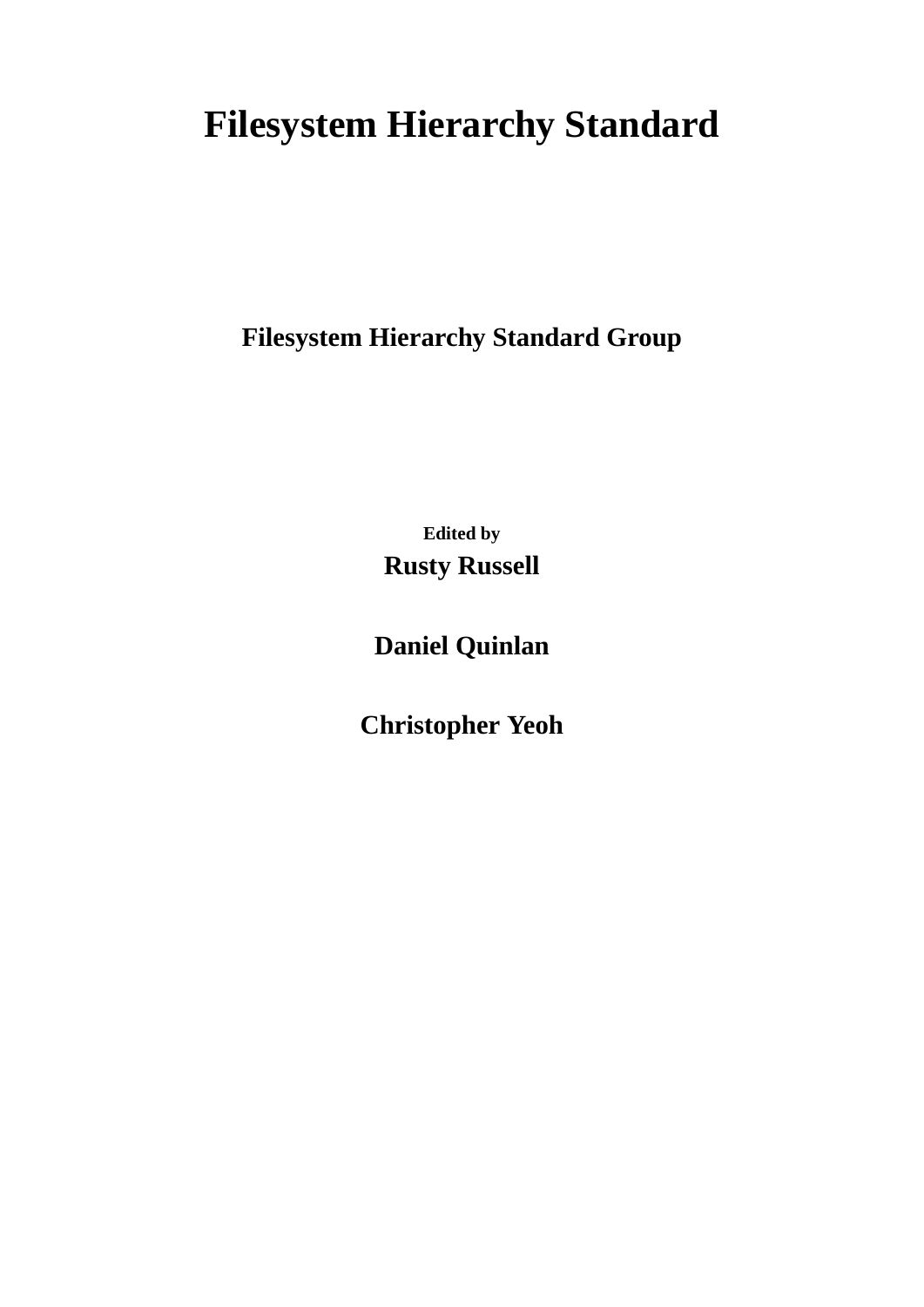#### **Filesystem Hierarchy Standard**

by Filesystem Hierarchy Standard Group Edited by Rusty Russell, Daniel Quinlan, and Christopher Yeoh

Published January 28 2004 Copyright © 1994-2004 Daniel Quinlan Copyright © 2001-2004 Paul 'Rusty' Russell Copyright © 2003-2004 Christopher Yeoh

This standard consists of a set of requirements and guidelines for file and directory placement under UNIX-like operating systems. The guidelines are intended to support interoperability of applications, system administration tools, development tools, and scripts as well as greater uniformity of documentation for these systems.

All trademarks and copyrights are owned by their owners, unless specifically noted otherwise. Use of a term in this document should not be regarded as affecting the validity of any trademark or service mark.

Permission is granted to make and distribute verbatim copies of this standard provided the copyright and this permission notice are preserved on all copies.

Permission is granted to copy and distribute modified versions of this standard under the conditions for verbatim copying, provided also that the title page is labeled as modified including a reference to the original standard, provided that information on retrieving the original standard is included, and provided that the entire resulting derived work is distributed under the terms of a permission notice identical to this one.

Permission is granted to copy and distribute translations of this standard into another language, under the above conditions for modified versions, except that this permission notice may be stated in a translation approved by the copyright holder.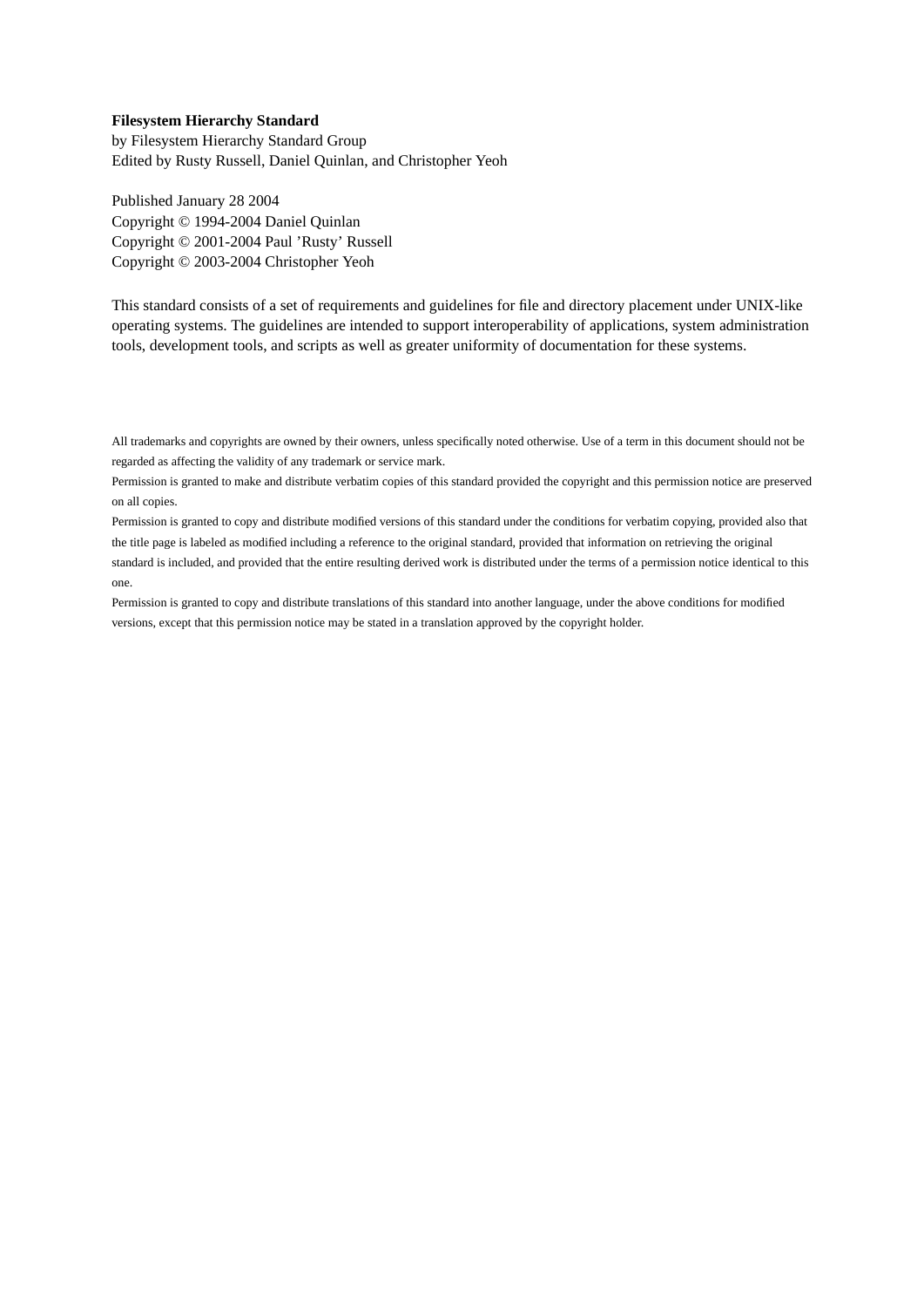# **Table of Contents**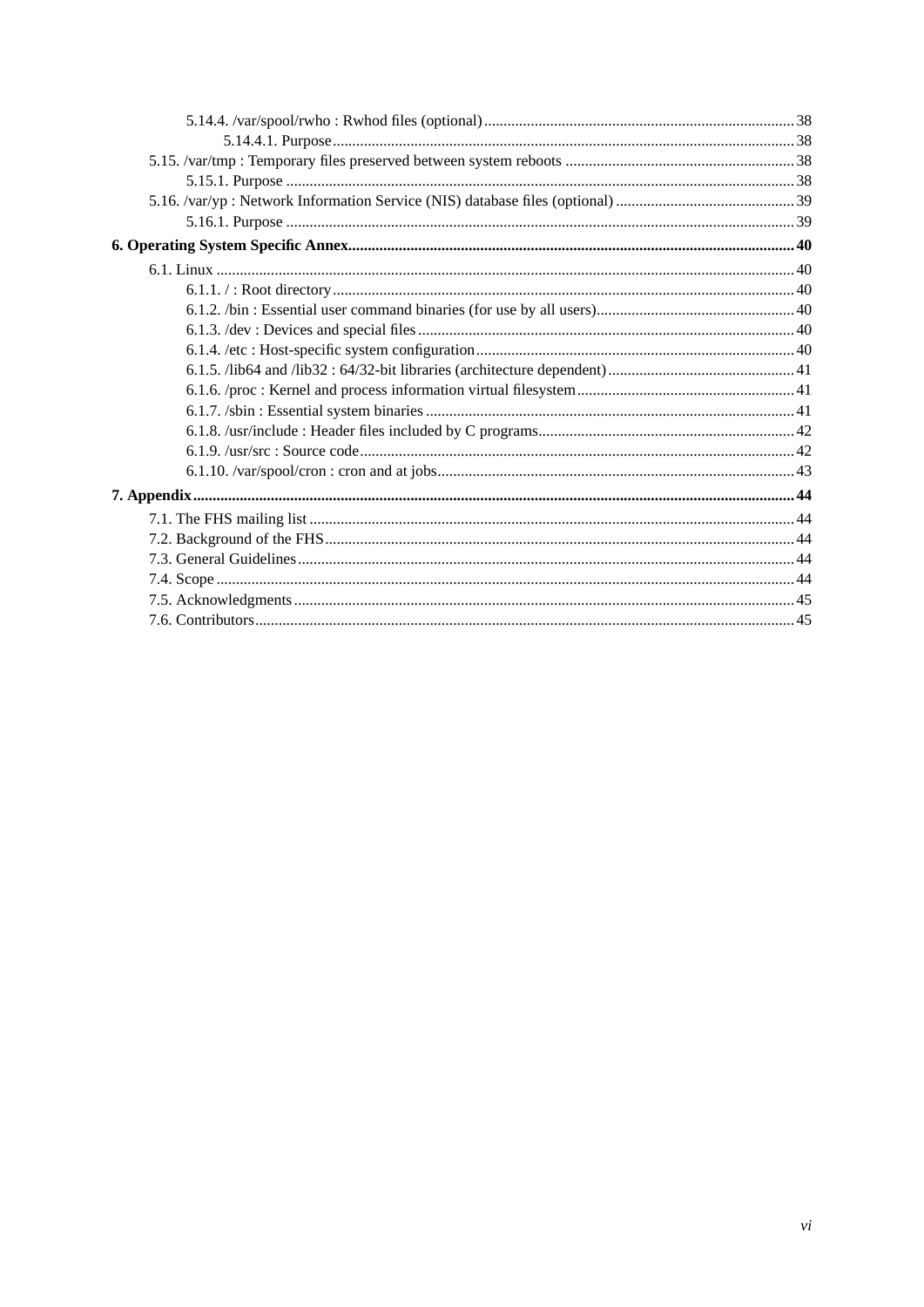# <span id="page-6-0"></span>**Chapter 1. Introduction**

# <span id="page-6-1"></span>**1.1. Purpose**

This standard enables:

- Software to predict the location of installed files and directories, and
- Users to predict the location of installed files and directories.

We do this by:

- Specifying guiding principles for each area of the filesystem,
- Specifying the minimum files and directories required,
- Enumerating exceptions to the principles, and
- Enumerating specific cases where there has been historical conflict.

The FHS document is used by:

- Independent software suppliers to create applications which are FHS compliant, and work with distributions which are FHS complaint,
- OS creators to provide systems which are FHS compliant, and
- Users to understand and maintain the FHS compliance of a system.

The FHS document has a limited scope:

- Local placement of local files is a local issue, so FHS does not attempt to usurp system administrators.
- <span id="page-6-2"></span>• FHS addresses issues where file placements need to be coordinated between multiple parties such as local sites, distributions, applications, documentation, etc.

# **1.2. Conventions**

We recommend that you read a typeset version of this document rather than the plain text version. In the typeset version, the names of files and directories are displayed in a constant-width font.

Components of filenames that vary are represented by a description of the contents enclosed in "*<*" and "*>*" characters, *<thus>*. Electronic mail addresses are also enclosed in "<" and ">" but are shown in the usual typeface.

Optional components of filenames are enclosed in "*[*" and "*]*" characters and may be combined with the "*<*" and "*>*" convention. For example, if a filename is allowed to occur either with or without an extension, it might be represented by *<filename>[.<extension>]*.

Variable substrings of directory names and filenames are indicated by "*\**".

The sections of the text marked as *Rationale* are explanatory and are non-normative.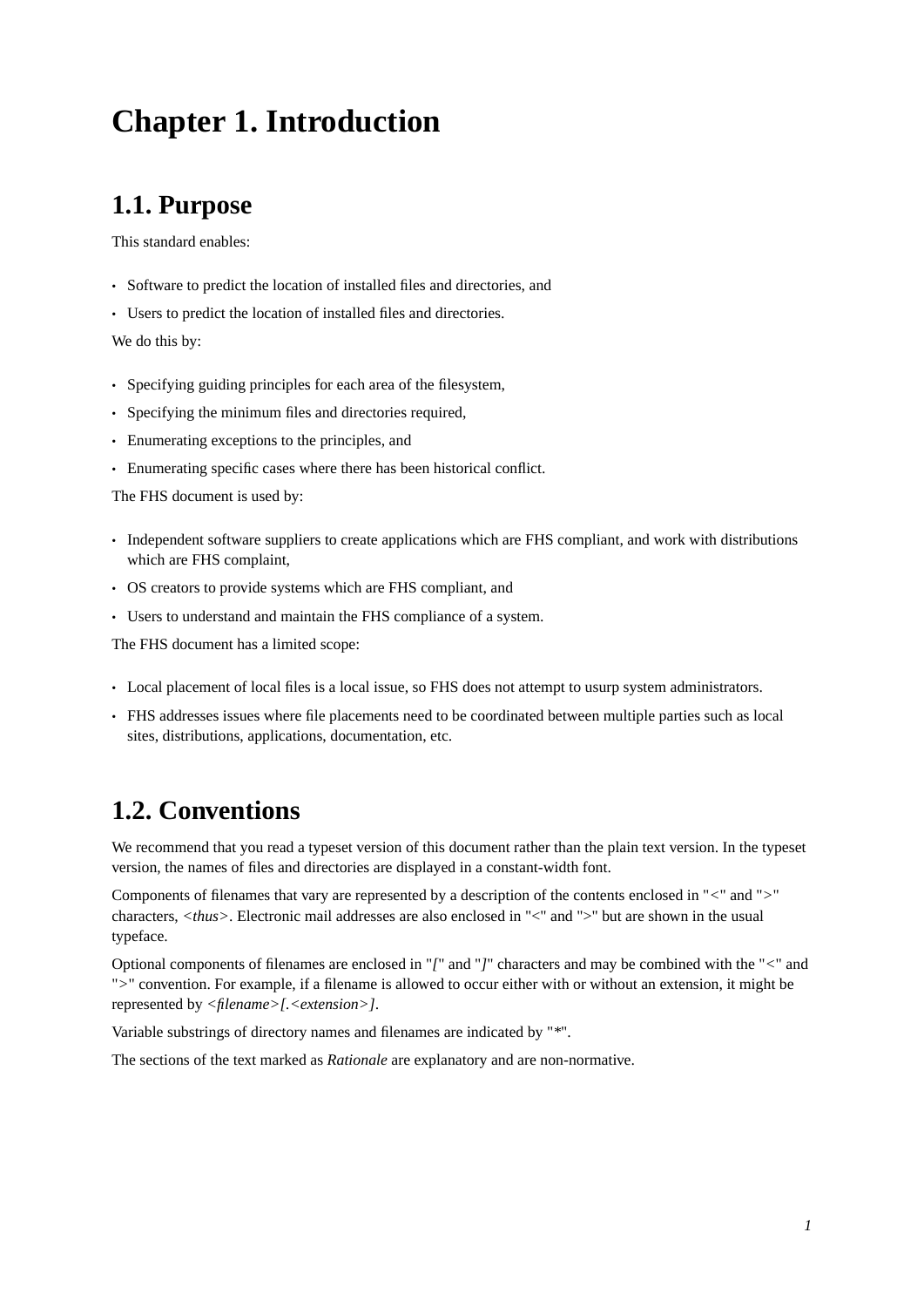# <span id="page-7-0"></span>**Chapter 2. The Filesystem**

This standard assumes that the operating system underlying an FHS-compliant file system supports the same basic security features found in most UNIX filesystems.

It is possible to define two independent distinctions among files: shareable vs. unshareable and variable vs. static. In general, files that differ in either of these respects should be located in different directories. This makes it easy to store files with different usage characteristics on different filesystems.

"Shareable" files are those that can be stored on one host and used on others. "Unshareable" files are those that are not shareable. For example, the files in user home directories are shareable whereas device lock files are not.

"Static" files include binaries, libraries, documentation files and other files that do not change without system administrator intervention. "Variable" files are files that are not static.

# **Rationale**

Shareable files can be stored on one host and used on several others. Typically, however, not all files in the filesystem hierarchy are shareable and so each system has local storage containing at least its unshareable files. It is convenient if all the files a system requires that are stored on a foreign host can be made available by mounting one or a few directories from the foreign host.

Static and variable files should be segregated because static files, unlike variable files, can be stored on read-only media and do not need to be backed up on the same schedule as variable files.

Historical UNIX-like filesystem hierarchies contained both static and variable files under both /usr and /etc. In order to realize the advantages mentioned above, the /var hierarchy was created and all variable files were transferred from  $/$ usr to  $/$ var. Consequently  $/$ usr can now be mounted read-only (if it is a separate filesystem). Variable files have been transferred from /etc to /var over a longer period as technology has permitted.

Here is an example of a FHS-compliant system. (Other FHS-compliant layouts are possible.)

|          | shareable       | unshareable |
|----------|-----------------|-------------|
| static   | /usr            | /etc        |
|          | $\sqrt{opt}$    | /boot       |
| variable | /var/mail       | /var/run    |
|          | /var/spool/news | /var/lock   |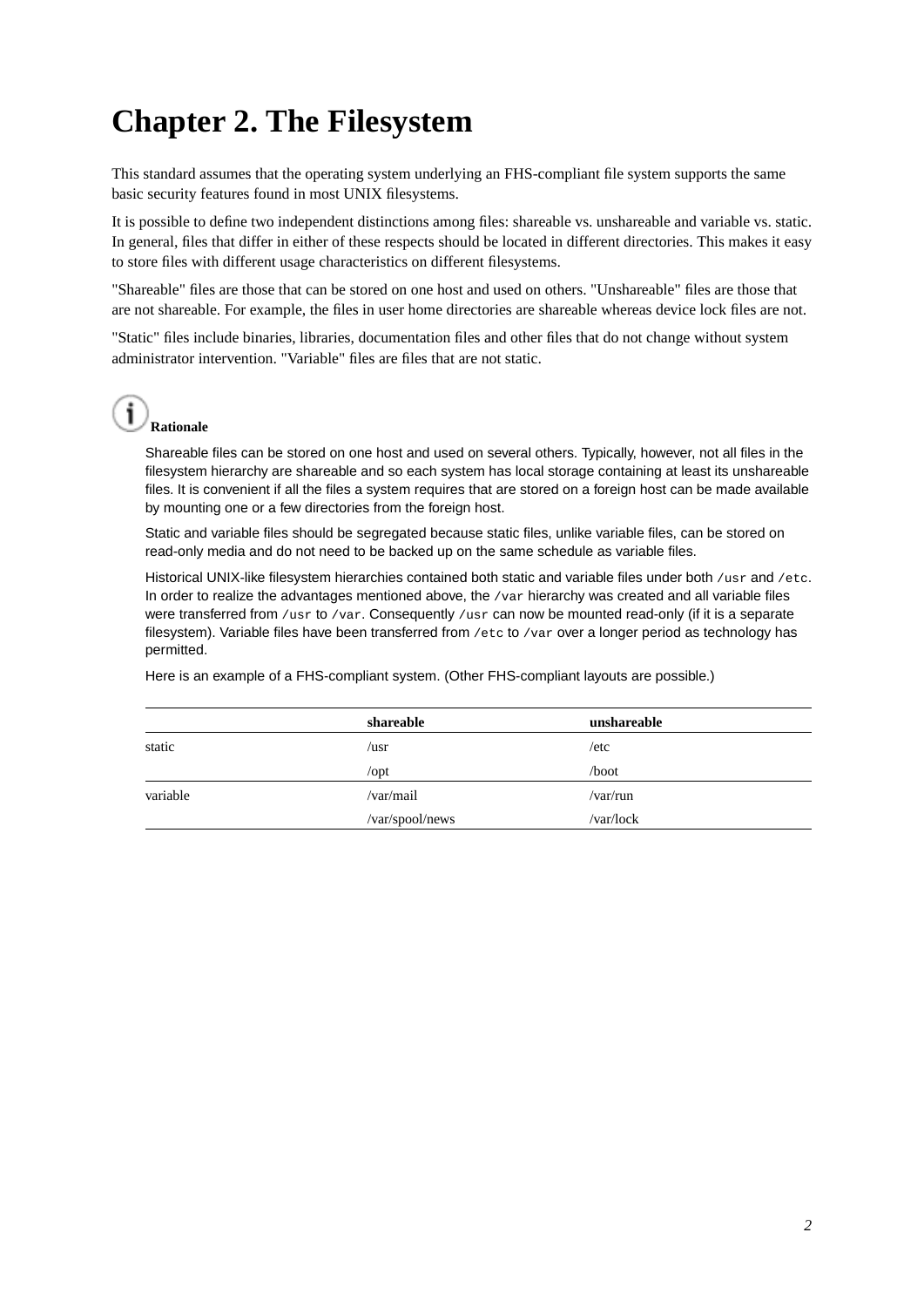# <span id="page-8-0"></span>**Chapter 3. The Root Filesystem**

# <span id="page-8-1"></span>**3.1. Purpose**

The contents of the root filesystem must be adequate to boot, restore, recover, and/or repair the system.

- To boot a system, enough must be present on the root partition to mount other filesystems. This includes utilities, configuration, boot loader information, and other essential start-up data. /usr, /opt, and /var are designed such that they may be located on other partitions or filesystems.
- To enable recovery and/or repair of a system, those utilities needed by an experienced maintainer to diagnose and reconstruct a damaged system must be present on the root filesystem.
- To restore a system, those utilities needed to restore from system backups (on floppy, tape, etc.) must be present on the root filesystem.

# **Rationale**

The primary concern used to balance these considerations, which favor placing many things on the root filesystem, is the goal of keeping root as small as reasonably possible. For several reasons, it is desirable to keep the root filesystem small:

- It is occasionally mounted from very small media.
- The root filesystem contains many system-specific configuration files. Possible examples include a kernel that is specific to the system, a specific hostname, etc. This means that the root filesystem isn't always shareable between networked systems. Keeping it small on servers in networked systems minimizes the amount of lost space for areas of unshareable files. It also allows workstations with smaller local hard drives.
- While you may have the root filesystem on a large partition, and may be able to fill it to your heart's content, there will be people with smaller partitions. If you have more files installed, you may find incompatibilities with other systems using root filesystems on smaller partitions. If you are a developer then you may be turning your assumption into a problem for a large number of users.
- Disk errors that corrupt data on the root filesystem are a greater problem than errors on any other partition. A small root filesystem is less prone to corruption as the result of a system crash.

Applications must never create or require special files or subdirectories in the root directory. Other locations in the FHS hierarchy provide more than enough flexibility for any package.



There are several reasons why creating a new subdirectory of the root filesystem is prohibited:

- It demands space on a root partition which the system administrator may want kept small and simple for either performance or security reasons.
- It evades whatever discipline the system administrator may have set up for distributing standard file hierarchies across mountable volumes.

<span id="page-8-2"></span>Distributions should not create new directories in the root hierarchy without extremely careful consideration of the consequences including for application portability.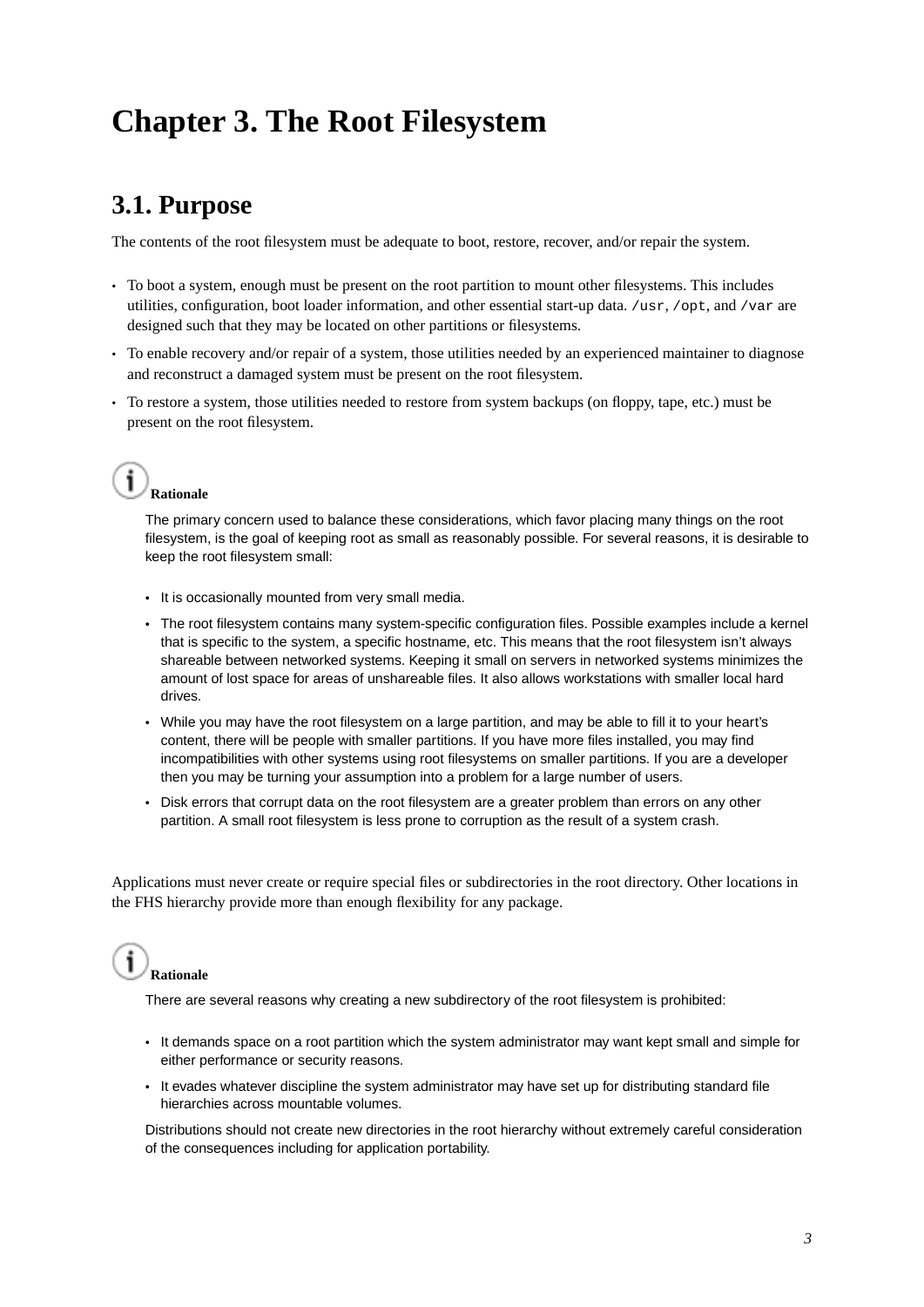## <span id="page-9-3"></span>**3.2. Requirements**

The following directories, or symbolic links to directories, are required in /.

| <b>Essential command binaries</b><br>Static files of the boot loader<br>Device files<br>Host-specific system configuration<br>Essential shared libraries and kernel modules<br>Mount point for removeable media<br>Mount point for mounting a filesystem temporarily<br>Add-on application software packages<br>Essential system binaries<br>sbin<br>Data for services provided by this system<br>srv<br>Temporary files | <b>Directory</b> | <b>Description</b> |
|--------------------------------------------------------------------------------------------------------------------------------------------------------------------------------------------------------------------------------------------------------------------------------------------------------------------------------------------------------------------------------------------------------------------------|------------------|--------------------|
|                                                                                                                                                                                                                                                                                                                                                                                                                          | bin              |                    |
|                                                                                                                                                                                                                                                                                                                                                                                                                          | boot             |                    |
|                                                                                                                                                                                                                                                                                                                                                                                                                          | dev              |                    |
|                                                                                                                                                                                                                                                                                                                                                                                                                          | etc              |                    |
|                                                                                                                                                                                                                                                                                                                                                                                                                          | lib              |                    |
|                                                                                                                                                                                                                                                                                                                                                                                                                          | media            |                    |
|                                                                                                                                                                                                                                                                                                                                                                                                                          | mnt              |                    |
|                                                                                                                                                                                                                                                                                                                                                                                                                          | opt              |                    |
|                                                                                                                                                                                                                                                                                                                                                                                                                          |                  |                    |
|                                                                                                                                                                                                                                                                                                                                                                                                                          |                  |                    |
|                                                                                                                                                                                                                                                                                                                                                                                                                          | tmp              |                    |
| Secondary hierarchy                                                                                                                                                                                                                                                                                                                                                                                                      | usr              |                    |
| Variable data                                                                                                                                                                                                                                                                                                                                                                                                            | var              |                    |

<span id="page-9-0"></span>Each directory listed above is specified in detail in separate subsections below. /usr and /var each have a complete section in this document due to the complexity of those directories.

# **3.3. Specific Options**

The following directories, or symbolic links to directories, must be in /, if the corresponding subsystem is installed:

| <b>Directory</b>  | <b>Description</b>                                     |
|-------------------|--------------------------------------------------------|
| home              | User home directories (optional)                       |
| lib <gual></gual> | Alternate format essential shared libraries (optional) |
| root              | Home directory for the root user (optional)            |

<span id="page-9-1"></span>Each directory listed above is specified in detail in separate subsections below.

# **3.4. /bin : Essential user command binaries (for use by all users)**

## <span id="page-9-2"></span>**3.4.1. Purpose**

/bin contains commands that may be used by both the system administrator and by users, but which are required when no other filesystems are mounted (e.g. in single user mode). It may also contain commands which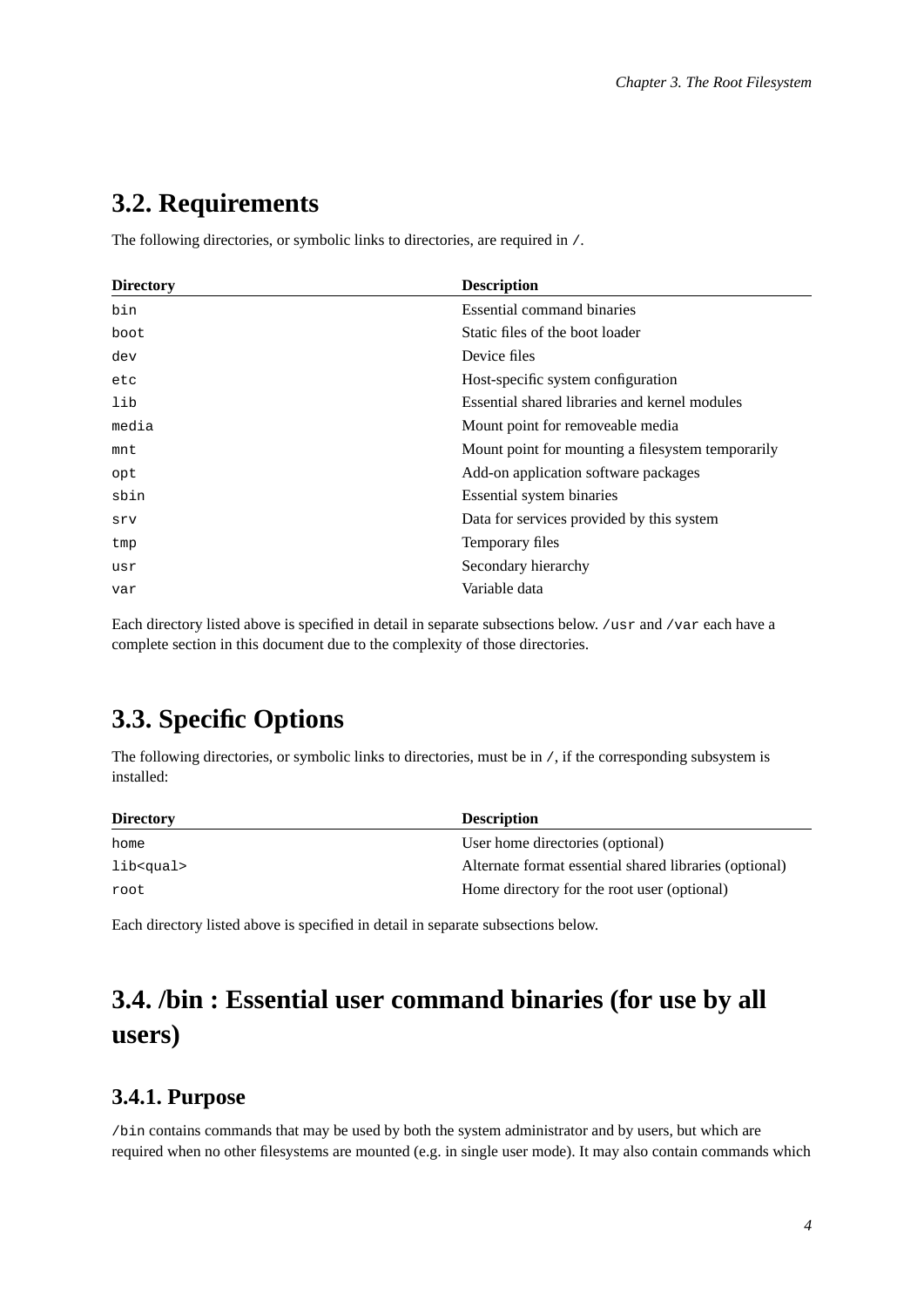are used indirectly by scripts.<sup>1</sup>

## **3.4.2. Requirements**

There must be no subdirectories in /bin.

The following commands, or symbolic links to commands, are required in /bin.

| <b>Command</b> | <b>Description</b>                                    |
|----------------|-------------------------------------------------------|
| cat            | Utility to concatenate files to standard output       |
| chgrp          | Utility to change file group ownership                |
| chmod          | Utility to change file access permissions             |
| chown          | Utility to change file owner and group                |
| cр             | Utility to copy files and directories                 |
| date           | Utility to print or set the system data and time      |
| dd             | Utility to convert and copy a file                    |
| df             | Utility to report filesystem disk space usage         |
| dmesg          | Utility to print or control the kernel message buffer |
| echo           | Utility to display a line of text                     |
| false          | Utility to do nothing, unsuccessfully                 |
| hostname       | Utility to show or set the system's host name         |
| kill           | Utility to send signals to processes                  |
| ln             | Utility to make links between files                   |
| login          | Utility to begin a session on the system              |
| ls             | Utility to list directory contents                    |
| mkdir          | Utility to make directories                           |
| mknod          | Utility to make block or character special files      |
| more           | Utility to page through text                          |
| mount          | Utility to mount a filesystem                         |
| mv             | Utility to move/rename files                          |
| ps             | Utility to report process status                      |
| pwd            | Utility to print name of current working directory    |
| rm             | Utility to remove files or directories                |
| rmdir          | Utility to remove empty directories                   |
| sed            | The 'sed' stream editor                               |
| sh             | The Bourne command shell                              |
| stty           | Utility to change and print terminal line settings    |
| su             | Utility to change user ID                             |
| sync           | Utility to flush filesystem buffers                   |
| true           | Utility to do nothing, successfully                   |
| umount         | Utility to unmount file systems                       |
| uname          | Utility to print system information                   |

If **/bin/sh** is not a true Bourne shell, it must be a hard or symbolic link to the real shell command.

The **[** and **test** commands must be placed together in either /bin or /usr/bin.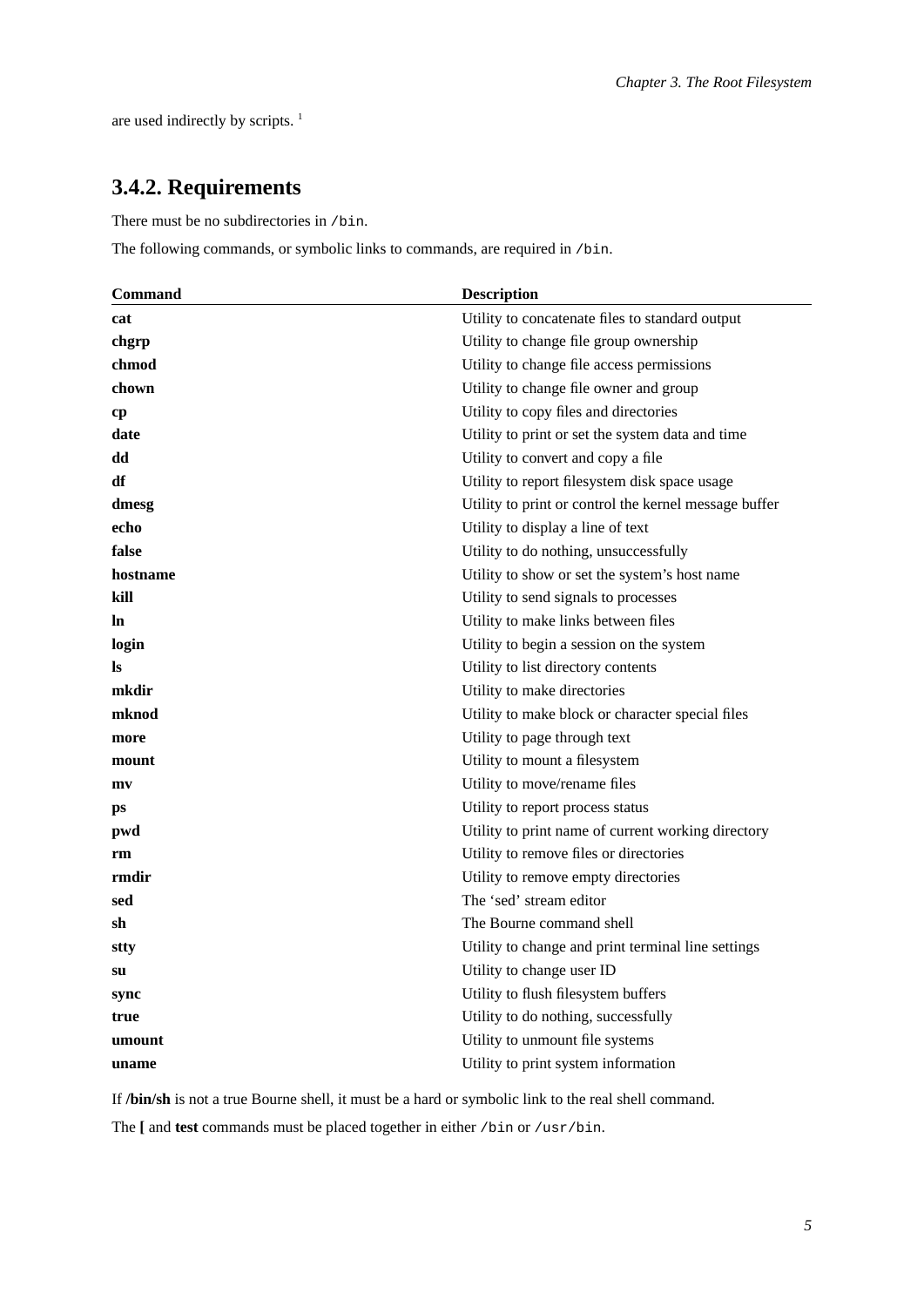#### **Rationale**

For example bash behaves differently when called as **sh** or **bash**. The use of a symbolic link also allows users to easily see that **/bin/sh** is not a true Bourne shell.

The requirement for the **[** and **test** commands to be included as binaries (even if implemented internally by the shell) is shared with the POSIX.2 standard.

## <span id="page-11-0"></span>**3.4.3. Specific Options**

The following programs, or symbolic links to programs, must be in /bin if the corresponding subsystem is installed:

| <b>Command</b> | <b>Description</b>                        |
|----------------|-------------------------------------------|
| csh            | The C shell (optional)                    |
| ed             | The 'ed' editor (optional)                |
| tar            | The tar archiving utility (optional)      |
| cpio           | The cpio archiving utility (optional)     |
| gzip           | The GNU compression utility (optional)    |
| gunzip         | The GNU uncompression utility (optional)  |
| zcat           | The GNU uncompression utility (optional)  |
| netstat        | The network statistics utility (optional) |
| ping           | The ICMP network test utility (optional)  |

If the **gunzip** and **zcat** programs exist, they must be symbolic or hard links to gzip. **/bin/csh** may be a symbolic link to **/bin/tcsh** or **/usr/bin/tcsh**.

#### Ĩ **Rationale**

The tar, gzip and cpio commands have been added to make restoration of a system possible (provided that / is intact).

Conversely, if no restoration from the root partition is ever expected, then these binaries might be omitted (e.g., a ROM chip root, mounting /usr through NFS). If restoration of a system is planned through the network, then **ftp** or **tftp** (along with everything necessary to get an ftp connection) must be available on the root partition.

# <span id="page-11-2"></span><span id="page-11-1"></span>**3.5. /boot : Static files of the boot loader**

## **3.5.1. Purpose**

This directory contains everything required for the boot process except configuration files not needed at boot time and the map installer. Thus /boot stores data that is used before the kernel begins executing user-mode programs. This may include saved master boot sectors and sector map files. <sup>2</sup>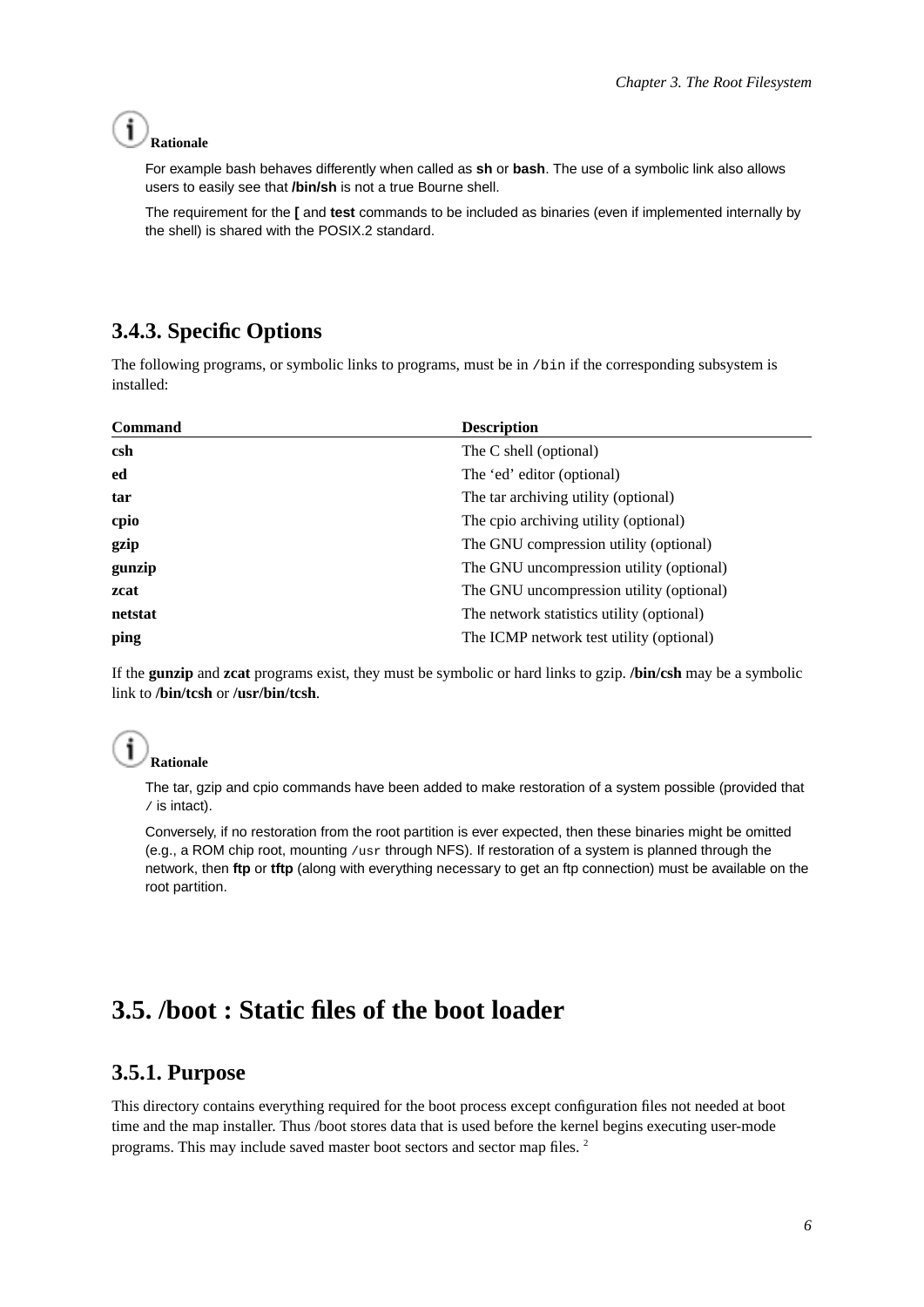## <span id="page-12-0"></span>**3.5.2. Specific Options**

<span id="page-12-1"></span>The operating system kernel must be located in either / or /boot.<sup>3</sup>

## <span id="page-12-2"></span>**3.6. /dev : Device files**

## **3.6.1. Purpose**

<span id="page-12-3"></span>The /dev directory is the location of special or device files.

## **3.6.2. Specific Options**

If it is possible that devices in /dev will need to be manually created, /dev must contain a command named MAKEDEV, which can create devices as needed. It may also contain a MAKEDEV.local for any local devices.

If required, MAKEDEV must have provisions for creating any device that may be found on the system, not just those that a particular implementation installs.

## <span id="page-12-5"></span><span id="page-12-4"></span>**3.7. /etc : Host-specific system configuration**

## **3.7.1. Purpose**

The /etc hierarchy contains configuration files. A "configuration file" is a local file used to control the operation of a program; it must be static and cannot be an executable binary. <sup>4</sup>

#### <span id="page-12-6"></span>**3.7.2. Requirements**

No binaries may be located under /etc.<sup>5</sup>

The following directories, or symbolic links to directories are required in /etc:

| <b>Directory</b> | <b>Description</b>                               |
|------------------|--------------------------------------------------|
| opt              | Configuration for /opt                           |
| X11              | Configuration for the X Window system (optional) |
| sgml             | Configuration for SGML (optional)                |
| xml              | Configuration for XML (optional)                 |

## <span id="page-12-7"></span>**3.7.3. Specific Options**

The following directories, or symbolic links to directories must be in /etc, if the corresponding subsystem is installed: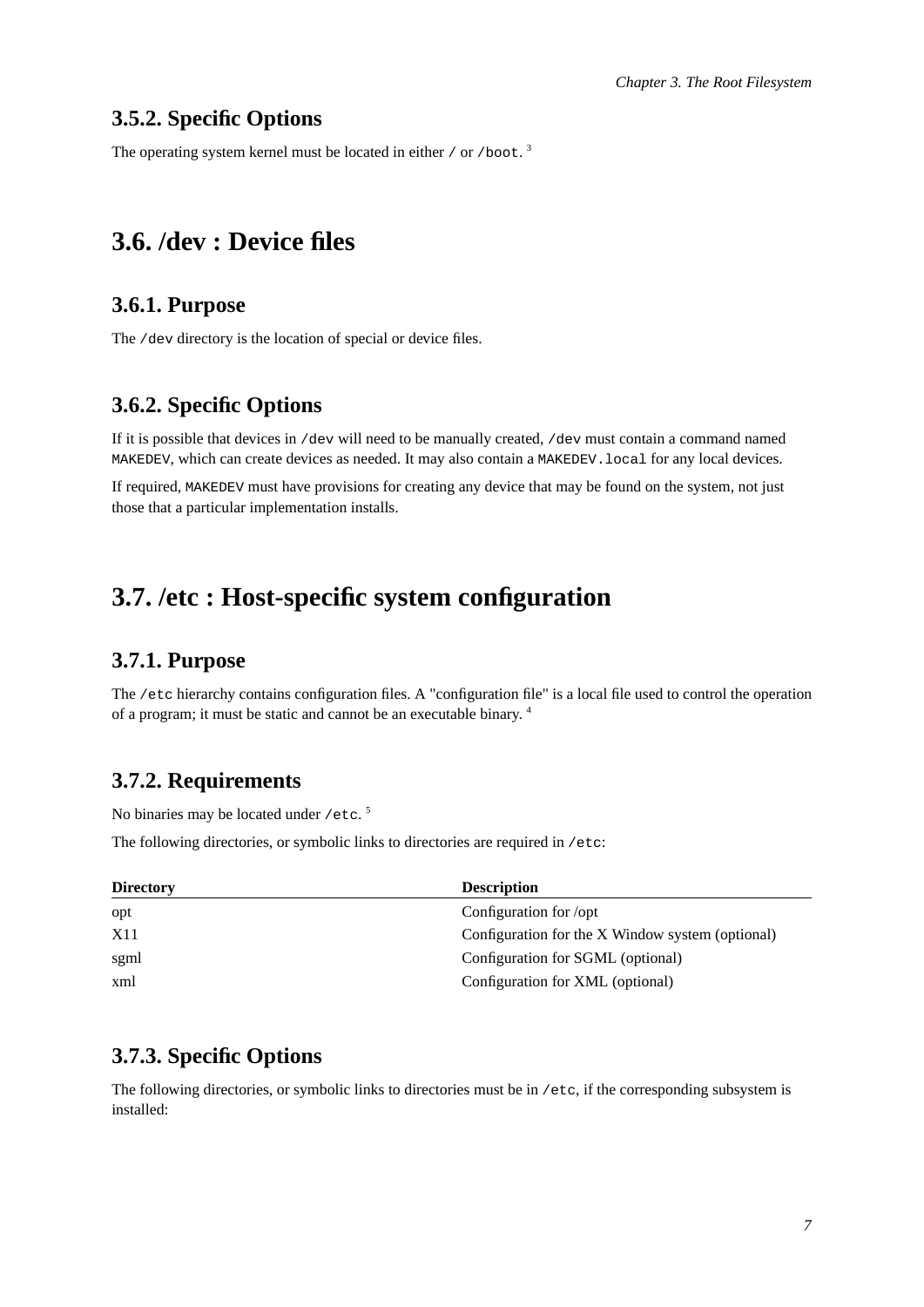| <b>Directory</b> | <b>Description</b>     |
|------------------|------------------------|
| opt              | Configuration for /opt |

The following files, or symbolic links to files, must be in /etc if the corresponding subsystem is installed: <sup>6</sup>

| File        | <b>Description</b>                                                     |
|-------------|------------------------------------------------------------------------|
| csh.login   | Systemwide initialization file for C shell logins<br>(optional)        |
| exports     | NFS filesystem access control list (optional)                          |
| fstab       | Static information about filesystems (optional)                        |
| ftpusers    | FTP daemon user access control list (optional)                         |
| gateways    | File which lists gateways for routed (optional)                        |
| gettydefs   | Speed and terminal settings used by getty (optional)                   |
| group       | User group file (optional)                                             |
| host.conf   | Resolver configuration file (optional)                                 |
| hosts       | Static information about host names (optional)                         |
| hosts.allow | Host access file for TCP wrappers (optional)                           |
| hosts.deny  | Host access file for TCP wrappers (optional)                           |
| hosts.equiv | List of trusted hosts for rlogin, rsh, rcp (optional)                  |
| hosts.lpd   | List of trusted hosts for lpd (optional)                               |
| inetd.conf  | Configuration file for inetd (optional)                                |
| inittab     | Configuration file for init (optional)                                 |
| issue       | Pre-login message and identification file (optional)                   |
| ld.so.conf  | List of extra directories to search for shared libraries<br>(optional) |
| motd        | Post-login message of the day file (optional)                          |
| mtab        | Dynamic information about filesystems (optional)                       |
| mtools.conf | Configuration file for mtools (optional)                               |
| networks    | Static information about network names (optional)                      |
| passwd      | The password file (optional)                                           |
| printcap    | The lpd printer capability database (optional)                         |
| profile     | Systemwide initialization file for sh shell logins<br>(optional)       |
| protocols   | IP protocol listing (optional)                                         |
| resolv.conf | Resolver configuration file (optional)                                 |
| rpc         | RPC protocol listing (optional)                                        |
| securetty   | TTY access control for root login (optional)                           |
| services    | Port names for network services (optional)                             |
| shells      | Pathnames of valid login shells (optional)                             |
| syslog.conf | Configuration file for syslogd (optional)                              |

<span id="page-13-0"></span>mtab does not fit the static nature of /etc: it is excepted for historical reasons.  $^7$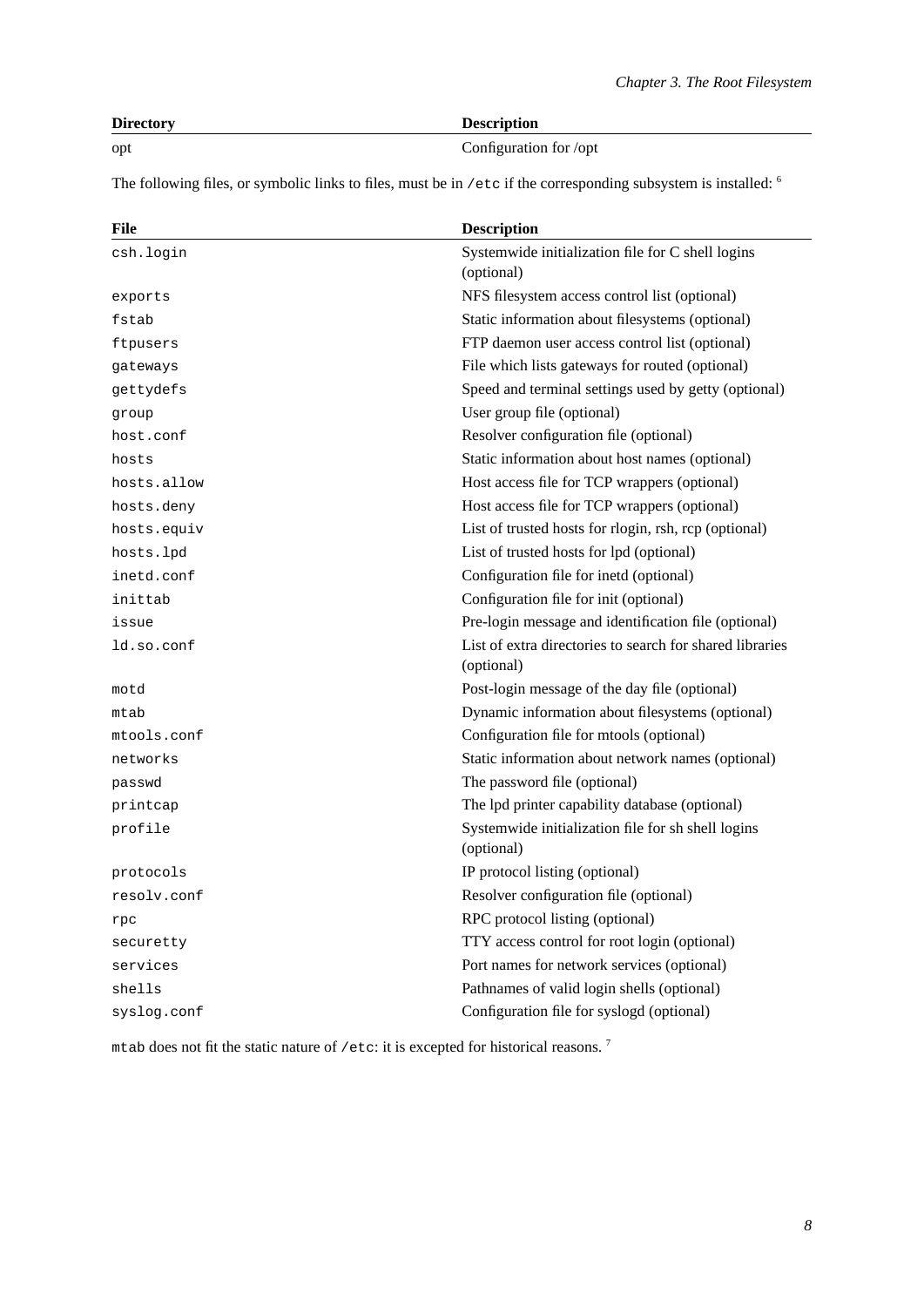## <span id="page-14-0"></span>**3.7.4. /etc/opt : Configuration files for /opt**

### **3.7.4.1. Purpose**

Host-specific configuration files for add-on application software packages must be installed within the directory /etc/opt/<subdir>, where <subdir> is the name of the subtree in /opt where the static data from that package is stored.

## <span id="page-14-1"></span>**3.7.4.2. Requirements**

No structure is imposed on the internal arrangement of /etc/opt/<subdir>.

If a configuration file must reside in a different location in order for the package or system to function properly, it may be placed in a location other than /etc/opt/<subdir>.



Refer to the rationale for /opt.

## <span id="page-14-3"></span><span id="page-14-2"></span>**3.7.5. /etc/X11 : Configuration for the X Window System (optional)**

#### **3.7.5.1. Purpose**

*/etc/X11* is the location for all X11 host-specific configuration. This directory is necessary to allow local control if */usr* is mounted read only.

## <span id="page-14-4"></span>**3.7.5.2. Specific Options**

The following files, or symbolic links to files, must be in /etc/X11 if the corresponding subsystem is installed:

| File       | <b>Description</b>                                    |
|------------|-------------------------------------------------------|
| Xconfig    | The configuration file for early versions of XFree 86 |
|            | (optional)                                            |
| XF86Config | The configuration file for XFree86 versions 3 and 4   |
|            | (optional)                                            |
| Xmodmap    | Global X11 keyboard modification file (optional)      |

<span id="page-14-5"></span>Subdirectories of /etc/X11 may include those for xdm and for any other programs (some window managers, for example) that need them. <sup>8</sup> We recommend that window managers with only one configuration file which is a default .\*wmrc file must name it system.\*wmrc (unless there is a widely-accepted alternative name) and not use a subdirectory. Any window manager subdirectories must be identically named to the actual window manager binary.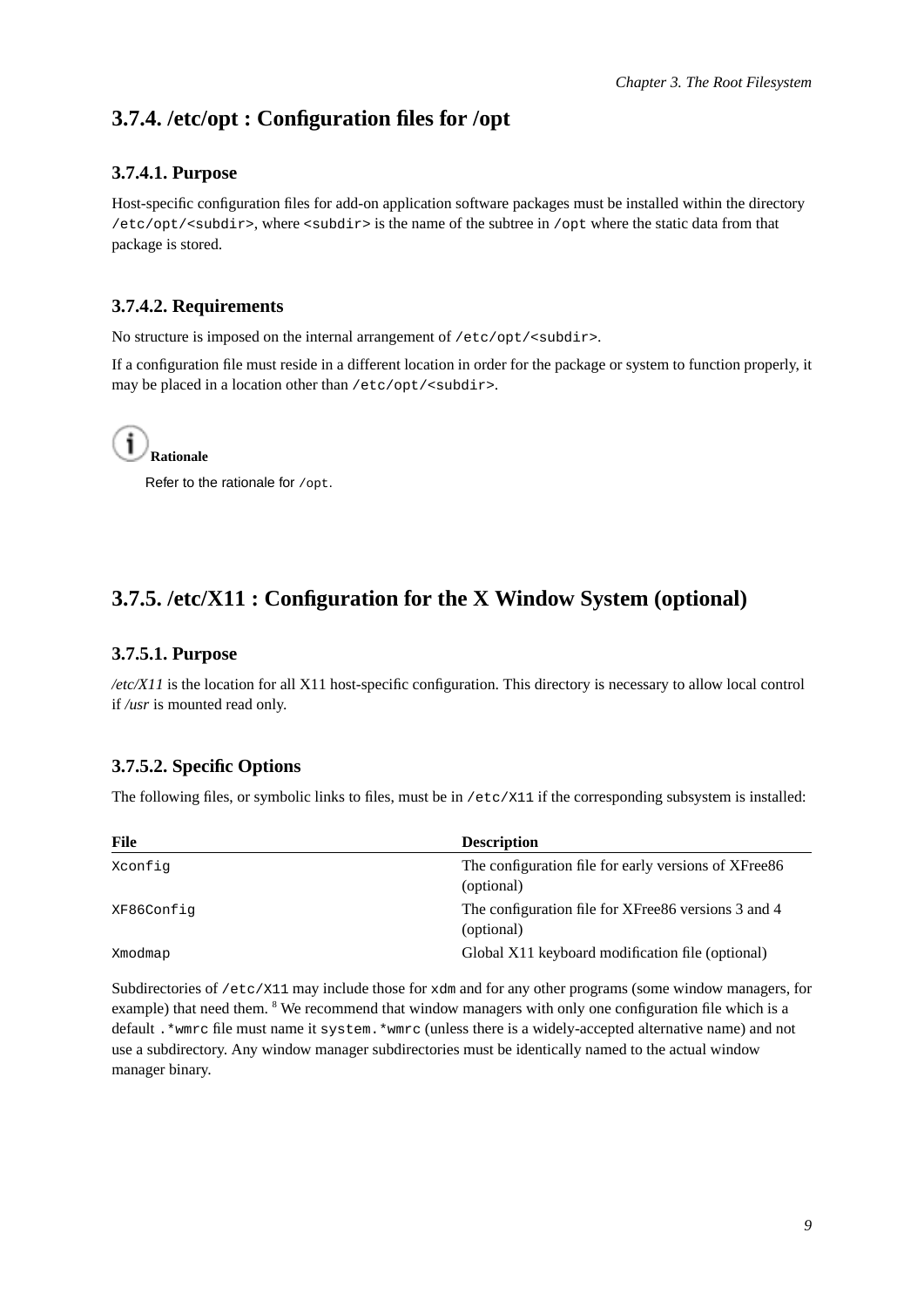## <span id="page-15-0"></span>**3.7.6. /etc/sgml : Configuration files for SGML (optional)**

#### **3.7.6.1. Purpose**

Generic configuration files defining high-level parameters of the SGML systems are installed here. Files with names \*.conf indicate generic configuration files. File with names \*.cat are the DTD-specific centralized catalogs, containing references to all other catalogs needed to use the given DTD. The super catalog file catalog references all the centralized catalogs.

## <span id="page-15-2"></span><span id="page-15-1"></span>**3.7.7. /etc/xml : Configuration files for XML (optional)**

#### **3.7.7.1. Purpose**

Generic configuration files defining high-level parameters of the XML systems are installed here. Files with names \*.conf indicate generic configuration files. The super catalog file catalog references all the centralized catalogs.

## <span id="page-15-4"></span><span id="page-15-3"></span>**3.8. /home : User home directories (optional)**

### **3.8.1. Purpose**

/home is a fairly standard concept, but it is clearly a site-specific filesystem. <sup>9</sup> The setup will differ from host to host. Therefore, no program should rely on this location.<sup>10</sup>

## <span id="page-15-5"></span>**3.8.2. Requirements**

User specific configuration files for applications are stored in the user's home directory in a file that starts with the '.' character (a "dot file"). If an application needs to create more than one dot file then they should be placed in a subdirectory with a name starting with a '.' character, (a "dot directory"). In this case the configuration files should not start with the '.' character.  $11$ 

# <span id="page-15-7"></span><span id="page-15-6"></span>**3.9. /lib : Essential shared libraries and kernel modules**

#### **3.9.1. Purpose**

<span id="page-15-8"></span>The /lib directory contains those shared library images needed to boot the system and run the commands in the root filesystem, ie. by binaries in /bin and /sbin. <sup>12</sup>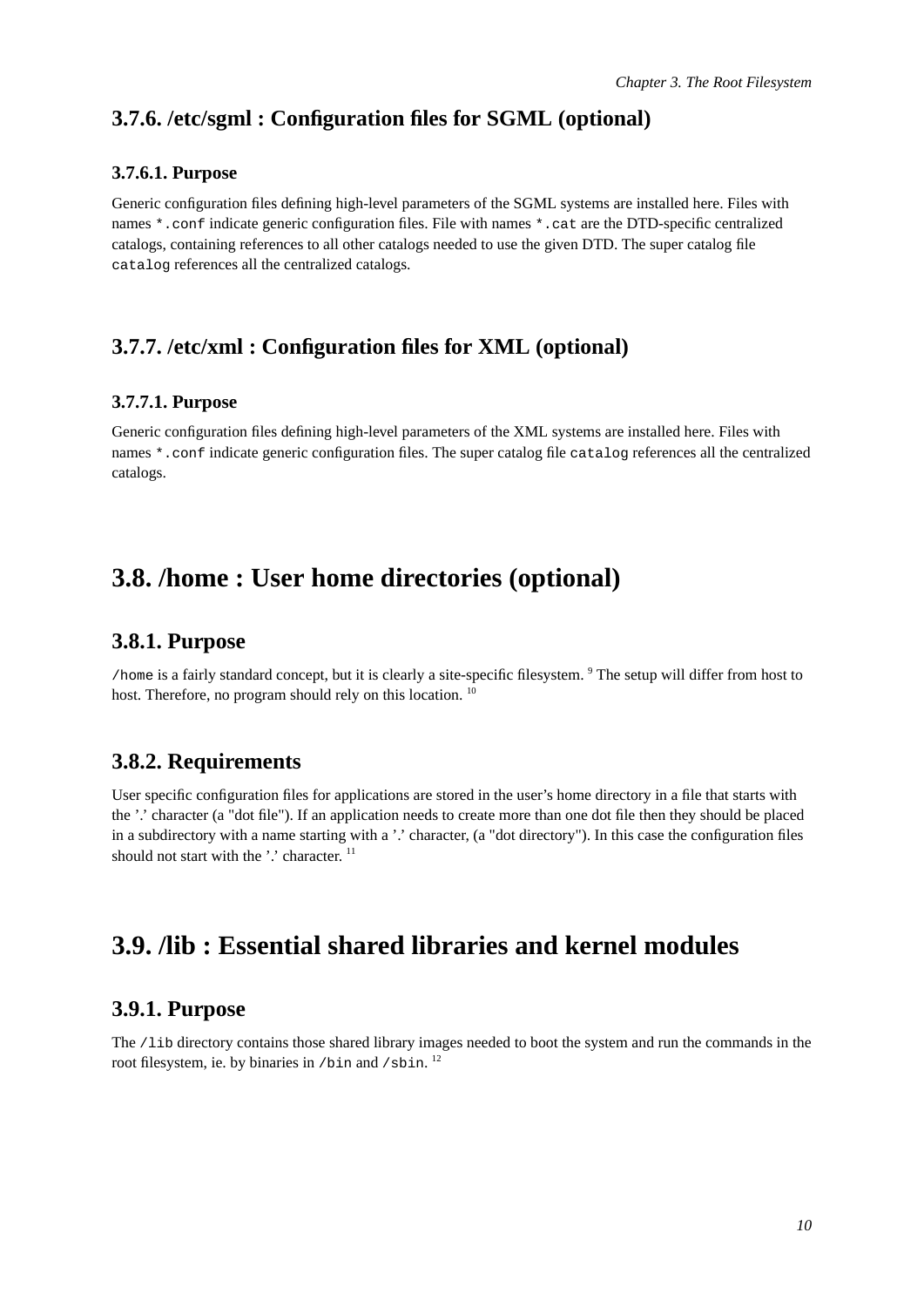## **3.9.2. Requirements**

At least one of each of the following filename patterns are required (they may be files, or symbolic links):

| <b>File</b> | <b>Description</b>                          |
|-------------|---------------------------------------------|
| $libc.so.*$ | The dynamically-linked C library (optional) |
| 1d*         | The execution time linker/loader (optional) |

<span id="page-16-0"></span>If a C preprocessor is installed, */lib/cpp* must be a reference to it, for historical reasons. <sup>13</sup>

## **3.9.3. Specific Options**

The following directories, or symbolic links to directories, must be in /lib, if the corresponding subsystem is installed:

| <b>Directory</b> | <b>Description</b>                 |
|------------------|------------------------------------|
| modules          | Loadable kernel modules (optional) |

# <span id="page-16-1"></span>**3.10. /lib<qual> : Alternate format essential shared libraries (optional)**

## <span id="page-16-2"></span>**3.10.1. Purpose**

There may be one or more variants of the /lib directory on systems which support more than one binary format requiring separate libraries. <sup>14</sup>

## <span id="page-16-3"></span>**3.10.2. Requirements**

If one or more of these directories exist, the requirements for their contents are the same as the normal /lib directory, except that  $/$ lib<qual> $/$ cpp is not required. <sup>15</sup>

# <span id="page-16-5"></span><span id="page-16-4"></span>**3.11. /media : Mount point for removeable media**

## **3.11.1. Purpose**

This directory contains subdirectories which are used as mount points for removeable media such as floppy disks, cdroms and zip disks.

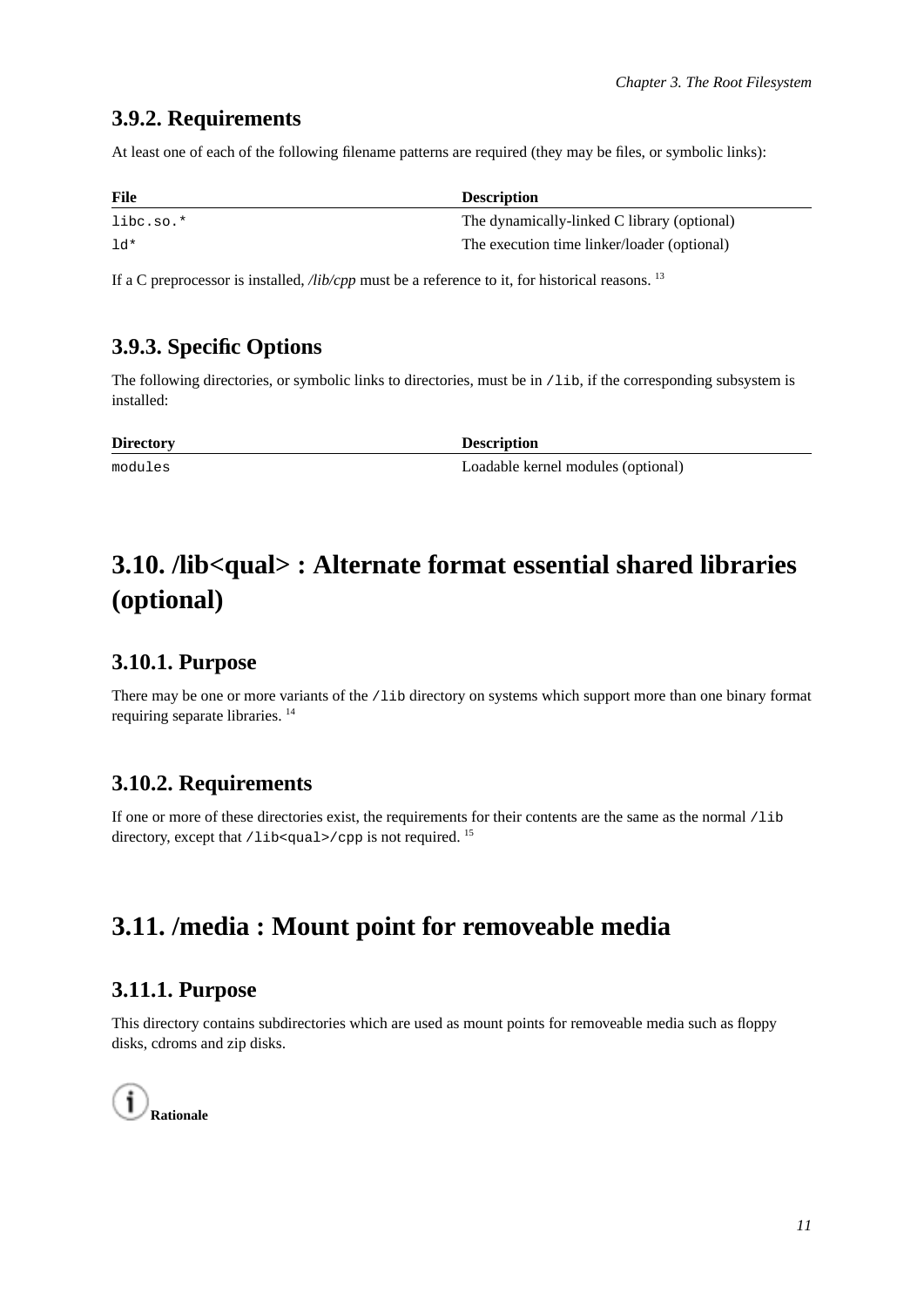Historically there have been a number of other different places used to mount removeable media such as /cdrom, /mnt or /mnt/cdrom. Placing the mount points for all removeable media directly in the root directory would potentially result in a large number of extra directories in  $/$ . Although the use of subdirectories in  $/$ mnt as a mount point has recently been common, it conflicts with a much older tradition of using  $/$ mnt directly as a temporary mount point.

## <span id="page-17-0"></span>**3.11.2. Specific Options**

The following directories, or symbolic links to directories, must be in /media, if the corresponding subsystem is installed:

| <b>Directory</b> | <b>Description</b>      |
|------------------|-------------------------|
| floppy           | Floppy drive (optional) |
| cdrom            | CD-ROM drive (optional) |
| cdrecorder       | CD writer (optional)    |
| zip              | Zip drive (optional)    |

On systems where more than one device exists for mounting a certain type of media, mount directories can be created by appending a digit to the name of those available above starting with '0', but the unqualified name must also exist. <sup>16</sup>

# <span id="page-17-1"></span>**3.12. /mnt : Mount point for a temporarily mounted filesystem**

#### <span id="page-17-2"></span>**3.12.1. Purpose**

This directory is provided so that the system administrator may temporarily mount a filesystem as needed. The content of this directory is a local issue and should not affect the manner in which any program is run.

This directory must not be used by installation programs: a suitable temporary directory not in use by the system must be used instead.

# <span id="page-17-4"></span><span id="page-17-3"></span>**3.13. /opt : Add-on application software packages**

## **3.13.1. Purpose**

/opt is reserved for the installation of add-on application software packages.

<span id="page-17-5"></span>A package to be installed in /opt must locate its static files in a separate /opt/<package> or /opt/<provider> directory tree, where <package> is a name that describes the software package and <provider> is the provider's LANANA registered name.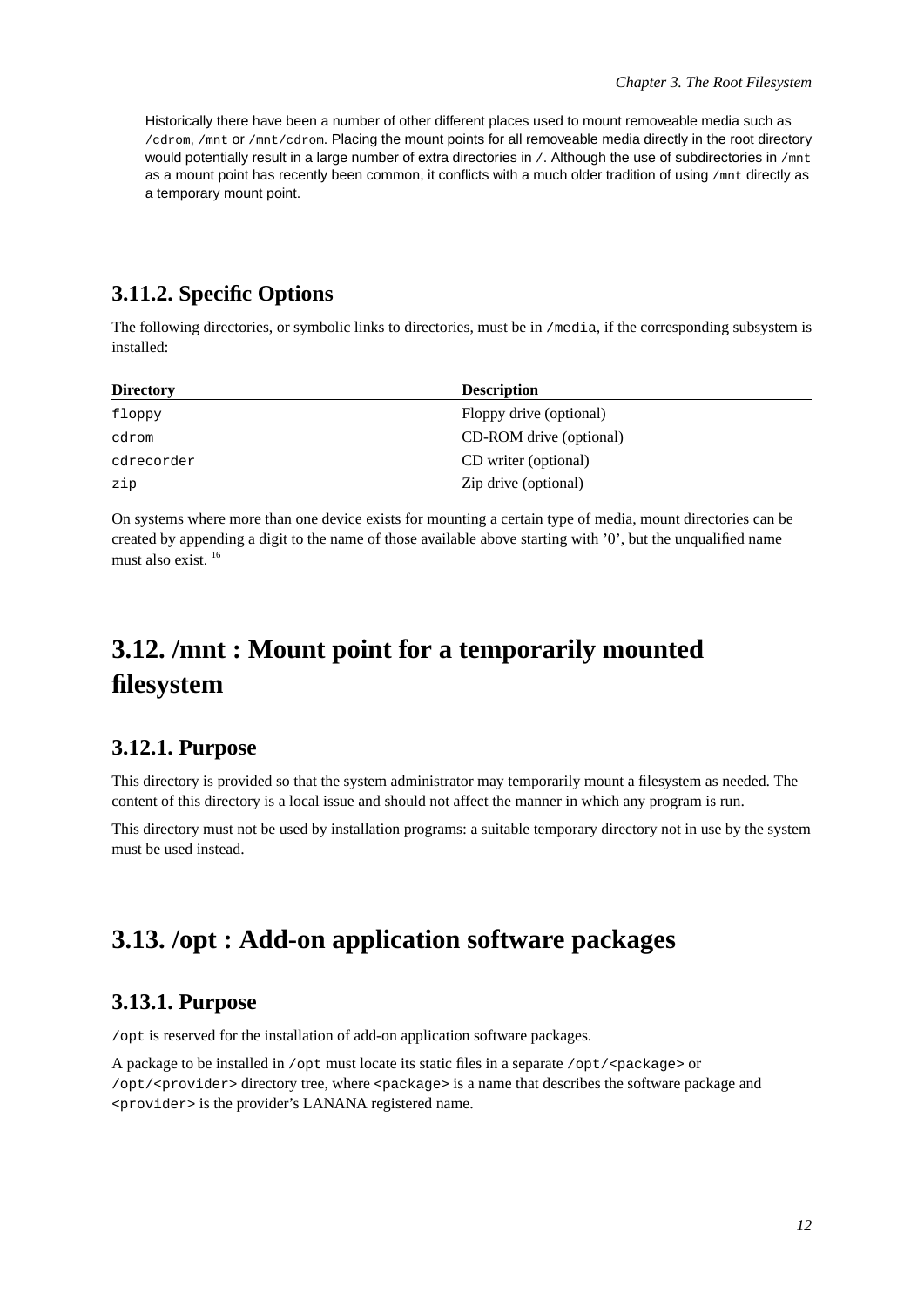## **3.13.2. Requirements**

| <b>Directory</b> | <b>Description</b>              |
|------------------|---------------------------------|
| $<$ package $>$  | Static package objects          |
| $<$ provider $>$ | LANANA registered provider name |

The directories /opt/bin, /opt/doc, /opt/include, /opt/info, /opt/lib, and /opt/man are reserved for local system administrator use. Packages may provide "front-end" files intended to be placed in (by linking or copying) these reserved directories by the local system administrator, but must function normally in the absence of these reserved directories.

Programs to be invoked by users must be located in the directory /opt/<package>/bin or under the /opt/<provider> hierarchy. If the package includes UNIX manual pages, they must be located in /opt/<package>/share/man or under the /opt/<provider> hierarchy, and the same substructure as /usr/share/man must be used.

Package files that are variable (change in normal operation) must be installed in /var/opt. See the section on /var/opt for more information.

Host-specific configuration files must be installed in /etc/opt. See the section on /etc for more information.

No other package files may exist outside the /opt, /var/opt, and /etc/opt hierarchies except for those package files that must reside in specific locations within the filesystem tree in order to function properly. For example, device lock files must be placed in /var/lock and devices must be located in /dev.

Distributions may install software in /opt, but must not modify or delete software installed by the local system administrator without the assent of the local system administrator.

# **Rationale**

The use of /opt for add-on software is a well-established practice in the UNIX community. The System V Application Binary Interface [AT&T 1990], based on the System V Interface Definition (Third Edition), provides for an /opt structure very similar to the one defined here.

The Intel Binary Compatibility Standard v. 2 (iBCS2) also provides a similar structure for /opt.

Generally, all data required to support a package on a system must be present within /opt/<package>, including files intended to be copied into /etc/opt/<package> and /var/opt/<package> as well as reserved directories in /opt.

The minor restrictions on distributions using  $/$  opt are necessary because conflicts are possible between distribution-installed and locally-installed software, especially in the case of fixed pathnames found in some binary software.

<span id="page-18-0"></span>The structure of the directories below  $\sqrt{\text{opt}}/\text{sp检er}$  is left up to the packager of the software, though it is recommended that packages are installed in /opt/<provider>/<package> and follow a similar structure to the guidelines for /opt/package. A valid reason for diverging from this structure is for support packages which may have files installed in /opt/<provider>/lib or /opt/<provider>/bin.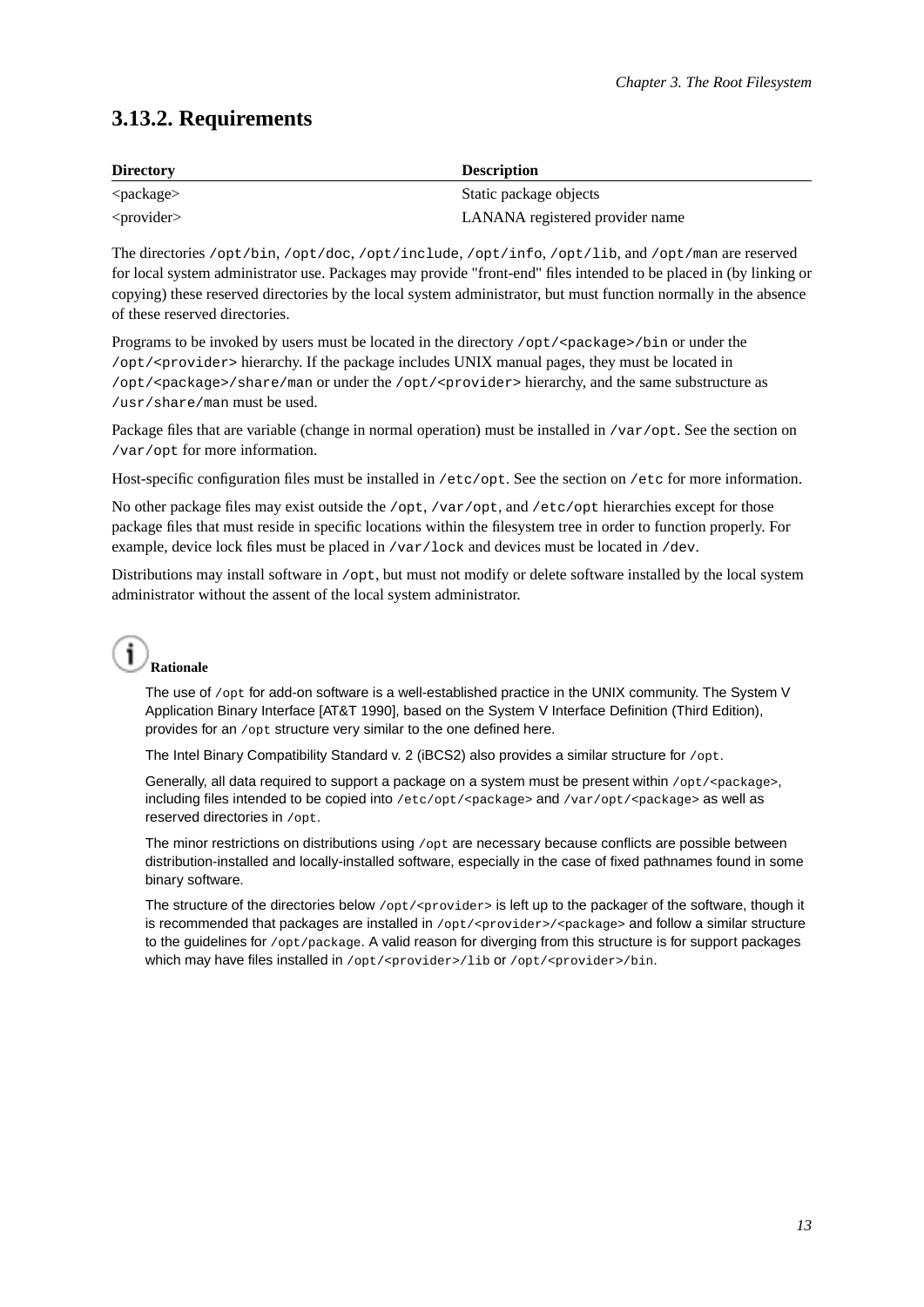# <span id="page-19-0"></span>**3.14. /root : Home directory for the root user (optional)**

## **3.14.1. Purpose**

The root account's home directory may be determined by developer or local preference, but this is the recommended default location.<sup>17</sup>

# <span id="page-19-2"></span><span id="page-19-1"></span>**3.15. /sbin : System binaries**

## **3.15.1. Purpose**

Utilities used for system administration (and other root-only commands) are stored in /sbin, /usr/sbin, and /usr/local/sbin. /sbin contains binaries essential for booting, restoring, recovering, and/or repairing the system in addition to the binaries in /bin.<sup>18</sup> Programs executed after /usr is known to be mounted (when there are no problems) are generally placed into /usr/sbin. Locally-installed system administration programs should be placed into /usr/local/sbin.  $^{19}$ 

## <span id="page-19-3"></span>**3.15.2. Requirements**

The following commands, or symbolic links to commands, are required in /sbin.

| <b>Command</b> | <b>Description</b>                |
|----------------|-----------------------------------|
| shutdown       | Command to bring the system down. |

## <span id="page-19-4"></span>**3.15.3. Specific Options**

The following files, or symbolic links to files, must be in /sbin if the corresponding subsystem is installed:

| <b>Command</b> | <b>Description</b>                                                           |
|----------------|------------------------------------------------------------------------------|
| fastboot       | Reboot the system without checking the disks (optional)                      |
| fasthalt       | Stop the system without checking the disks (optional)                        |
| fdisk          | Partition table manipulator (optional)                                       |
| fsck           | File system check and repair utility (optional)                              |
| fsck.*         | File system check and repair utility for a specific<br>filesystem (optional) |
| getty          | The getty program (optional)                                                 |
| halt           | Command to stop the system (optional)                                        |
| ifconfig       | Configure a network interface (optional)                                     |
| init           | Initial process (optional)                                                   |
| mkfs           | Command to build a filesystem (optional)                                     |
| $mkfs.*$       | Command to build a specific filesystem (optional)                            |
| mkswap         | Command to set up a swap area (optional)                                     |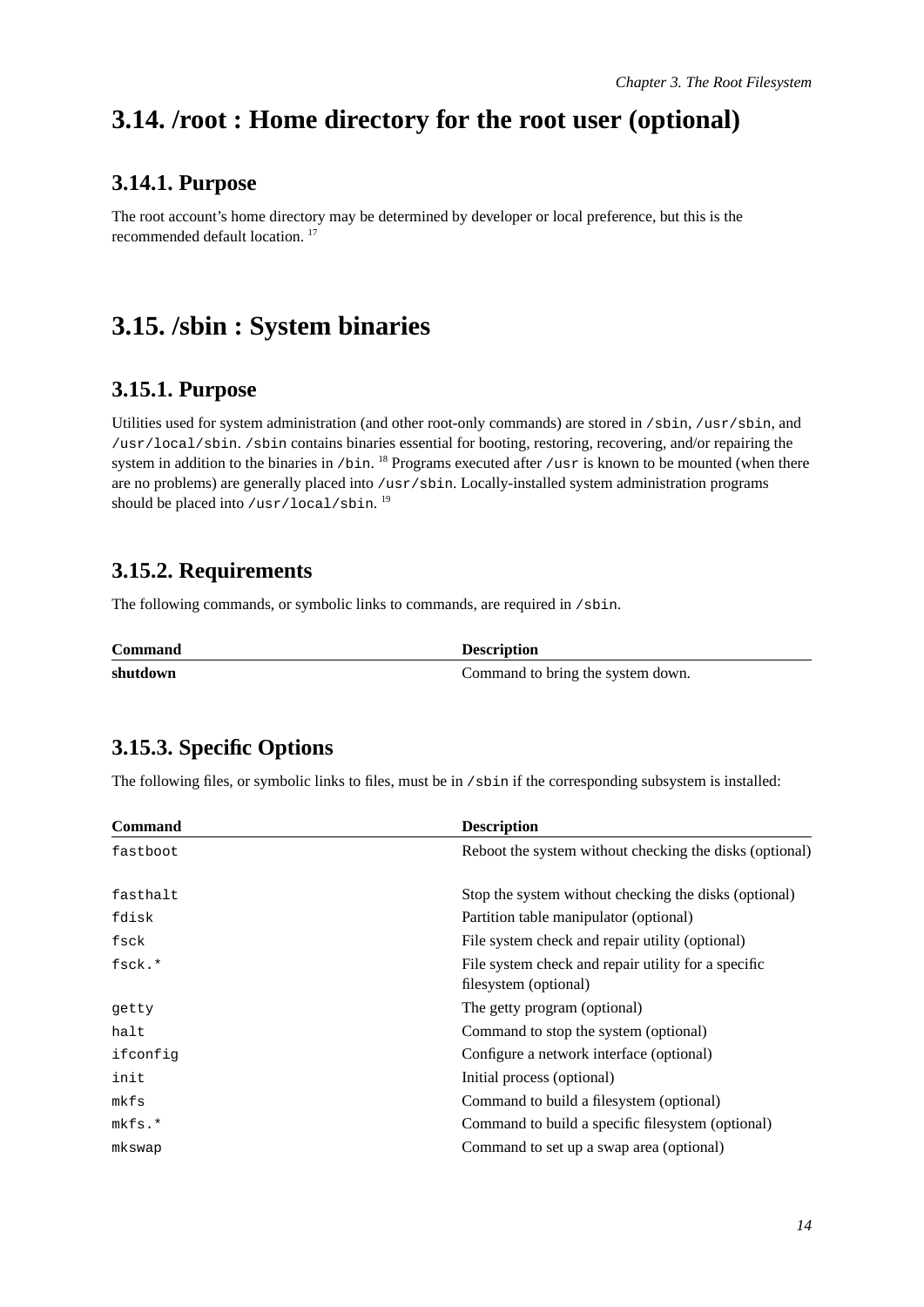| <b>Command</b> | <b>Description</b>                                            |
|----------------|---------------------------------------------------------------|
| reboot         | Command to reboot the system (optional)                       |
| route          | IP routing table utility (optional)                           |
| swapon         | Enable paging and swapping (optional)                         |
| swapoff        | Disable paging and swapping (optional)                        |
| update         | Daemon to periodically flush filesystem buffers<br>(optional) |

# <span id="page-20-1"></span><span id="page-20-0"></span>**3.16. /srv : Data for services provided by this system**

## **3.16.1. Purpose**

/srv contains site-specific data which is served by this system.



This main purpose of specifying this is so that users may find the location of the data files for particular service, and so that services which require a single tree for readonly data, writable data and scripts (such as cgi scripts) can be reasonably placed. Data that is only of interest to a specific user should go in that users' home directory.

The methodology used to name subdirectories of  $/$ s $_{z}$  is unspecified as there is currently no consensus on how this should be done. One method for structuring data under /srv is by protocol, eg. ftp, rsync, www, and  $\cos$ . On large systems it can be useful to structure  $\sin$  by administrative context, such as /srv/physics/www, /srv/compsci/cvs, etc. This setup will differ from host to host. Therefore, no program should rely on a specific subdirectory structure of  $/$ srv existing or data necessarily being stored in  $/$ srv. However /srv should always exist on FHS compliant systems and should be used as the default location for such data.

Distributions must take care not to remove locally placed files in these directories without administrator permission.<sup>20</sup>

# <span id="page-20-3"></span><span id="page-20-2"></span>**3.17. /tmp : Temporary files**

## **3.17.1. Purpose**

The /tmp directory must be made available for programs that require temporary files.

Programs must not assume that any files or directories in /tmp are preserved between invocations of the program.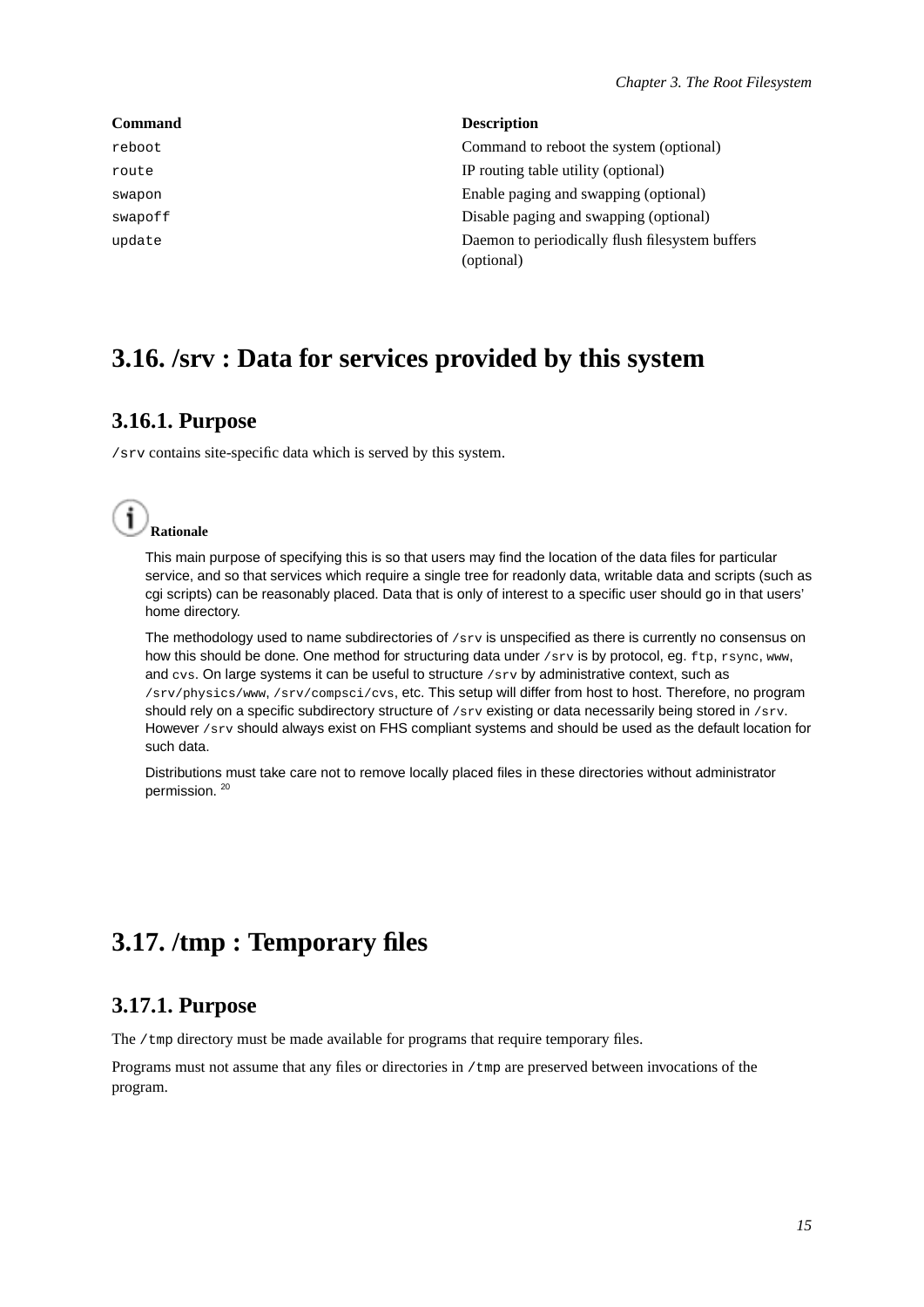## **Rationale**

IEEE standard P1003.2 (POSIX, part 2) makes requirements that are similar to the above section.

Although data stored in /tmp may be deleted in a site-specific manner, it is recommended that files and directories located in  $/\text{tmp}$  be deleted whenever the system is booted.

FHS added this recommendation on the basis of historical precedent and common practice, but did not make it a requirement because system administration is not within the scope of this standard.

## **Notes**

- 1. Command binaries that are not essential enough to place into /bin must be placed in /usr/bin, instead. Items that are required only by non-root users (the X Window System, chsh, etc.) are generally not essential enough to be placed into the root partition.
- 2. Programs necessary to arrange for the boot loader to be able to boot a file must be placed in /sbin. Configuration files for boot loaders must be placed in /etc.

The GRUB bootloader reads its configurations file before booting, so that must be placed in /boot. However, it is a configuration file, so should be in /etc. The answer here is a symbolic link such as /etc/grub/menu.lst -> /boot/menu.lst.

3. On some i386 machines, it may be necessary for /boot to be located on a separate partition located completely below cylinder 1024 of the boot device due to hardware constraints.

Certain MIPS systems require a /boot partition that is a mounted MS-DOS filesystem or whatever other filesystem type is accessible for the firmware. This may result in restrictions with respect to usable filenames within /boot (only for affected systems).

- 4. The setup of command scripts invoked at boot time may resemble System V, BSD or other models. Further specification in this area may be added to a future version of this standard.
- 5. It is recommended that files be stored in subdirectories of /etc rather than directly in /etc.
- 6. Systems that use the shadow password suite will have additional configuration files in /etc (/etc/shadow and others) and programs in /usr/sbin (**useradd**, **usermod**, and others).
- 7. On some Linux systems, this may be a symbolic link to /proc/mounts, in which case this exception is not required.
- 8. /etc/X11/xdm holds the configuration files for xdm. These are most of the files previously found in /usr/lib/X11/xdm. Some local variable data for xdm is stored in /var/lib/xdm.
- 9. Different people prefer to place user accounts in a variety of places. This section describes only a suggested placement for user home directories; nevertheless we recommend that all FHS-compliant distributions use this as the default location for home directories.

On small systems, each user's directory is typically one of the many subdirectories of /home such as /home/smith, /home/torvalds, /home/operator, etc. On large systems (especially when the /home directories are shared amongst many hosts using NFS) it is useful to subdivide user home directories. Subdivision may be accomplished by using subdirectories such as /home/staff, /home/guests, /home/students, etc.

- 10. If you want to find out a user's home directory, you should use the getpwent(3) library function rather than relying on /etc/passwd because user information may be stored remotely using systems such as NIS.
- 11. It is recommended that apart from autosave and lock files programs should refrain from creating non dot files or directories in a home directory without user intervention.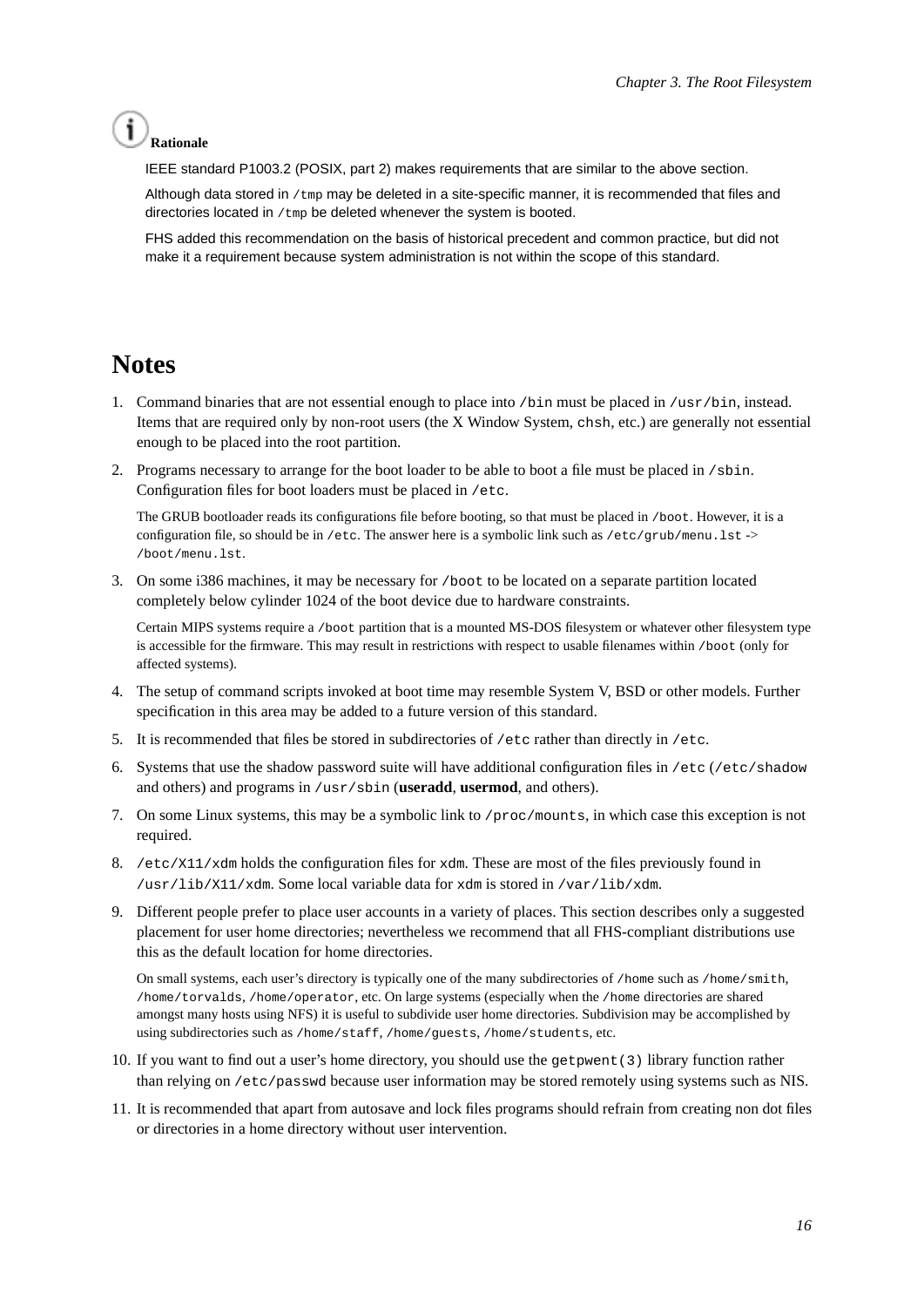- 12. Shared libraries that are only necessary for binaries in /usr (such as any X Window binaries) must not be in /lib. Only the shared libraries required to run binaries in /bin and /sbin may be here. In particular, the library libm.so.\* may also be placed in /usr/lib if it is not required by anything in /bin or /sbin.
- 13. The usual placement of this binary is  $/\text{usr/bin}/\text{cpp}$ .
- 14. This is commonly used for 64-bit or 32-bit support on systems which support multiple binary formats, but require libraries of the same name. In this case,  $/1$ ib32 and  $/1$ ib64 might be the library directories, and /lib a symlink to one of them.
- 15. /lib<qual>/cpp is still permitted: this allows the case where /lib and /lib<qual> are the same (one is a symbolic link to the other).
- 16. A compliant implementation with two CDROM drives might have /media/cdrom0 and /media/cdrom1 with /media/cdrom a symlink to either of these.
- 17. If the home directory of the root account is not stored on the root partition it will be necessary to make certain it will default to / if it can not be located.

We recommend against using the root account for tasks that can be performed as an unprivileged user, and that it be used solely for system administration. For this reason, we recommend that subdirectories for mail and other applications not appear in the root account's home directory, and that mail for administration roles such as root, postmaster, and webmaster be forwarded to an appropriate user.

- 18. Originally, /sbin binaries were kept in /etc.
- 19. Deciding what things go into *"sbin"* directories is simple: if a normal (not a system administrator) user will ever run it directly, then it must be placed in one of the *"bin"* directories. Ordinary users should not have to place any of the sbin directories in their path.

For example, files such as **chfn** which users only occasionally use must still be placed in /usr/bin. **ping**, although it is absolutely necessary for root (network recovery and diagnosis) is often used by users and must live in /bin for that reason.

We recommend that users have read and execute permission for everything in /sbin except, perhaps, certain setuid and setgid programs. The division between /bin and /sbin was not created for security reasons or to prevent users from seeing the operating system, but to provide a good partition between binaries that everyone uses and ones that are primarily used for administration tasks. There is no inherent security advantage in making /sbin off-limits for users.

20. This is particularly important as these areas will often contain both files initially installed by the distributor, and those added by the administrator.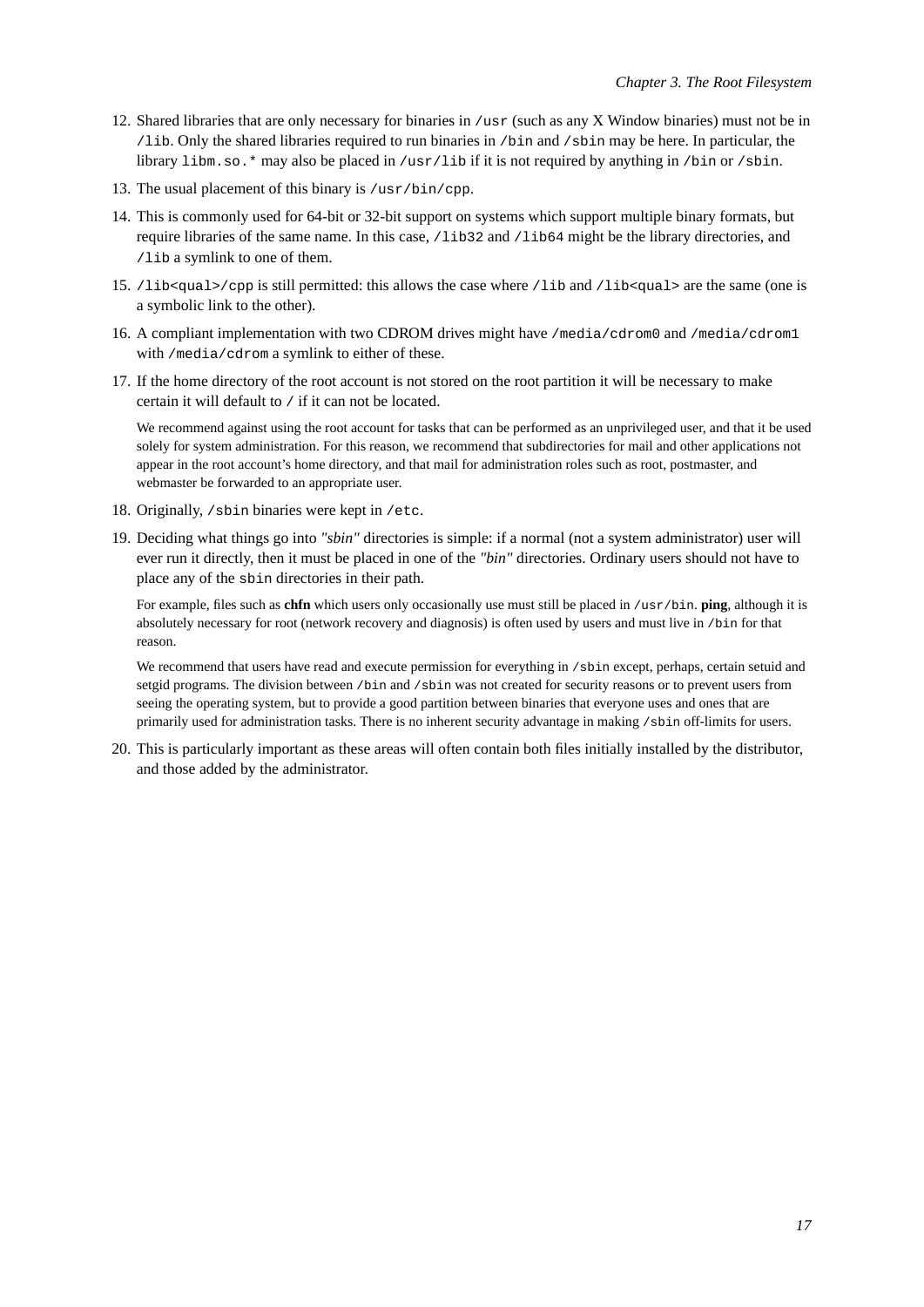# <span id="page-23-1"></span><span id="page-23-0"></span>**Chapter 4. The /usr Hierarchy**

# **4.1. Purpose**

/usr is the second major section of the filesystem. /usr is shareable, read-only data. That means that /usr should be shareable between various FHS-compliant hosts and must not be written to. Any information that is host-specific or varies with time is stored elsewhere.

<span id="page-23-2"></span>Large software packages must not use a direct subdirectory under the /usr hierarchy.

# **4.2. Requirements**

The following directories, or symbolic links to directories, are required in /usr.

| <b>Directory</b> | <b>Description</b>                              |
|------------------|-------------------------------------------------|
| bin              | Most user commands                              |
| include          | Header files included by C programs             |
| lib              | Libraries                                       |
| local            | Local hierarchy (empty after main installation) |
| sbin             | Non-vital system binaries                       |
| share            | Architecture-independent data                   |

# <span id="page-23-3"></span>**4.3. Specific Options**

| <b>Directory</b>  | <b>Description</b>                              |
|-------------------|-------------------------------------------------|
| X11R6             | XWindow System, version 11 release 6 (optional) |
| games             | Games and educational binaries (optional)       |
| lib <gual></gual> | Alternate Format Libraries (optional)           |
| src               | Source code (optional)                          |

An exception is made for the X Window System because of considerable precedent and widely-accepted practice.

The following symbolic links to directories may be present. This possibility is based on the need to preserve compatibility with older systems until all implementations can be assumed to use the /var hierarchy.

/usr/spool -> /var/spool /usr/tmp -> /var/tmp /usr/spool/locks -> /var/lock

<span id="page-23-4"></span>Once a system no longer requires any one of the above symbolic links, the link may be removed, if desired.

# **4.4. /usr/X11R6 : X Window System, Version 11 Release 6**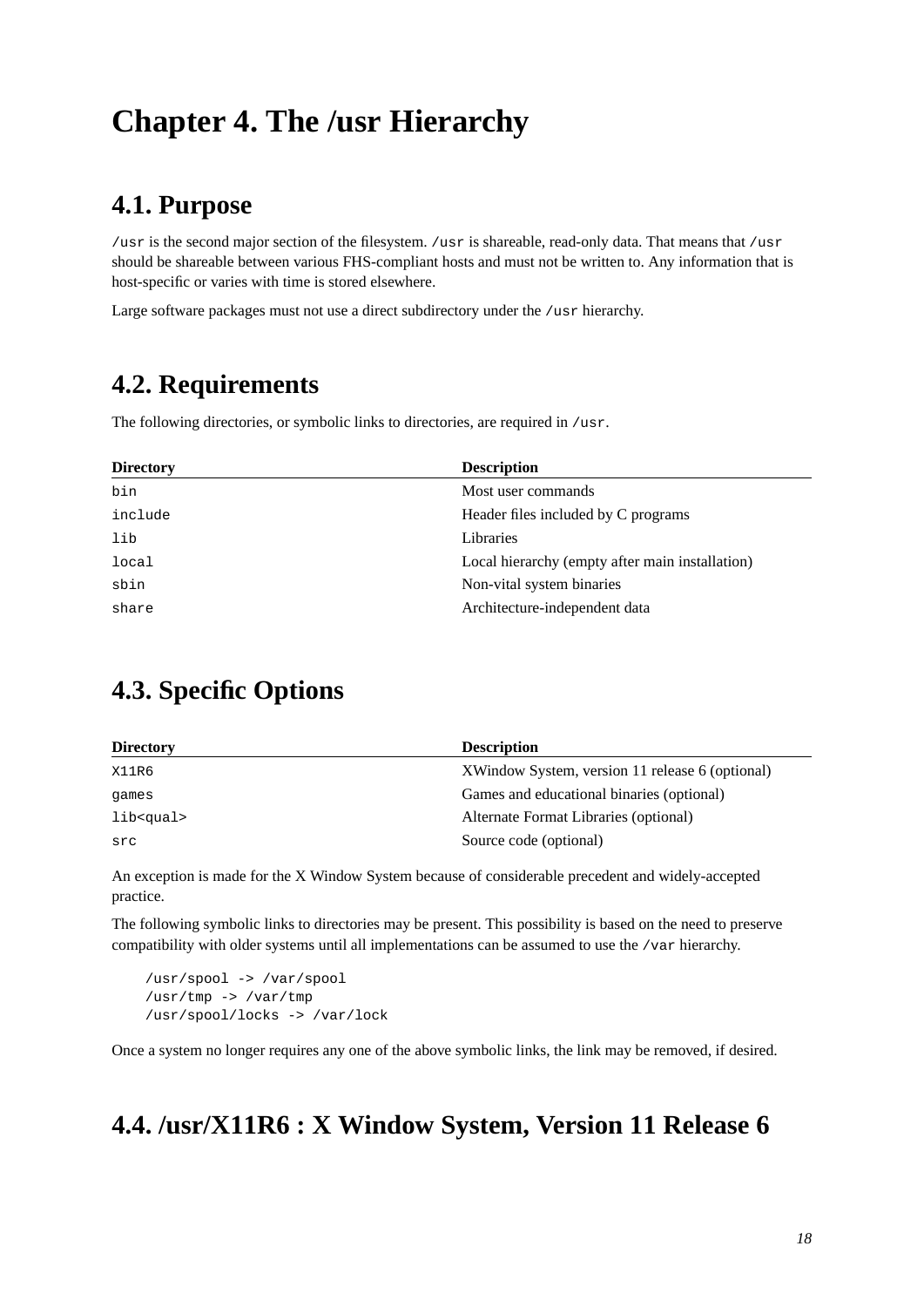# <span id="page-24-0"></span>**(optional)**

## **4.4.1. Purpose**

This hierarchy is reserved for the X Window System, version 11 release 6, and related files.

To simplify matters and make XFree86 more compatible with the X Window System on other systems, the following symbolic links must be present if /usr/X11R6 exists:

/usr/bin/X11 -> /usr/X11R6/bin /usr/lib/X11 -> /usr/X11R6/lib/X11 /usr/include/X11 -> /usr/X11R6/include/X11

In general, software must not be installed or managed via the above symbolic links. They are intended for utilization by users only. The difficulty is related to the release version of the X Window System — in transitional periods, it is impossible to know what release of X11 is in use.

## <span id="page-24-1"></span>**4.4.2. Specific Options**

Host-specific data in /usr/X11R6/lib/X11 should be interpreted as a demonstration file. Applications requiring information about the current host must reference a configuration file in /etc/X11, which may be linked to a file in /usr/X11R6/1ib.  $^{\mathrm{l}}$ 

## <span id="page-24-3"></span><span id="page-24-2"></span>**4.5. /usr/bin : Most user commands**

## **4.5.1. Purpose**

<span id="page-24-4"></span>This is the primary directory of executable commands on the system.

## **4.5.2. Specific Options**

The following directories, or symbolic links to directories, must be in /usr/bin, if the corresponding subsystem is installed:

| <b>Directory</b> | <b>Description</b>                                  |
|------------------|-----------------------------------------------------|
| mh               | Commands for the MH mail handling system (optional) |

/usr/bin/X11 must be a symlink to /usr/X11R6/bin if the latter exists.

The following files, or symbolic links to files, must be in /usr/bin, if the corresponding subsystem is installed:

| <b>Command</b> | <b>Description</b>                                 |
|----------------|----------------------------------------------------|
| perl           | The Practical Extraction and Report Language       |
|                | (optional)                                         |
| python         | The Python interpreted language (optional)         |
| tclsh          | Simple shell containing Tcl interpreter (optional) |
| wish           | Simple Tcl/Tk windowing shell (optional)           |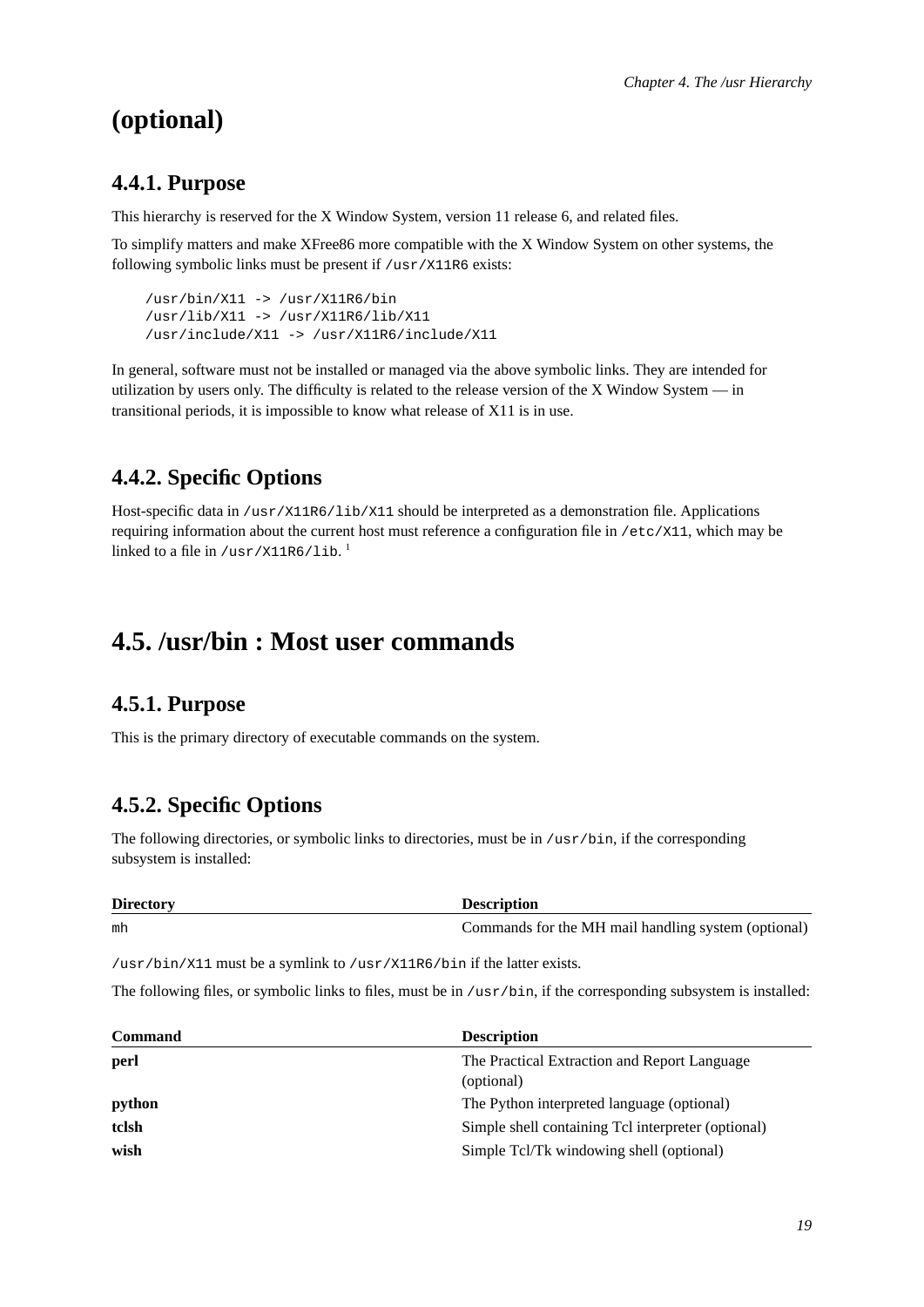**Command Description expect** Program for interactive dialog (optional)



Because shell script interpreters (invoked with #! <path> on the first line of a shell script) cannot rely on a path, it is advantageous to standardize their locations. The Bourne shell and C-shell interpreters are already fixed in /bin, but Perl, Python, and Tcl are often found in many different places. They may be symlinks to the physical location of the shell interpreters.

# <span id="page-25-1"></span><span id="page-25-0"></span>**4.6. /usr/include : Directory for standard include files.**

## **4.6.1. Purpose**

<span id="page-25-2"></span>This is where all of the system's general-use include files for the C programming language should be placed.

## **4.6.2. Specific Options**

The following directories, or symbolic links to directories, must be in /usr/include, if the corresponding subsystem is installed:

| <b>Directory</b> | <b>Description</b>                         |
|------------------|--------------------------------------------|
| bsd              | BSD compatibility include files (optional) |

<span id="page-25-3"></span>The symbolic link /usr/include/X11 must link to /usr/X11R6/include/X11 if the latter exists.

# <span id="page-25-4"></span>**4.7. /usr/lib : Libraries for programming and packages**

## **4.7.1. Purpose**

/usr/lib includes object files, libraries, and internal binaries that are not intended to be executed directly by users or shell scripts.<sup>2</sup>

Applications may use a single subdirectory under /usr/lib. If an application uses a subdirectory, all architecture-dependent data exclusively used by the application must be placed within that subdirectory.<sup>3</sup>

## <span id="page-25-5"></span>**4.7.2. Specific Options**

For historical reasons, **/usr/lib/sendmail** must be a symbolic link to **/usr/sbin/sendmail** if the latter exists. <sup>4</sup>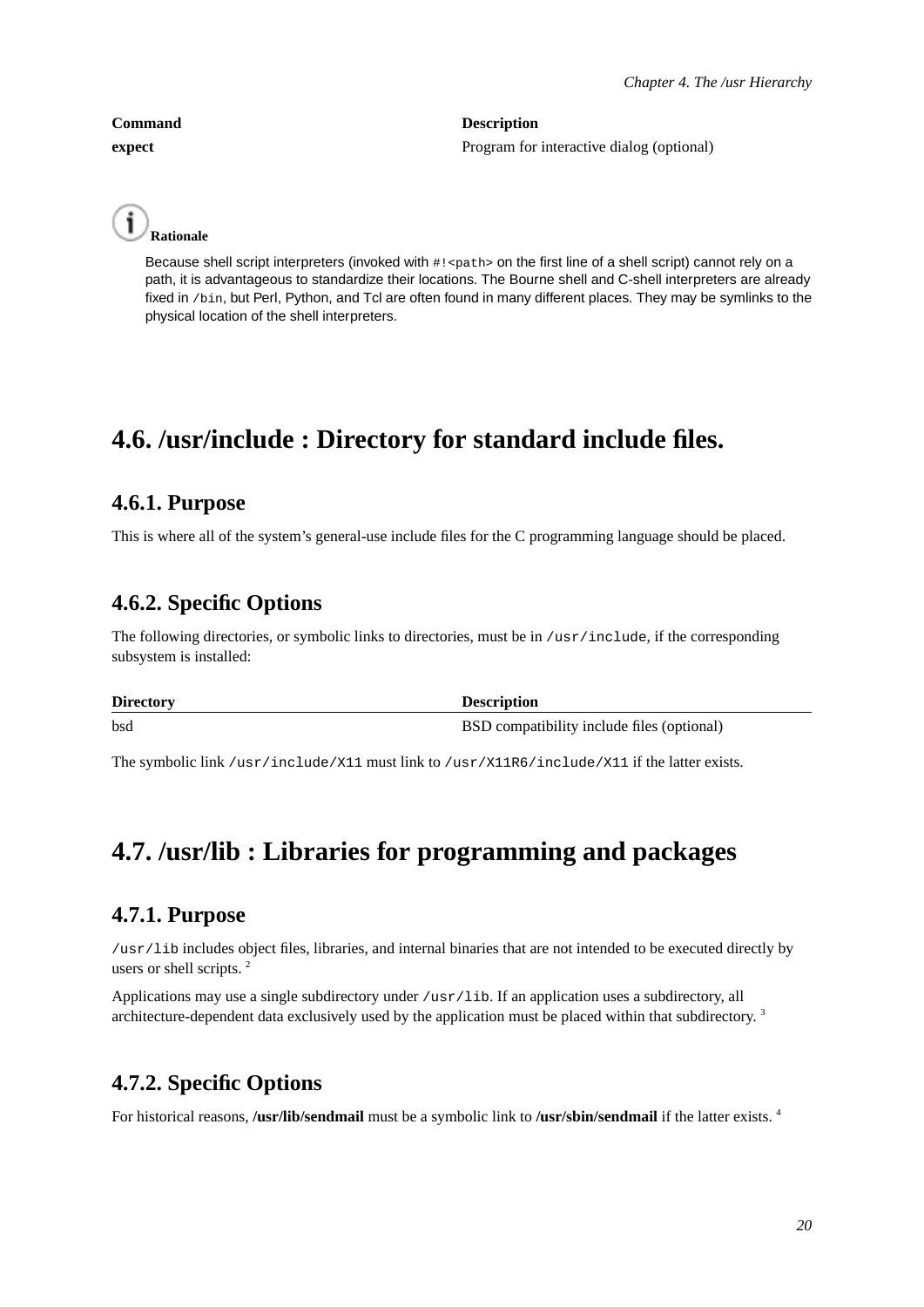If /lib/X11 exists, /usr/lib/X11 must be a symbolic link to /lib/X11, or to whatever /lib/X11 is a symbolic link to.<sup>5</sup>

# <span id="page-26-1"></span><span id="page-26-0"></span>**4.8. /usr/lib<qual> : Alternate format libraries (optional)**

## **4.8.1. Purpose**

/usr/lib<qual> performs the same role as /usr/lib for an alternate binary format, except that the symbolic links /usr/lib<gual>/sendmail and /usr/lib<gual>/X11 are not required.  $6$ 

## <span id="page-26-3"></span><span id="page-26-2"></span>**4.8.2. /usr/local : Local hierarchy**

#### **4.8.2.1. Purpose**

The /usr/local hierarchy is for use by the system administrator when installing software locally. It needs to be safe from being overwritten when the system software is updated. It may be used for programs and data that are shareable amongst a group of hosts, but not found in /usr.

Locally installed software must be placed within /usr/local rather than /usr unless it is being installed to replace or upgrade software in  $/$ usr.<sup>7</sup>

#### <span id="page-26-4"></span>**4.8.2.2. Requirements**

The following directories, or symbolic links to directories, must be in /usr/local

| <b>Directory</b> | <b>Description</b>                                    |
|------------------|-------------------------------------------------------|
| bin              | Local binaries                                        |
| etc              | Host-specific system configuration for local binaries |
| games            | Local game binaries                                   |
| include          | Local C header files                                  |
| lib              | Local libraries                                       |
| man              | Local online manuals                                  |
| sbin             | Local system binaries                                 |
| share            | Local architecture-independent hierarchy              |
| src              | Local source code                                     |

No other directories, except those listed below, may be in /usr/local after first installing a FHS-compliant system.

#### <span id="page-26-5"></span>**4.8.2.3. Specific Options**

If directories /lib<qual> or /usr/lib<qual> exist, the equivalent directories must also exist in /usr/local.

/usr/local/etc may be a symbolic link to /etc/local.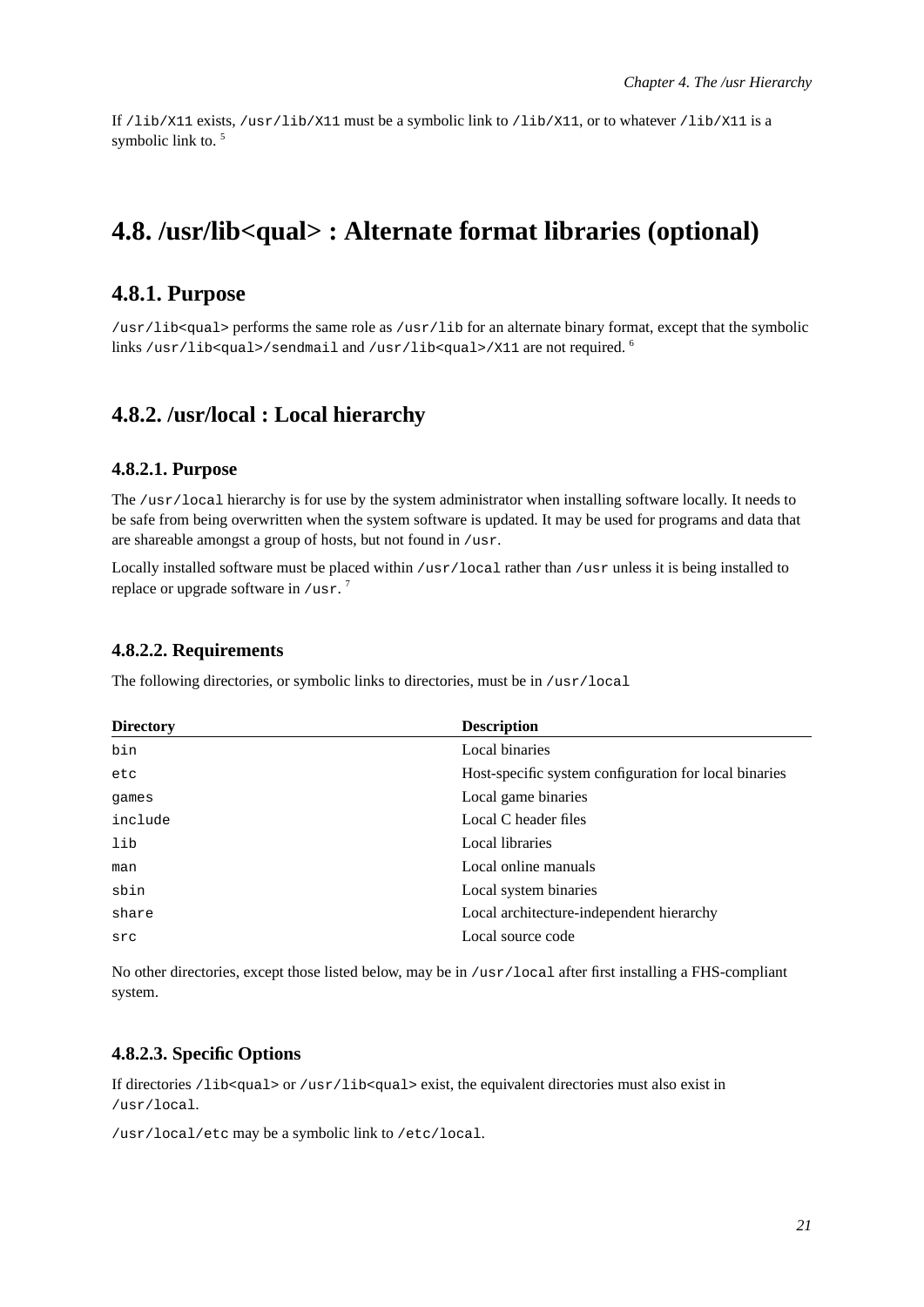# **Rationale**

The consistency of /usr/local/etc is beneficial to installers, and is already used in other systems. As all of /usr/local needs to be backed up to reproduce a system, it introduces no additional maintenance overhead, but a symlink to /etc/local is suitable if systems want alltheir configuration under one hierarchy.

Note that /usr/etc is still not allowed: programs in /usr should place configuration files in /etc.

# <span id="page-27-0"></span>**4.9. /usr/local/share**

The requirements for the contents of this directory are the same as /usr/share. The only additional constraint is that /usr/local/share/man and /usr/local/man directories must be synonomous (usually this means that one of them must be a symbolic link).  $8$ 

# <span id="page-27-2"></span><span id="page-27-1"></span>**4.10. /usr/sbin : Non-essential standard system binaries**

## **4.10.1. Purpose**

This directory contains any non-essential binaries used exclusively by the system administrator. System administration programs that are required for system repair, system recovery, mounting /usr, or other essential functions must be placed in  $/$ sbin instead.  $9$ 

# <span id="page-27-4"></span><span id="page-27-3"></span>**4.11. /usr/share : Architecture-independent data**

## **4.11.1. Purpose**

The /usr/share hierarchy is for all read-only architecture independent data files.  $^{10}$ 

This hierarchy is intended to be shareable among all architecture platforms of a given OS; thus, for example, a site with i386, Alpha, and PPC platforms might maintain a single /usr/share directory that is centrally-mounted. Note, however, that /usr/share is generally not intended to be shared by different OSes or by different releases of the same OS.

Any program or package which contains or requires data that doesn't need to be modified should store that data in /usr/share (or /usr/local/share, if installed locally). It is recommended that a subdirectory be used in /usr/share for this purpose.

Game data stored in /usr/share/games must be purely static data. Any modifiable files, such as score files, game play logs, and so forth, should be placed in /var/games.

## <span id="page-27-5"></span>**4.11.2. Requirements**

The following directories, or symbolic links to directories, must be in /usr/share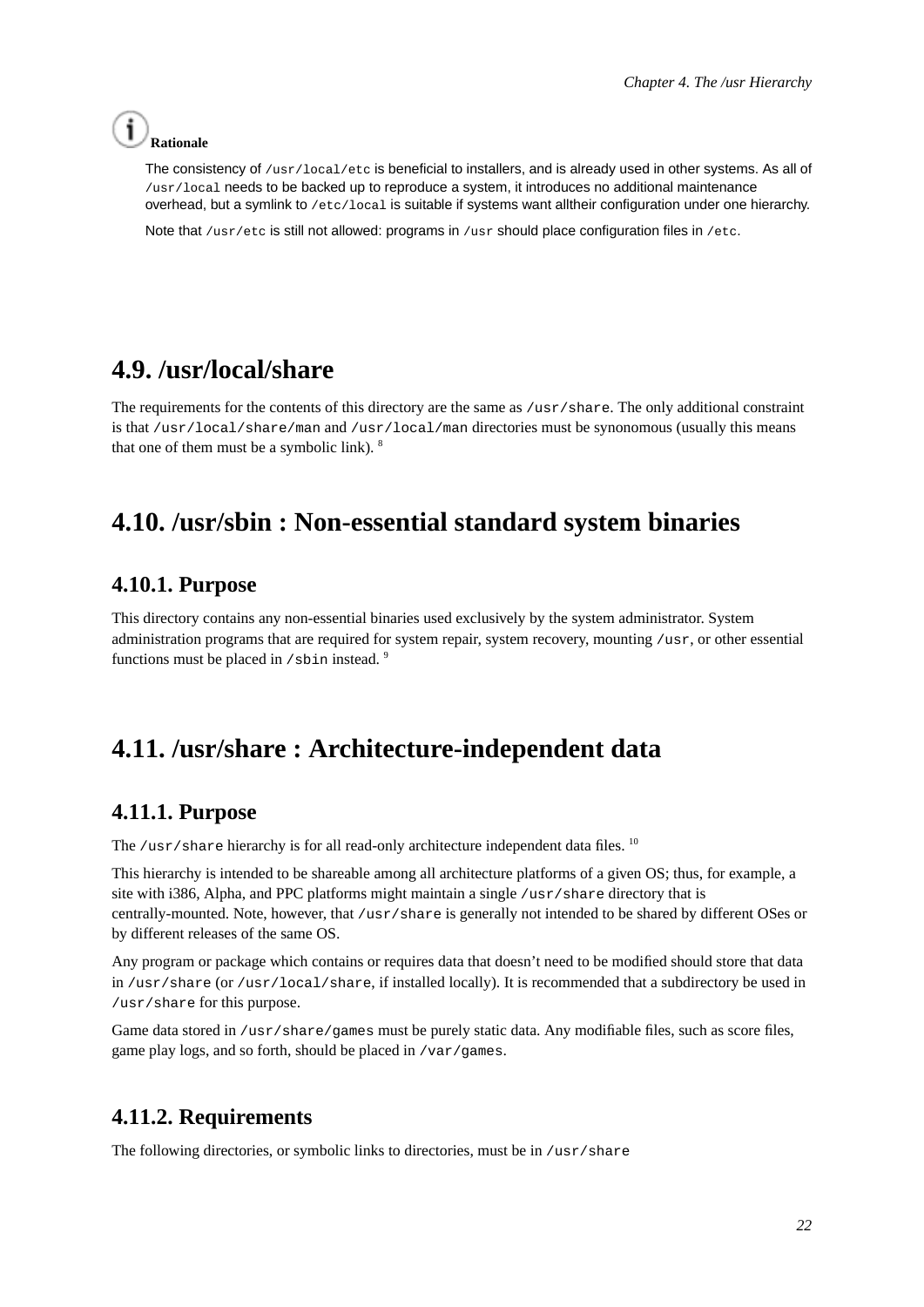| <b>Directory</b> | <b>Description</b>                          |
|------------------|---------------------------------------------|
| man              | Online manuals                              |
| misc             | Miscellaneous architecture-independent data |

## <span id="page-28-0"></span>**4.11.3. Specific Options**

The following directories, or symbolic links to directories, must be in  $/\text{usr}/\text{share}$ , if the corresponding subsystem is installed:

| <b>Directory</b> | <b>Description</b>                                      |
|------------------|---------------------------------------------------------|
| dict             | Word lists (optional)                                   |
| doc              | Miscellaneous documentation (optional)                  |
| games            | Static data files for /usr/games (optional)             |
| info             | GNU Info system s primary directory (optional)          |
| locale           | Locale information (optional)                           |
| nls              | Message catalogs for Native language support (optional) |
| sqml             | SGML data (optional)                                    |
| terminfo         | Directories for terminfo database (optional)            |
| tmac             | troff macros not distributed with groff (optional)      |
| xml              | XML data (optional)                                     |
| zoneinfo         | Timezone information and configuration (optional)       |

It is recommended that application-specific, architecture-independent directories be placed here. Such directories include **groff**, **perl**, **ghostscript**, **texmf**, and **kbd** (Linux) or **syscons** (BSD). They may, however, be placed in /usr/lib for backwards compatibility, at the distributor's discretion. Similarly, a /usr/lib/games hierarchy may be used in addition to the /usr/share/games hierarchy if the distributor wishes to place some game data there.

## <span id="page-28-2"></span><span id="page-28-1"></span>**4.11.4. /usr/share/dict : Word lists (optional)**

## **4.11.4.1. Purpose**

This directory is the home for word lists on the system; Traditionally this directory contains only the English words file, which is used by **look(1)** and various spelling programs. words may use either American or British spelling.

#### i **Rationale**

<span id="page-28-3"></span>The reason that only word lists are located here is that they are the only files common to all spell checkers.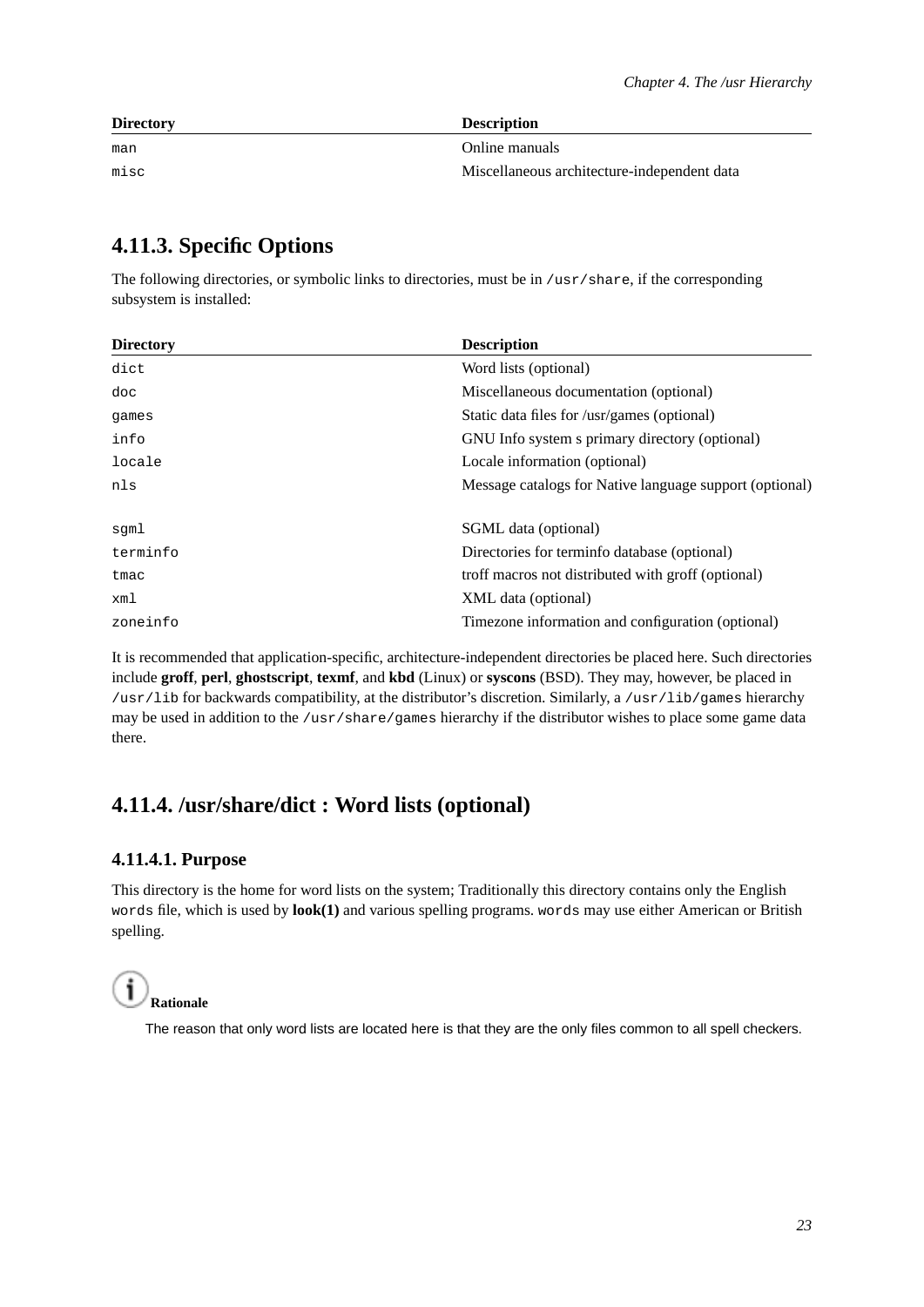#### **4.11.4.2. Specific Options**

The following files, or symbolic links to files, must be in /usr/share/dict, if the corresponding subsystem is installed:

| File  | <b>Description</b>               |
|-------|----------------------------------|
| words | List of English words (optional) |

Sites that require both American and British spelling may link words to

/usr/share/dict/american-english or /usr/share/dict/british-english.

Word lists for other languages may be added using the English name for that language, e.g., /usr/share/dict/french, /usr/share/dict/danish, etc. These should, if possible, use an ISO 8859 character set which is appropriate for the language in question; if possible the Latin1 (ISO 8859-1) character set should be used (this is often not possible).

<span id="page-29-0"></span>Other word lists must be included here, if present.

## <span id="page-29-1"></span>**4.11.5. /usr/share/man : Manual pages**

#### **4.11.5.1. Purpose**

This section details the organization for manual pages throughout the system, including /usr/share/man. Also refer to the section on /var/cache/man.

The primary <mandir> of the system is /usr/share/man. /usr/share/man contains manual information for commands and data under the  $/$  and  $/$ usr filesystems.<sup>11</sup>

Manual pages are stored in <mandir>/<locale>/man<section>/<arch>. An explanation of <mandir>, <locale>, <section>, and <arch> is given below.

A description of each section follows:

- man1: User programs Manual pages that describe publicly accessible commands are contained in this chapter. Most program documentation that a user will need to use is located here.
- man2: System calls This section describes all of the system calls (requests for the kernel to perform operations).
- man3: Library functions and subroutines Section 3 describes program library routines that are not direct calls to kernel services. This and chapter 2 are only really of interest to programmers.
- man4: Special files Section 4 describes the special files, related driver functions, and networking support available in the system. Typically, this includes the device files found in /dev and the kernel interface to networking protocol support.
- man5: File formats The formats for many data files are documented in the section 5. This includes various include files, program output files, and system files.
- man6: Games This chapter documents games, demos, and generally trivial programs. Different people have various notions about how essential this is.
- man7: Miscellaneous Manual pages that are difficult to classify are designated as being section 7. The troff and other text processing macro packages are found here.
- man8: System administration Programs used by system administrators for system operation and maintenance are documented here. Some of these programs are also occasionally useful for normal users.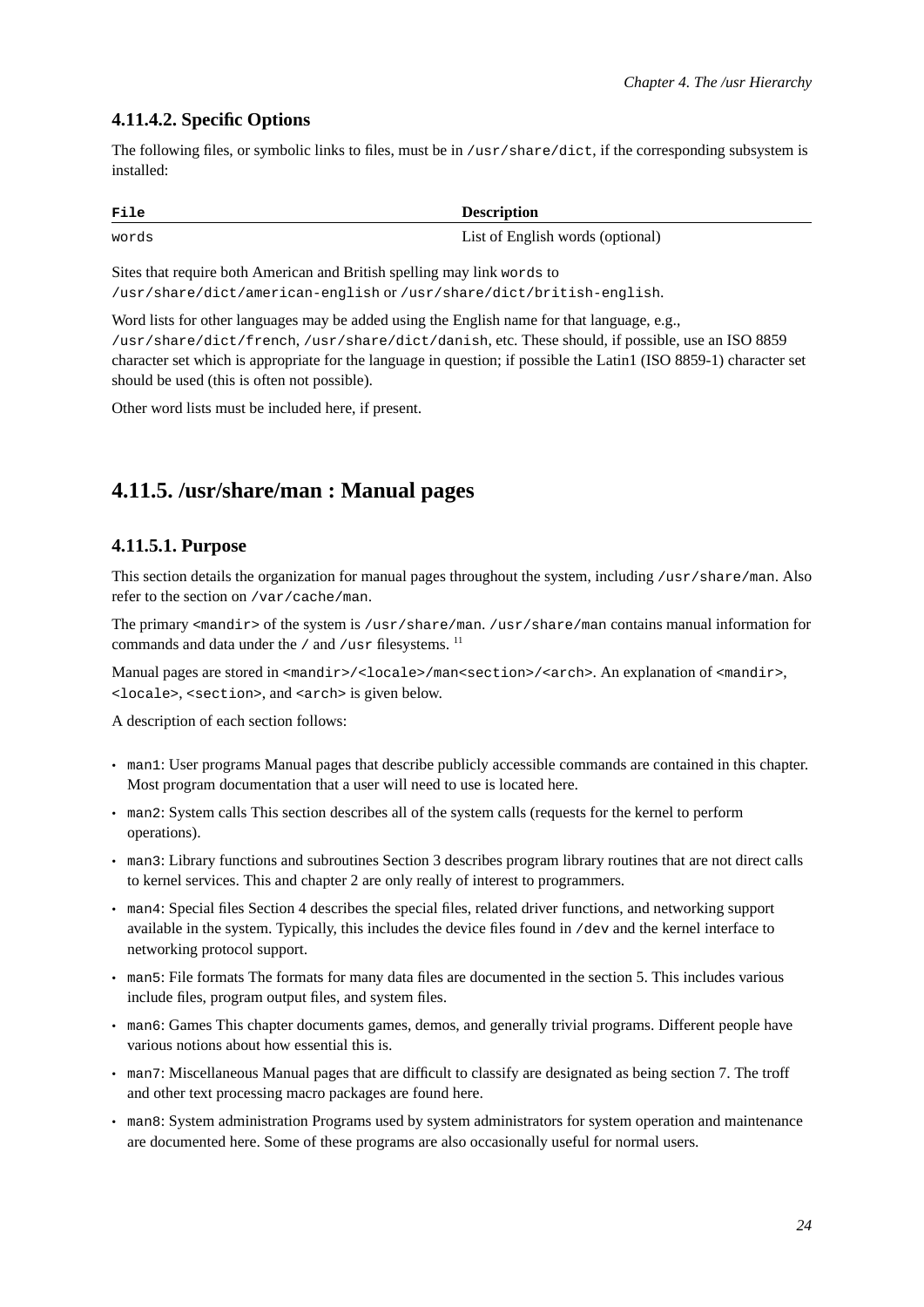### <span id="page-30-0"></span>**4.11.5.2. Specific Options**

The following directories, or symbolic links to directories, must be in /usr/share/<mandir>/<locale>, unless they are empty:  $12$ 

| <b>Directory</b> | <b>Description</b>               |
|------------------|----------------------------------|
| man1             | User programs (optional)         |
| man2             | System calls (optional)          |
| man3             | Library calls (optional)         |
| man4             | Special files (optional)         |
| man5             | File formats (optional)          |
| man6             | Games (optional)                 |
| man7             | Miscellaneous (optional)         |
| man8             | System administration (optional) |

The component <section> describes the manual section.

Provisions must be made in the structure of /usr/share/man to support manual pages which are written in different (or multiple) languages. These provisions must take into account the storage and reference of these manual pages. Relevant factors include language (including geographical-based differences), and character code set.

This naming of language subdirectories of /usr/share/man is based on Appendix E of the POSIX 1003.1 standard which describes the locale identification string — the most well-accepted method to describe a cultural environment. The <locale> string is:

<language>[\_<territory>][.<character-set>][,<version>]

The <language> field must be taken from ISO 639 (a code for the representation of names of languages). It must be two characters wide and specified with lowercase letters only.

The <territory> field must be the two-letter code of ISO 3166 (a specification of representations of countries), if possible. (Most people are familiar with the two-letter codes used for the country codes in email addresses.) It must be two characters wide and specified with uppercase letters only. <sup>13</sup>

The <character-set> field must represent the standard describing the character set. If the <character-set> field is just a numeric specification, the number represents the number of the international standard describing the character set. It is recommended that this be a numeric representation if possible (ISO standards, especially), not include additional punctuation symbols, and that any letters be in lowercase.

A parameter specifying a <version> of the profile may be placed after the <character-set> field, delimited by a comma. This may be used to discriminate between different cultural needs; for instance, dictionary order versus a more systems-oriented collating order. This standard recommends not using the <version> field, unless it is necessary.

Systems which use a unique language and code set for all manual pages may omit the <locale> substring and store all manual pages in  $\epsilon$ mandir>. For example, systems which only have English manual pages coded with ASCII, may store manual pages (the man<section> directories) directly in /usr/share/man. (That is the traditional circumstance and arrangement, in fact.)

Countries for which there is a well-accepted standard character code set may omit the <character-set> field, but it is strongly recommended that it be included, especially for countries with several competing standards.

Various examples:

| Language | <b>Territory</b> | <b>Character Set</b> | <b>Directory</b>  |
|----------|------------------|----------------------|-------------------|
| English  |                  | ASCII                | /usr/share/man/en |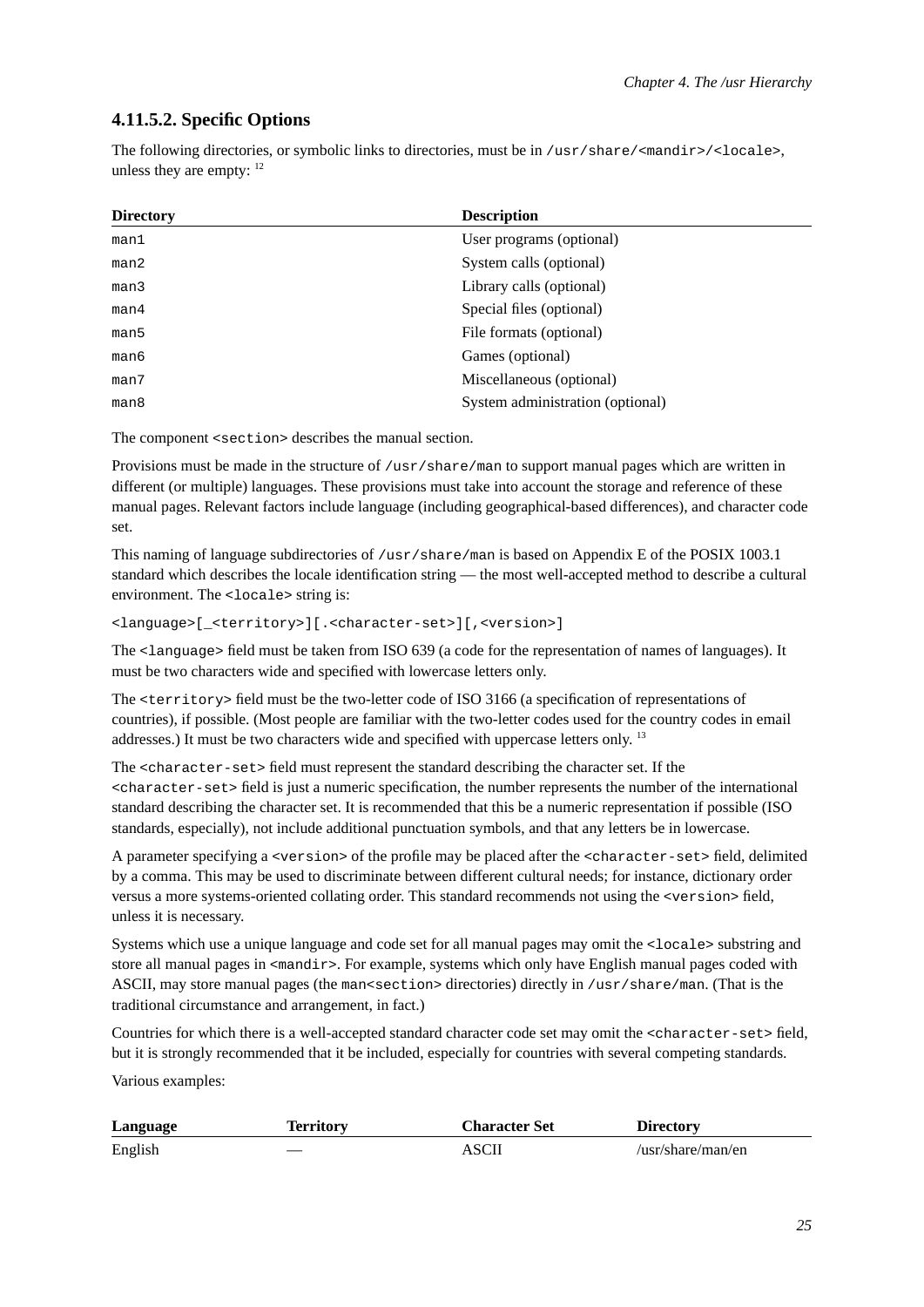| Language | <b>Territory</b>     | <b>Character Set</b> | <b>Directory</b>              |
|----------|----------------------|----------------------|-------------------------------|
| English  | United Kingdom       | ISO 8859-15          | $\sqrt{usr/s}$ hare/man/en GB |
| English  | <b>United States</b> | <b>ASCII</b>         | /usr/share/man/en_US          |
| French   | Canada               | ISO 8859-1           | /usr/share/man/fr_CA          |
| French   | France               | ISO 8859-1           | /usr/share/man/fr_FR          |
| German   | Germany              | ISO 646              | /usr/share/man/de DE.646      |
| German   | Germany              | ISO 6937             | /usr/share/man/de DE.6937     |
| German   | Germany              | ISO 8859-1           | /usr/share/man/de DE.88591    |
| German   | Switzerland          | ISO 646              | /usr/share/man/de_CH.646      |
| Japanese | Japan                | <b>JIS</b>           | $\sqrt{usr/share/man/ja_P}$   |
| Japanese | Japan                | <b>SJIS</b>          | $\sqrt{usr/share/man/ja_JP}.$ |
| Japanese | Japan                | UJIS (or EUC-J)      | /usr/share/man/ja_JP.ujis     |

Similarly, provision must be made for manual pages which are architecture-dependent, such as documentation on device-drivers or low-level system administration commands. These must be placed under an <arch> directory in the appropriate man<section> directory; for example, a man page for the i386 ctrlaltdel(8) command might be placed in /usr/share/man/<locale>/man8/i386/ctrlaltdel.8.

Manual pages for commands and data under /usr/local are stored in /usr/local/man. Manual pages for X11R6 are stored in /usr/X11R6/man. It follows that all manual page hierarchies in the system must have the same structure as /usr/share/man.

The cat page sections (cat<section>) containing formatted manual page entries are also found within subdirectories of <mandir>/<locale>, but are not required nor may they be distributed in lieu of nroff source manual pages.

The numbered sections "1" through "8" are traditionally defined. In general, the file name for manual pages located within a particular section end with . < section >.

In addition, some large sets of application-specific manual pages have an additional suffix appended to the manual page filename. For example, the MH mail handling system manual pages must have mh appended to all MH manuals. All X Window System manual pages must have an x appended to the filename.

The practice of placing various language manual pages in appropriate subdirectories of /usr/share/man also applies to the other manual page hierarchies, such as /usr/local/man and /usr/X11R6/man. (This portion of the standard also applies later in the section on the optional /var/cache/man structure.)

## <span id="page-31-0"></span>**4.11.6. /usr/share/misc : Miscellaneous architecture-independent data**

<span id="page-31-1"></span>This directory contains miscellaneous architecture-independent files which don't require a separate subdirectory under /usr/share.

## **4.11.6.1. Specific Options**

The following files, or symbolic links to files, must be in /usr/share/misc, if the corresponding subsystem is installed:

File Description

ascii ASCII character set table (optional)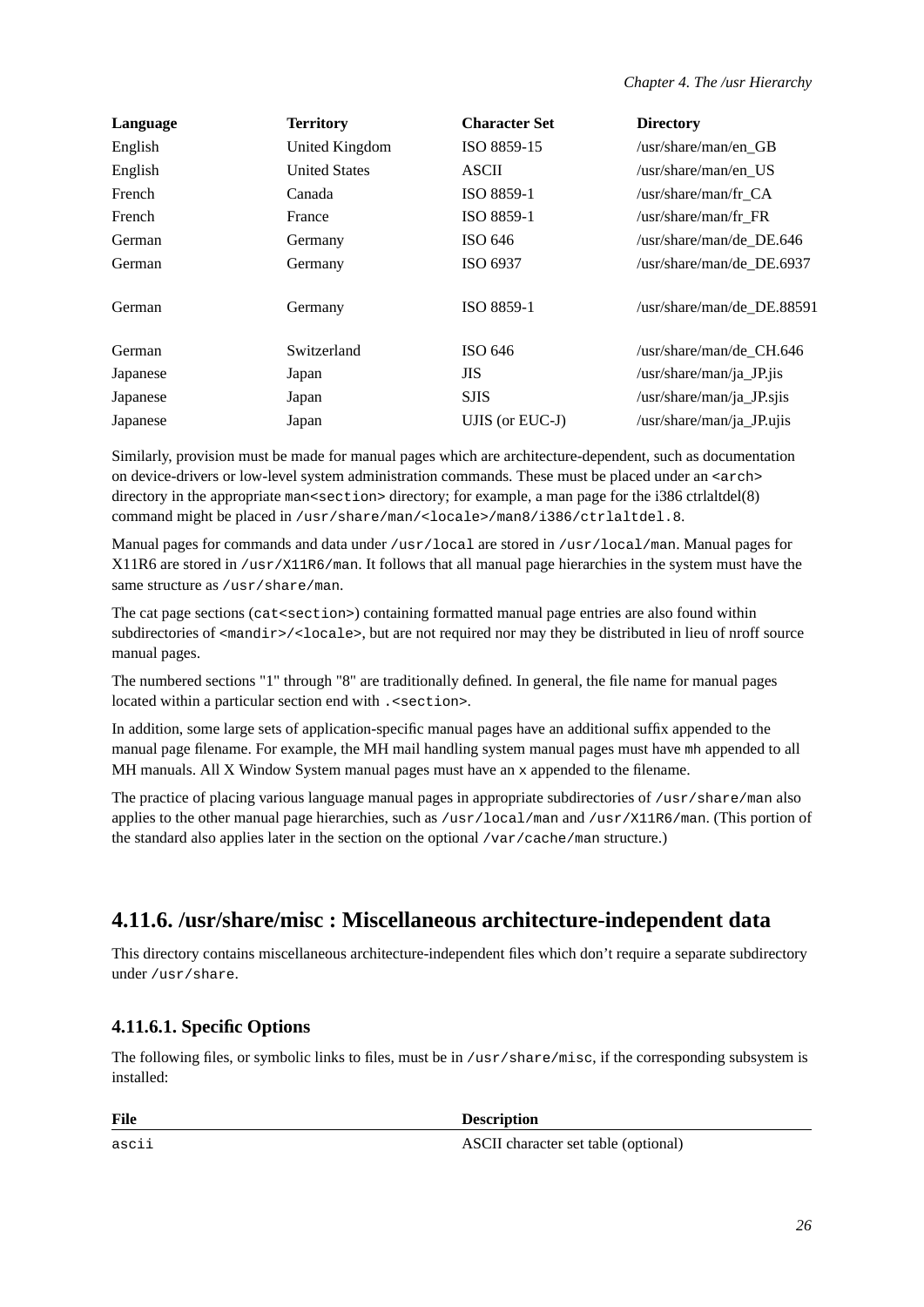| File       | <b>Description</b>                                 |
|------------|----------------------------------------------------|
| magic      | Default list of magic numbers for the file command |
|            | (optional)                                         |
| termcap    | Terminal capability database (optional)            |
| termcap.db | Terminal capability database (optional)            |

Other (application-specific) files may appear here, but a distributor may place them in /usr/lib at their discretion<sup>14</sup>

## <span id="page-32-1"></span><span id="page-32-0"></span>**4.11.7. /usr/share/sgml : SGML data (optional)**

#### **4.11.7.1. Purpose**

/usr/share/sgml contains architecture-independent files used by SGML applications, such as ordinary catalogs (not the centralized ones, see /etc/sgml), DTDs, entities, or style sheets.

#### <span id="page-32-2"></span>**4.11.7.2. Specific Options**

The following directories, or symbolic links to directories, must be in /usr/share/sgml, if the corresponding subsystem is installed:

| <b>Directory</b> | <b>Description</b>     |
|------------------|------------------------|
| docbook          | docbook DTD (optional) |
| tei              | tei DTD (optional)     |
| html             | html DTD (optional)    |
| mathml           | mathml DTD (optional)  |

<span id="page-32-3"></span>Other files that are not specific to a given DTD may reside in their own subdirectory.

## <span id="page-32-4"></span>**4.11.8. /usr/share/xml : XML data (optional)**

#### **4.11.8.1. Purpose**

/usr/share/xml contains architecture-independent files used by XML applications, such as ordinary catalogs (not the centralized ones, see /etc/sgml), DTDs, entities, or style sheets.

#### <span id="page-32-5"></span>**4.11.8.2. Specific Options**

The following directories, or symbolic links to directories, must be in /usr/share/xml, if the corresponding subsystem is installed:

| <b>Directory</b> | <b>Description</b>         |
|------------------|----------------------------|
| docbook          | docbook XML DTD (optional) |
| xhtml            | XHTML DTD (optional)       |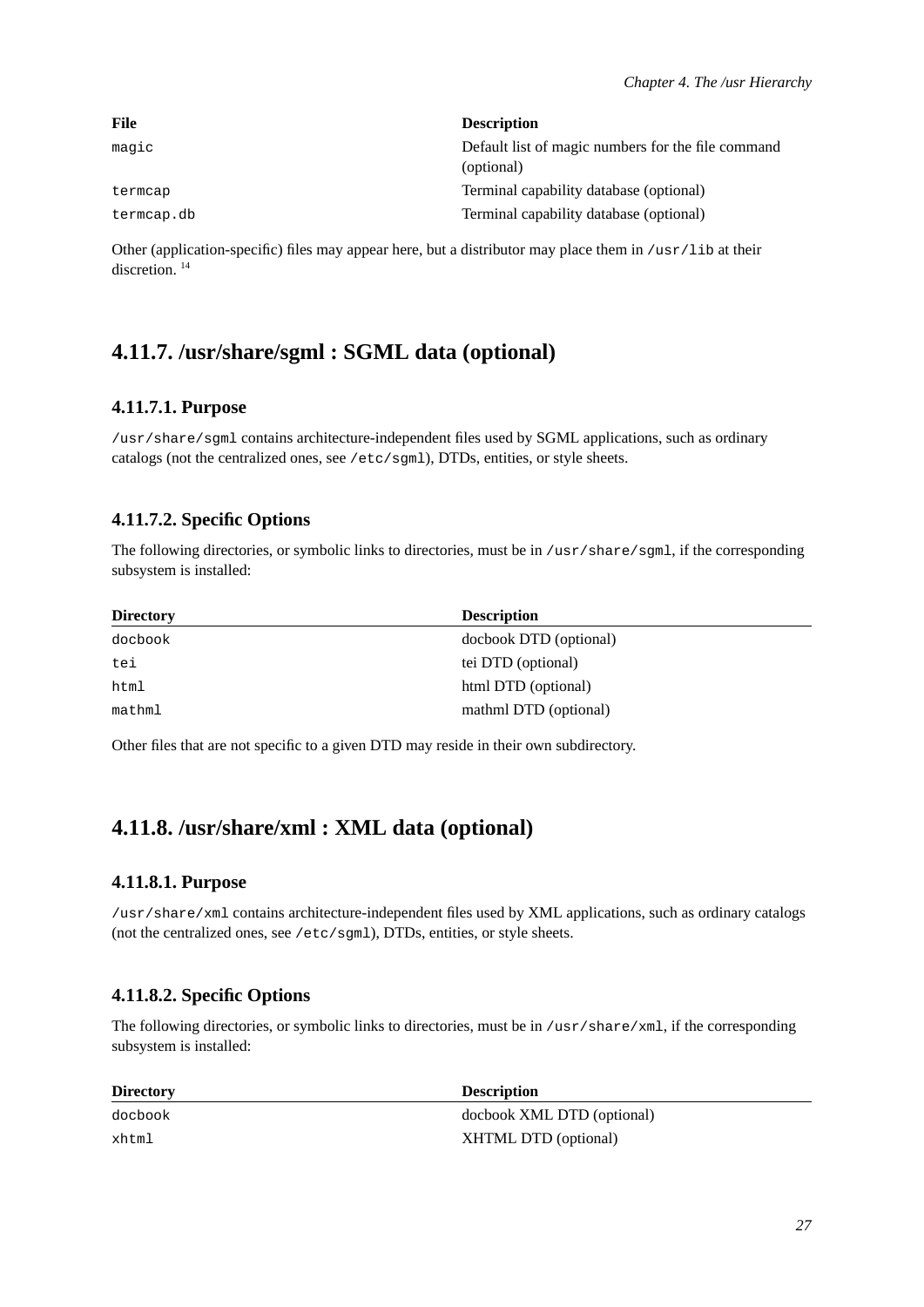**Directory** Description mathml MathML DTD (optional)

# <span id="page-33-1"></span><span id="page-33-0"></span>**4.12. /usr/src : Source code (optional)**

## **4.12.1. Purpose**

Source code may be place placed in this subdirectory, only for reference purposes. <sup>15</sup>

## **Notes**

- 1. Examples of such configuration files include Xconfig, XF86Config, or system.twmrc)
- 2. Miscellaneous architecture-independent application-specific static files and subdirectories must be placed in /usr/share.
- 3. For example, the perl5 subdirectory for Perl 5 modules and libraries.
- 4. Some executable commands such as **makewhatis** and **sendmail** have also been traditionally placed in /usr/lib. **makewhatis** is an internal binary and must be placed in a binary directory; users access only **catman**. Newer **sendmail** binaries are now placed by default in /usr/sbin. Additionally, systems using a *sendmail*-compatible mail transfer agent must provide **/usr/sbin/sendmail** as a symbolic link to the appropriate executable.
- 5. Host-specific data for the X Window System must not be stored in /usr/lib/X11. Host-specific configuration files such as Xconfig or XF86Config must be stored in /etc/X11. This includes configuration data such as system.twmrc even if it is only made a symbolic link to a more global configuration file (probably in /usr/X11R6/lib/X11).
- 6. The case where  $/usr/lib$  and  $/usr/lib$  are the same (one is a symbolic link to the other) these files and the per-application subdirectories will exist.
- 7. Software placed in / or /usr may be overwritten by system upgrades (though we recommend that distributions do not overwrite data in /etc under these circumstances). For this reason, local software must not be placed outside of /usr/local without good reason.
- 8. /usr/local/man may be deprecated in future FHS releases, so if all else is equal, making that one a symlink seems sensible.
- 9. Locally installed system administration programs should be placed in  $/$ usr $/$ local $/$ sbin.
- 10. Much of this data originally lived in /usr (man, doc) or /usr/lib (dict, terminfo, zoneinfo).
- 11. Obviously, there are no manual pages in / because they are not required at boot time nor are they required in emergencies. Really.
- 12. For example, if /usr/local/man has no manual pages in section 4 (Devices), then /usr/local/man/man4 may be omitted.
- 13. A major exception to this rule is the United Kingdom, which is 'GB' in the ISO 3166, but 'UK' for most email addresses.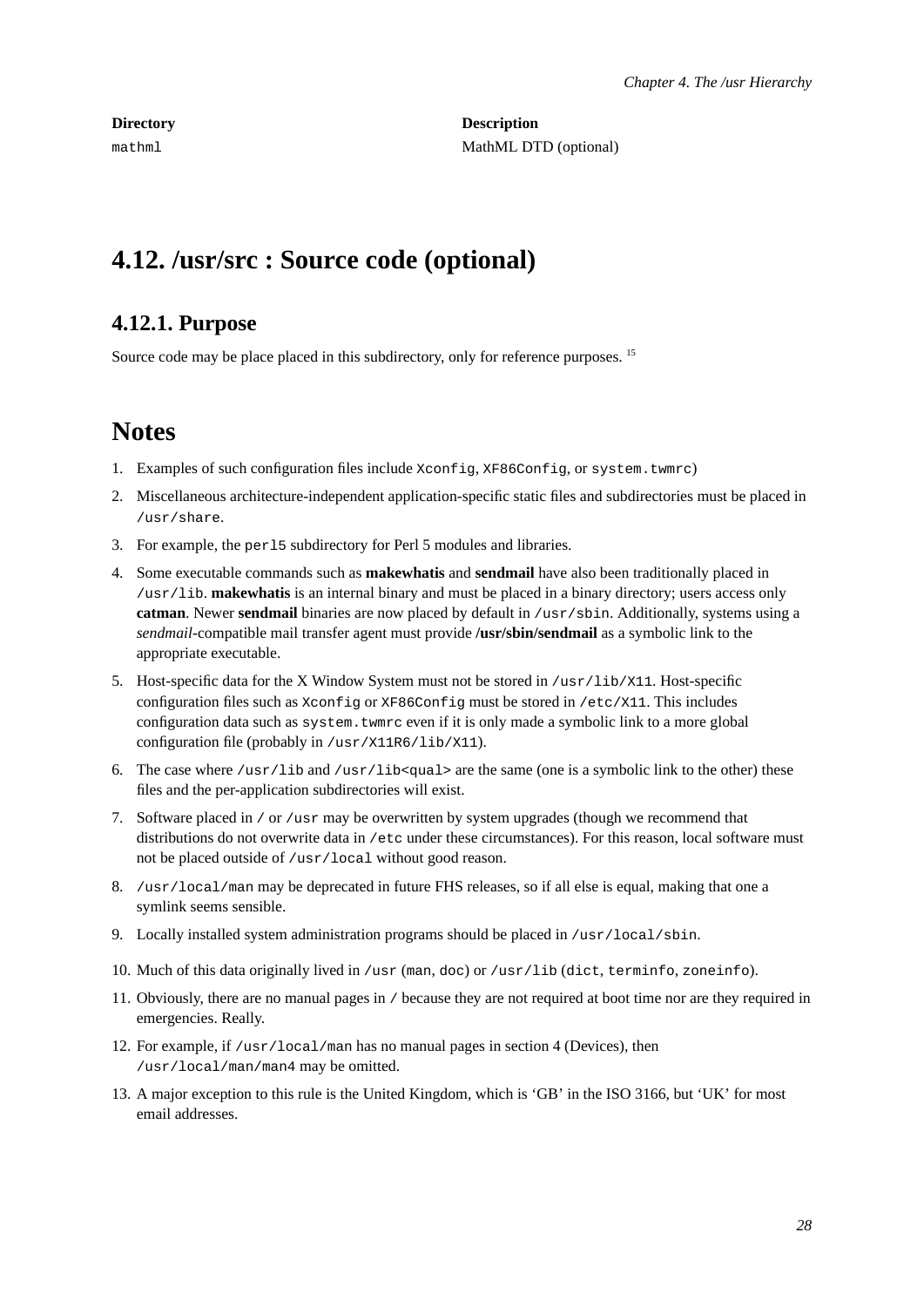- 14. Some such files include: airport, birthtoken, eqnchar, getopt, gprof.callg, gprof.flat, inter.phone, ipfw.samp.filters, ipfw.samp.scripts, keycap.pcvt, mail.help, mail.tildehelp, man.template, map3270, mdoc.template, more.help, na.phone, nslookup.help, operator, scsi\_modes, sendmail.hf, style, units.lib, vgrindefs, vgrindefs.db, zipcodes
- 15. Generally, source should not be built within this hierarchy.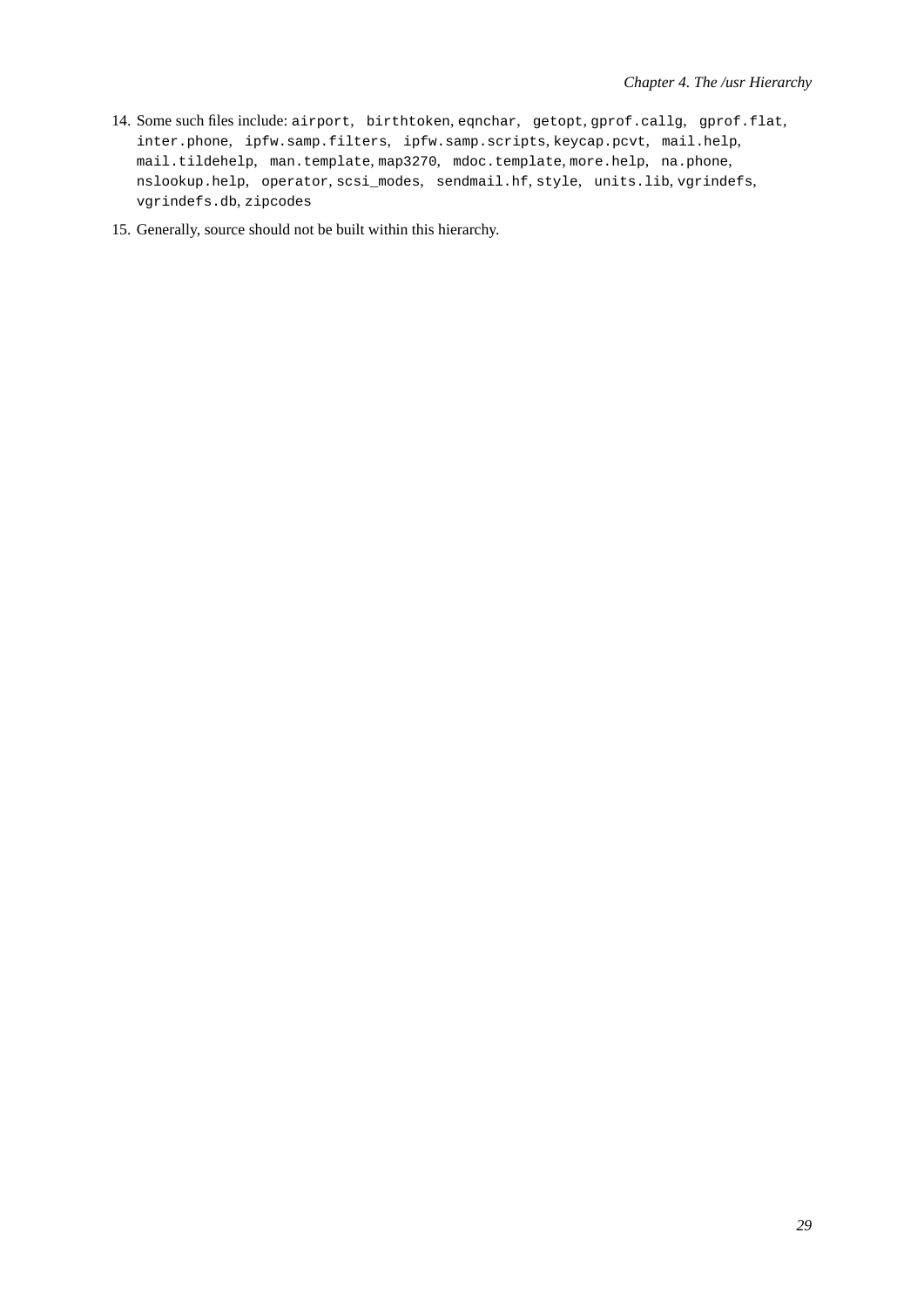# <span id="page-35-1"></span><span id="page-35-0"></span>**Chapter 5. The /var Hierarchy**

# **5.1. Purpose**

/var contains variable data files. This includes spool directories and files, administrative and logging data, and transient and temporary files.

Some portions of /var are not shareable between different systems. For instance, /var/log, /var/lock, and /var/run. Other portions may be shared, notably /var/mail, /var/cache/man, /var/cache/fonts, and /var/spool/news.

/var is specified here in order to make it possible to mount /usr read-only. Everything that once went into /usr that is written to during system operation (as opposed to installation and software maintenance) must be in /var.

If /var cannot be made a separate partition, it is often preferable to move /var out of the root partition and into the /usr partition. (This is sometimes done to reduce the size of the root partition or when space runs low in the root partition.) However, /var must not be linked to /usr because this makes separation of /usr and /var more difficult and is likely to create a naming conflict. Instead, link /var to /usr/var.

<span id="page-35-2"></span>Applications must generally not add directories to the top level of /var. Such directories should only be added if they have some system-wide implication, and in consultation with the FHS mailing list.

# **5.2. Requirements**

The following directories, or symbolic links to directories, are required in /var.

| <b>Directory</b> | <b>Description</b>                               |
|------------------|--------------------------------------------------|
| cache            | Application cache data                           |
| lib              | Variable state information                       |
| local            | Variable data for /usr/local                     |
| lock             | Lock files                                       |
| log              | Log files and directories                        |
| opt              | Variable data for /opt                           |
| run              | Data relevant to running processes               |
| spool            | Application spool data                           |
| tmp              | Temporary files preserved between system reboots |

Several directories are 'reserved' in the sense that they must not be used arbitrarily by some new application, since they would conflict with historical and/or local practice. They are:

/var/backups /var/cron /var/msgs /var/preserve

# <span id="page-35-3"></span>**5.3. Specific Options**

The following directories, or symbolic links to directories, must be in  $/\text{var}$ , if the corresponding subsystem is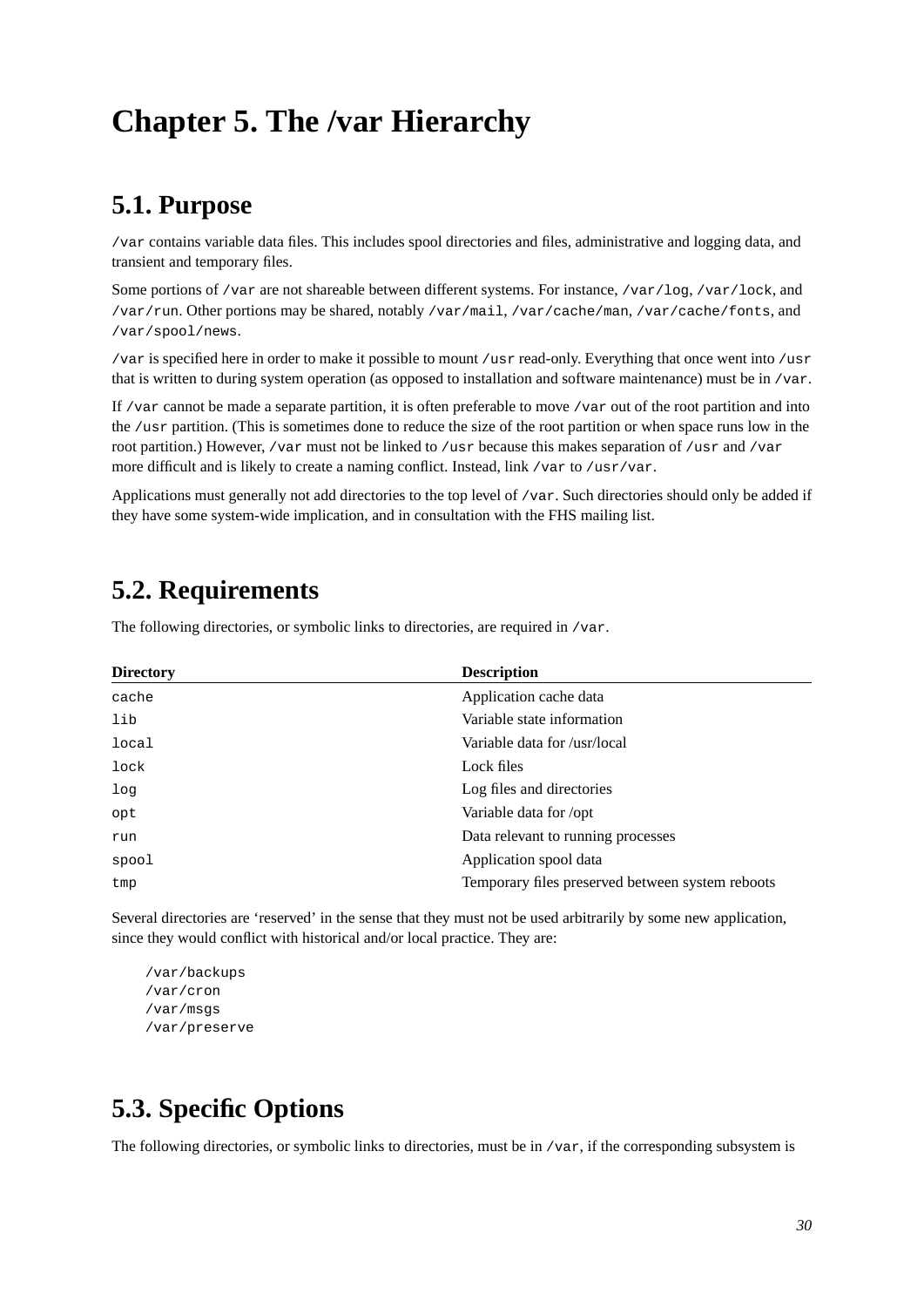installed:

| <b>Directory</b> | <b>Description</b>                               |
|------------------|--------------------------------------------------|
| account          | Process accounting logs (optional)               |
| crash            | System crash dumps (optional)                    |
| games            | Variable game data (optional)                    |
| mail             | User mailbox files (optional)                    |
| yp               | Network Information Service (NIS) database files |
|                  | (optional)                                       |

# <span id="page-36-1"></span><span id="page-36-0"></span>**5.4. /var/account : Process accounting logs (optional)**

## **5.4.1. Purpose**

This directory holds the current active process accounting log and the composite process usage data (as used in some UNIX-like systems by **lastcomm** and **sa**).

# <span id="page-36-3"></span><span id="page-36-2"></span>**5.5. /var/cache : Application cache data**

## **5.5.1. Purpose**

/var/cache is intended for cached data from applications. Such data is locally generated as a result of time-consuming I/O or calculation. The application must be able to regenerate or restore the data. Unlike /var/spool, the cached files can be deleted without data loss. The data must remain valid between invocations of the application and rebooting the system.

Files located under /var/cache may be expired in an application specific manner, by the system administrator, or both. The application must always be able to recover from manual deletion of these files (generally because of a disk space shortage). No other requirements are made on the data format of the cache directories.



The existence of a separate directory for cached data allows system administrators to set different disk and backup policies from other directories in /var.

## <span id="page-36-4"></span>**5.5.2. Specific Options**

| <b>Directory</b> | <b>Description</b>                        |
|------------------|-------------------------------------------|
| fonts            | Locally-generated fonts (optional)        |
| man              | Locally-formatted manual pages (optional) |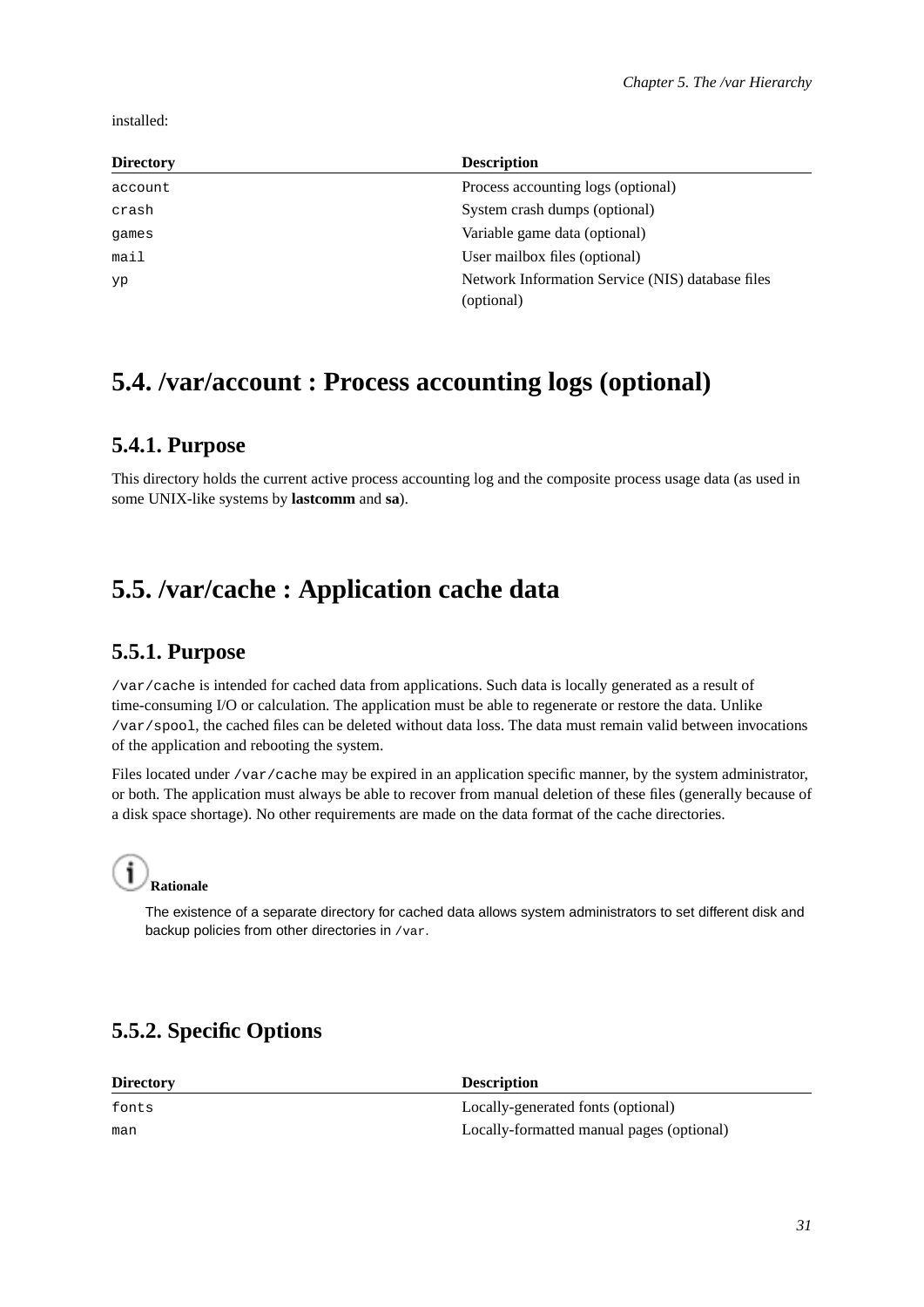| <b>Directory</b>    | <b>Description</b>                     |
|---------------------|----------------------------------------|
| www                 | WWW proxy or cache data (optional)     |
| <package></package> | Package specific cache data (optional) |

## <span id="page-37-1"></span><span id="page-37-0"></span>**5.5.3. /var/cache/fonts : Locally-generated fonts (optional)**

#### **5.5.3.1. Purpose**

The directory /var/cache/fonts should be used to store any dynamically-created fonts. In particular, all of the fonts which are automatically generated by **mktexpk** must be located in appropriately-named subdirectories of /var/cache/fonts. $^{\rm l}$ 

### <span id="page-37-2"></span>**5.5.3.2. Specific Options**

Other dynamically created fonts may also be placed in this tree, under appropriately-named subdirectories of /var/cache/fonts.

## <span id="page-37-4"></span><span id="page-37-3"></span>**5.5.4. /var/cache/man : Locally-formatted manual pages (optional)**

#### **5.5.4.1. Purpose**

This directory provides a standard location for sites that provide a read-only /usr partition, but wish to allow caching of locally-formatted man pages. Sites that mount /usr as writable (e.g., single-user installations) may choose not to use /var/cache/man and may write formatted man pages into the cat<section> directories in /usr/share/man directly. We recommend that most sites use one of the following options instead:

- Preformat all manual pages alongside the unformatted versions.
- Allow no caching of formatted man pages, and require formatting to be done each time a man page is brought up.
- Allow local caching of formatted man pages in /var/cache/man.

The structure of /var/cache/man needs to reflect both the fact of multiple man page hierarchies and the possibility of multiple language support.

Given an unformatted manual page that normally appears in  $\epsilon$  =  $\epsilon$  /man/ $\epsilon$ locale>/man $\epsilon$  section>, the directory to place formatted man pages in is /var/cache/man/<catpath>/<locale>/cat<section>, where <catpath> is derived from <path> by removing any leading usr and/or trailing share pathname components. (Note that the  $\leq$ locale> component may be missing.)  $^{2}$ 

Man pages written to /var/cache/man may eventually be transferred to the appropriate preformatted directories in the source man hierarchy or expired; likewise formatted man pages in the source man hierarchy may be expired if they are not accessed for a period of time.

If preformatted manual pages come with a system on read-only media (a CD-ROM, for instance), they must be installed in the source man hierarchy (e.g. /usr/share/man/cat<section>). /var/cache/man is reserved as a writable cache for formatted manual pages.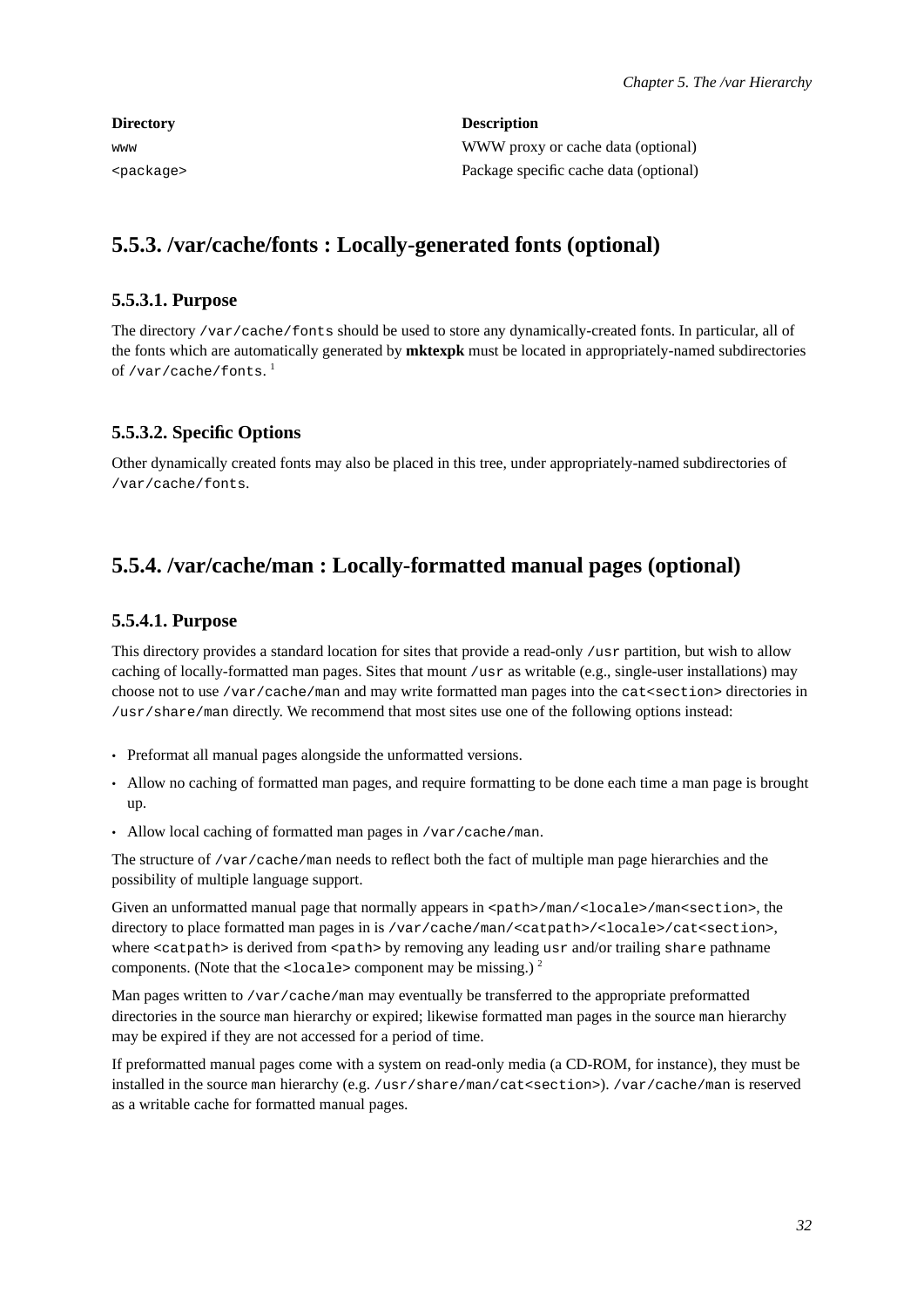## **Rationale**

Release 1.2 of the standard specified /var/catman for this hierarchy. The path has been moved under /var/cache to better reflect the dynamic nature of the formatted man pages. The directory name has been changed to man to allow for enhancing the hierarchy to include post-processed formats other than "cat", such as PostScript, HTML, or DVI.

# <span id="page-38-1"></span><span id="page-38-0"></span>**5.6. /var/crash : System crash dumps (optional)**

## **5.6.1. Purpose**

This directory holds system crash dumps. As of the date of this release of the standard, system crash dumps were not supported under Linux but may be supported by other systems which may comply with the FHS.

# <span id="page-38-3"></span><span id="page-38-2"></span>**5.7. /var/games : Variable game data (optional)**

## **5.7.1. Purpose**

Any variable data relating to games in /usr should be placed here. /var/games should hold the variable data previously found in /usr; static data, such as help text, level descriptions, and so on, must remain elsewhere, such as /usr/share/games.

# **Rationale**

/var/games has been given a hierarchy of its own, rather than leaving it merged in with the old /var/lib as in release 1.2. The separation allows local control of backup strategies, permissions, and disk usage, as well as allowing inter-host sharing and reducing clutter in  $/var/1$ ib. Additionally,  $/var/games$  is the path traditionally used by BSD.

# <span id="page-38-5"></span><span id="page-38-4"></span>**5.8. /var/lib : Variable state information**

## **5.8.1. Purpose**

This hierarchy holds state information pertaining to an application or the system. State information is data that programs modify while they run, and that pertains to one specific host. Users must never need to modify files in /var/lib to configure a package's operation.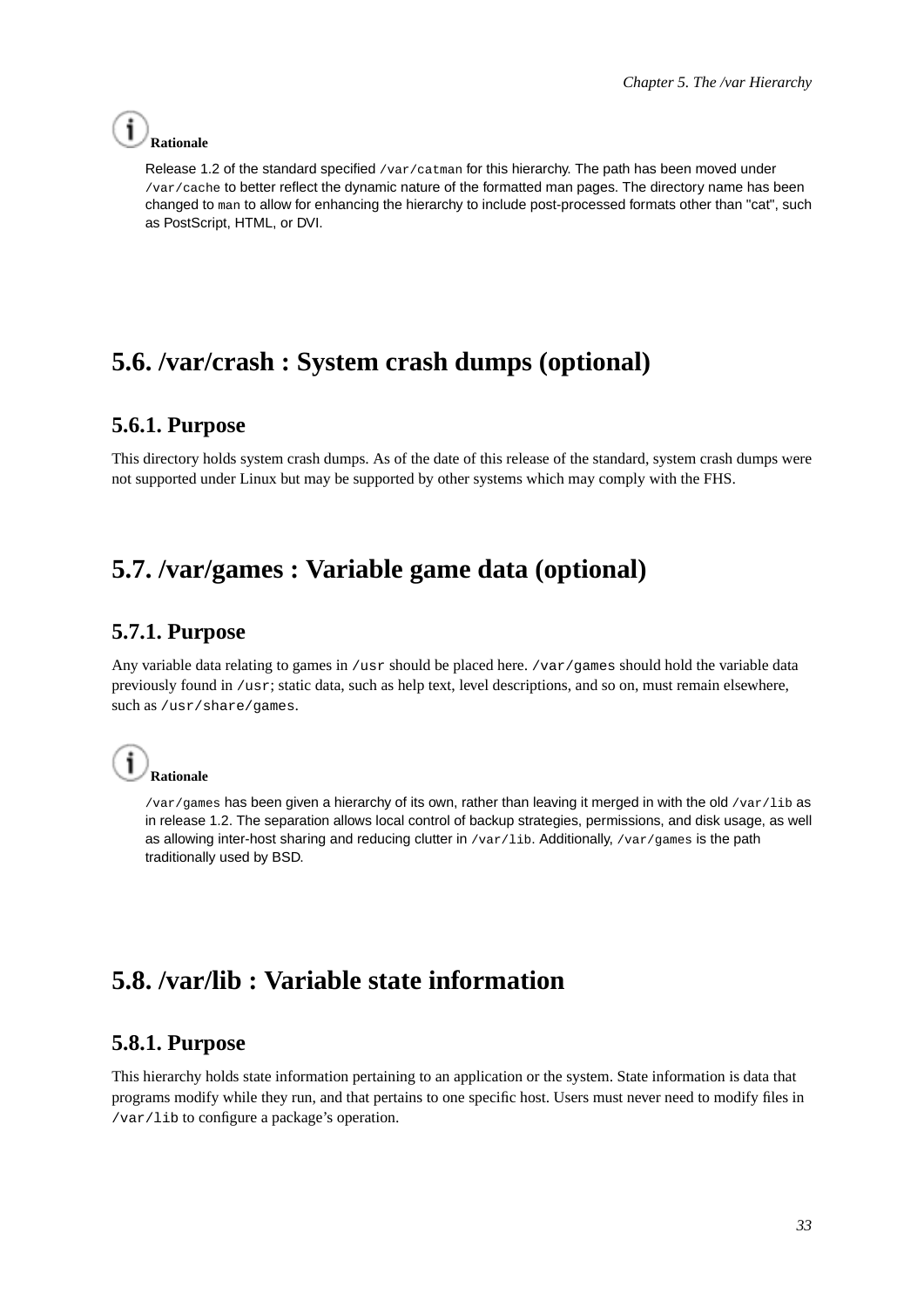State information is generally used to preserve the condition of an application (or a group of inter-related applications) between invocations and between different instances of the same application. State information should generally remain valid after a reboot, should not be logging output, and should not be spooled data.

An application (or a group of inter-related applications) must use a subdirectory of  $/\text{var}/\text{lib}$  for its data. There is one required subdirectory, /var/lib/misc, which is intended for state files that don't need a subdirectory; the other subdirectories should only be present if the application in question is included in the distribution.<sup>3</sup>

/var/lib/<name> is the location that must be used for all distribution packaging support. Different distributions may use different names, of course.

## <span id="page-39-0"></span>**5.8.2. Requirements**

The following directories, or symbolic links to directories, are required in /var/lib:

| <b>Directory</b> | <b>Description</b>       |
|------------------|--------------------------|
| misc             | Miscellaneous state data |

## <span id="page-39-1"></span>**5.8.3. Specific Options**

The following directories, or symbolic links to directories, must be in /var/lib, if the corresponding subsystem is installed:

| <b>Directory</b>    | <b>Description</b>                                |
|---------------------|---------------------------------------------------|
| $\le$ editor $>$    | Editor backup files and state (optional)          |
| $<$ p $k$ gtool $>$ | Packaging support files (optional)                |
| $<$ package $>$     | State data for packages and subsystems (optional) |
| hwclock             | State directory for hwelock (optional)            |
| xdm                 | X display manager variable data (optional)        |

## <span id="page-39-3"></span><span id="page-39-2"></span>**5.8.4. /var/lib/<editor> : Editor backup files and state (optional)**

#### **5.8.4.1. Purpose**

These directories contain saved files generated by any unexpected termination of an editor (e.g., **elvis**, **jove**, **nvi**).

Other editors may not require a directory for crash-recovery files, but may require a well-defined place to store other information while the editor is running. This information should be stored in a subdirectory under /var/lib (for example, GNU Emacs would place lock files in /var/lib/emacs/lock).

Future editors may require additional state information beyond crash-recovery files and lock files — this information should also be placed under /var/lib/<editor>.



Previous Linux releases, as well as all commercial vendors, use /var/preserve for vi or its clones. However, each editor uses its own format for these crash-recovery files, so a separate directory is needed for each editor.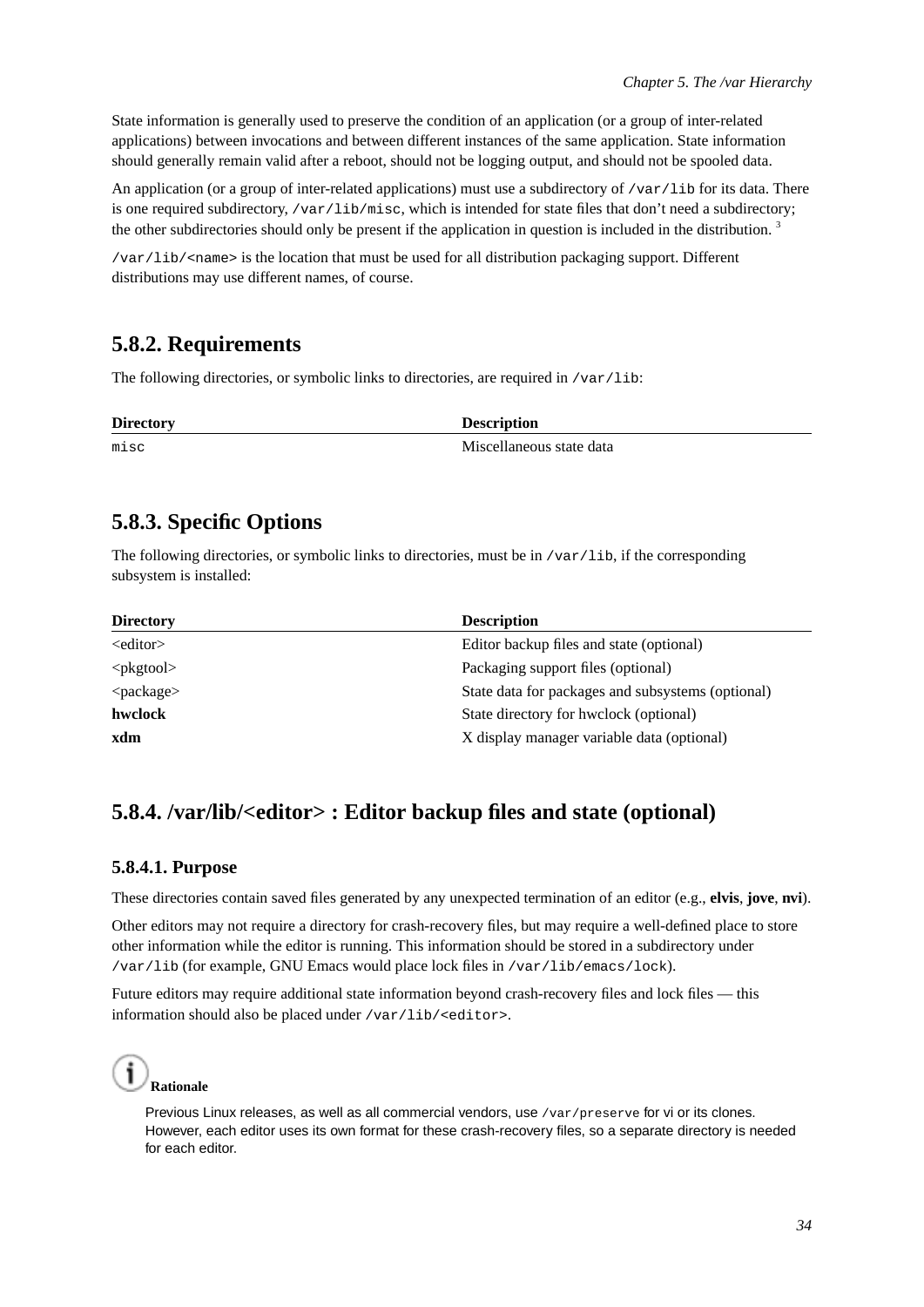Editor-specific lock files are usually quite different from the device or resource lock files that are stored in /var/lock and, hence, are stored under /var/lib.

## <span id="page-40-1"></span><span id="page-40-0"></span>**5.8.5. /var/lib/hwclock : State directory for hwclock (optional)**

#### **5.8.5.1. Purpose**

This directory contains the file /var/lib/hwclock/adjtime.



In FHS 2.1, this file was /etc/adjtime, but as **hwclock** updates it, that was obviously incorrect.

## <span id="page-40-3"></span><span id="page-40-2"></span>**5.8.6. /var/lib/misc : Miscellaneous variable data**

#### **5.8.6.1. Purpose**

This directory contains variable data not placed in a subdirectory in  $/\text{var}/\text{lib}$ . An attempt should be made to use relatively unique names in this directory to avoid namespace conflicts. <sup>4</sup>

## <span id="page-40-5"></span><span id="page-40-4"></span>**5.9. /var/lock : Lock files**

#### **5.9.1. Purpose**

Lock files should be stored within the /var/lock directory structure.

Lock files for devices and other resources shared by multiple applications, such as the serial device lock files that were originally found in either /usr/spool/locks or /usr/spool/uucp, must now be stored in /var/lock. The naming convention which must be used is "LCK.." followed by the base name of the device. For example, to lock /dev/ttyS0 the file "LCK..ttyS0" would be created.<sup>5</sup>

<span id="page-40-6"></span>The format used for the contents of such lock files must be the HDB UUCP lock file format. The HDB format is to store the process identifier (PID) as a ten byte ASCII decimal number, with a trailing newline. For example, if process 1230 holds a lock file, it would contain the eleven characters: space, space, space, space, space, space, one, two, three, zero, and newline.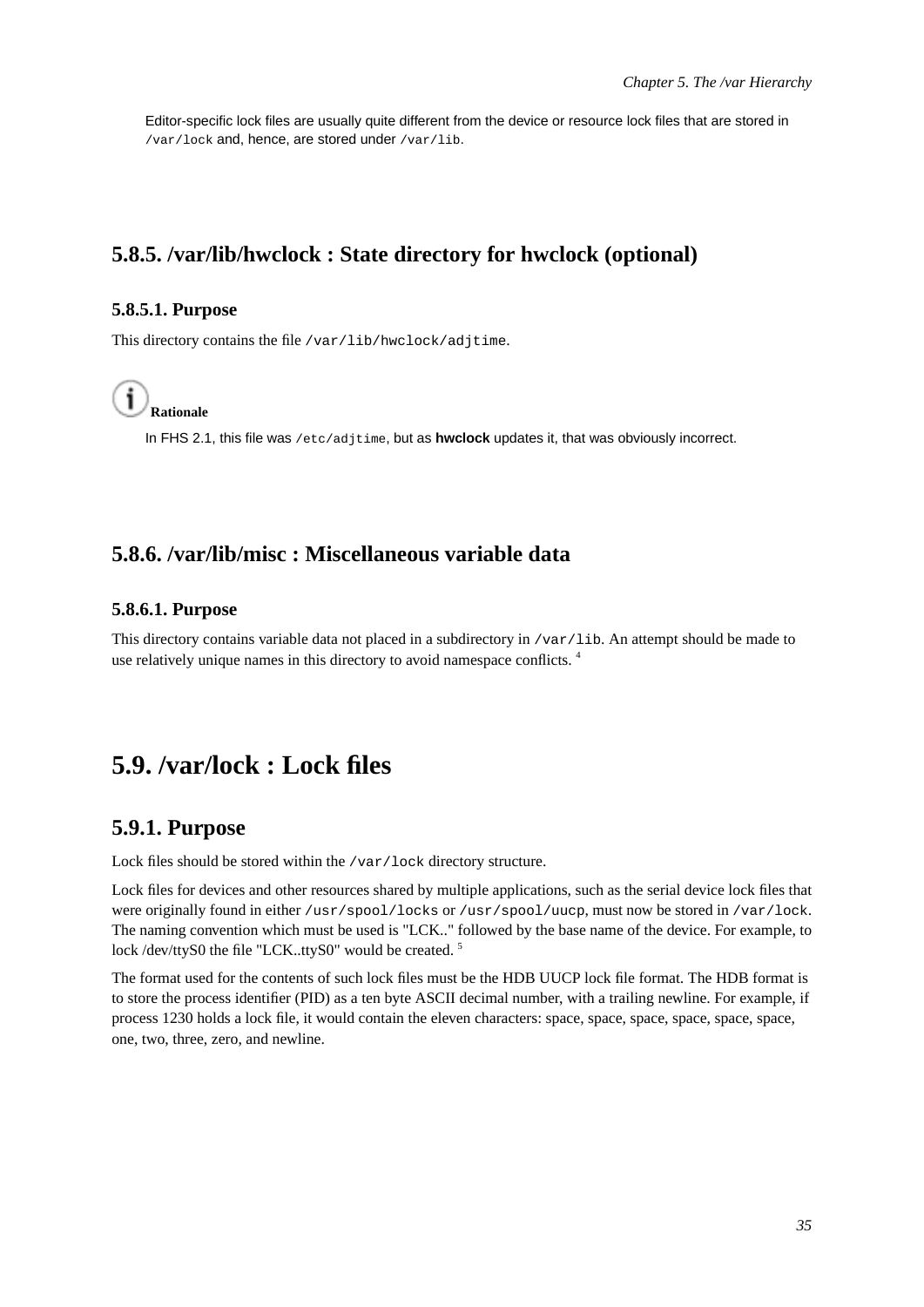# <span id="page-41-0"></span>**5.10. /var/log : Log files and directories**

## **5.10.1. Purpose**

This directory contains miscellaneous log files. Most logs must be written to this directory or an appropriate subdirectory.

## <span id="page-41-1"></span>**5.10.2. Specific Options**

The following files, or symbolic links to files, must be in /var/log, if the corresponding subsystem is installed:

| File     | <b>Description</b>                |
|----------|-----------------------------------|
| lastlog  | record of last login of each user |
| messages | system messages from syslogd      |
| wtmp     | record of all logins and logouts  |

# <span id="page-41-3"></span><span id="page-41-2"></span>**5.11. /var/mail : User mailbox files (optional)**

## **5.11.1. Purpose**

The mail spool must be accessible through /var/mail and the mail spool files must take the form <username>. 6

User mailbox files in this location must be stored in the standard UNIX mailbox format.

## **Rationale**

The logical location for this directory was changed from /var/spool/mail in order to bring FHS in-line with nearly every UNIX implementation. This change is important for inter-operability since a single /var/mail is often shared between multiple hosts and multiple UNIX implementations (despite NFS locking issues).

It is important to note that there is no requirement to physically move the mail spool to this location. However, programs and header files must be changed to use /var/mail.

# <span id="page-41-5"></span><span id="page-41-4"></span>**5.12. /var/opt : Variable data for /opt**

## **5.12.1. Purpose**

Variable data of the packages in /opt must be installed in /var/opt/<subdir>, where <subdir> is the name of the subtree in /opt where the static data from an add-on software package is stored, except where superseded by another file in /etc. No structure is imposed on the internal arrangement of /var/opt/<subdir>.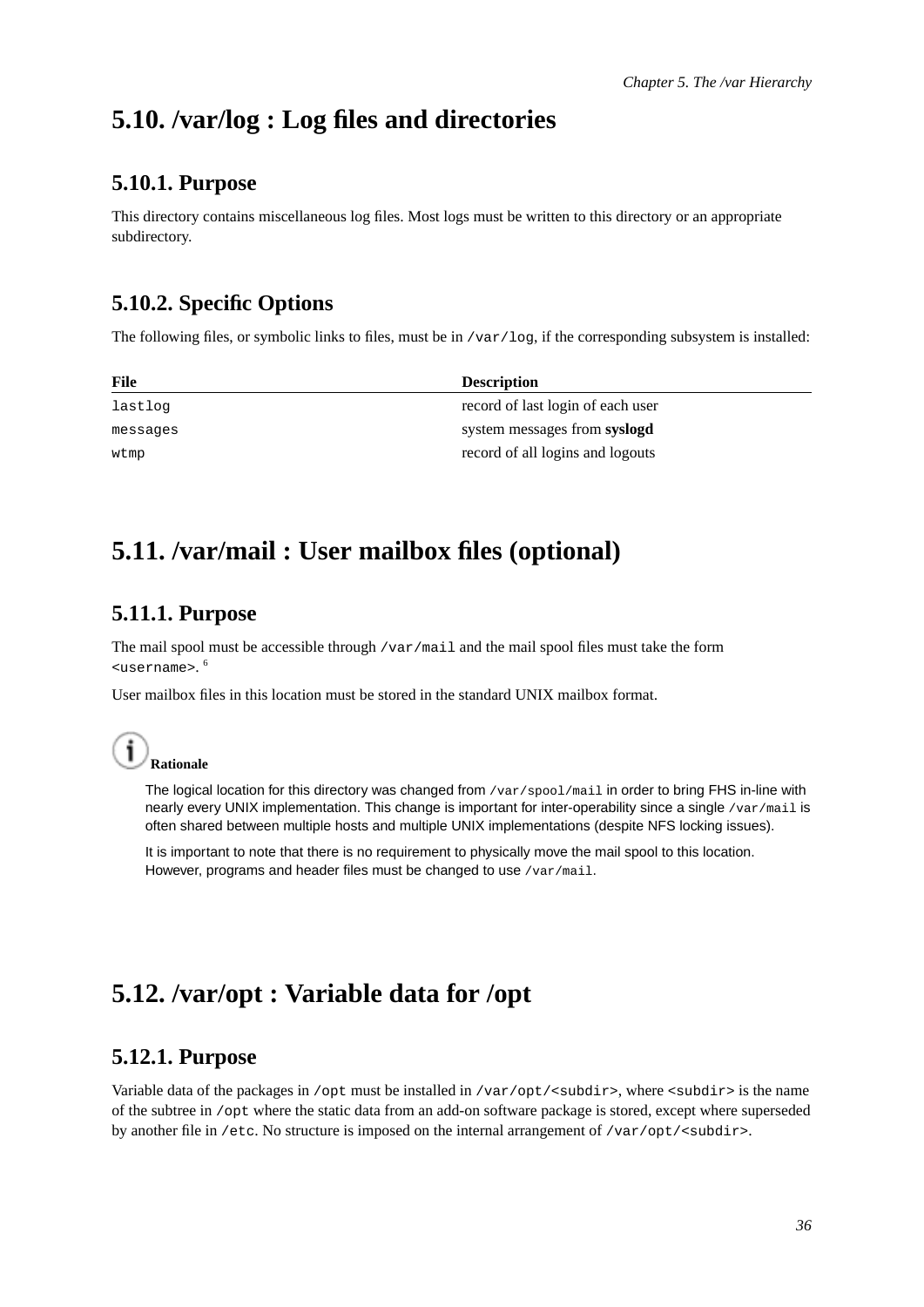

Refer to the rationale for /opt.

# <span id="page-42-1"></span><span id="page-42-0"></span>**5.13. /var/run : Run-time variable data**

## **5.13.1. Purpose**

This directory contains system information data describing the system since it was booted. Files under this directory must be cleared (removed or truncated as appropriate) at the beginning of the boot process. Programs may have a subdirectory of /var/run; this is encouraged for programs that use more than one run-time file.<sup>7</sup> Process identifier (PID) files, which were originally placed in /etc, must be placed in /var/run. The naming convention for PID files is <program-name>.pid. For example, the **crond** PID file is named /var/run/crond.pid.

## <span id="page-42-2"></span>**5.13.2. Requirements**

The internal format of PID files remains unchanged. The file must consist of the process identifier in ASCII-encoded decimal, followed by a newline character. For example, if **crond** was process number 25, /var/run/crond.pid would contain three characters: two, five, and newline.

Programs that read PID files should be somewhat flexible in what they accept; i.e., they should ignore extra whitespace, leading zeroes, absence of the trailing newline, or additional lines in the PID file. Programs that create PID files should use the simple specification located in the above paragraph.

The utmp file, which stores information about who is currently using the system, is located in this directory.

<span id="page-42-3"></span>System programs that maintain transient UNIX-domain sockets must place them in this directory.

# <span id="page-42-4"></span>**5.14. /var/spool : Application spool data**

## **5.14.1. Purpose**

/var/spool contains data which is awaiting some kind of later processing. Data in /var/spool represents work to be done in the future (by a program, user, or administrator); often data is deleted after it has been processed. <sup>8</sup>

## <span id="page-42-5"></span>**5.14.2. Specific Options**

The following directories, or symbolic links to directories, must be in /var/spool, if the corresponding subsystem is installed: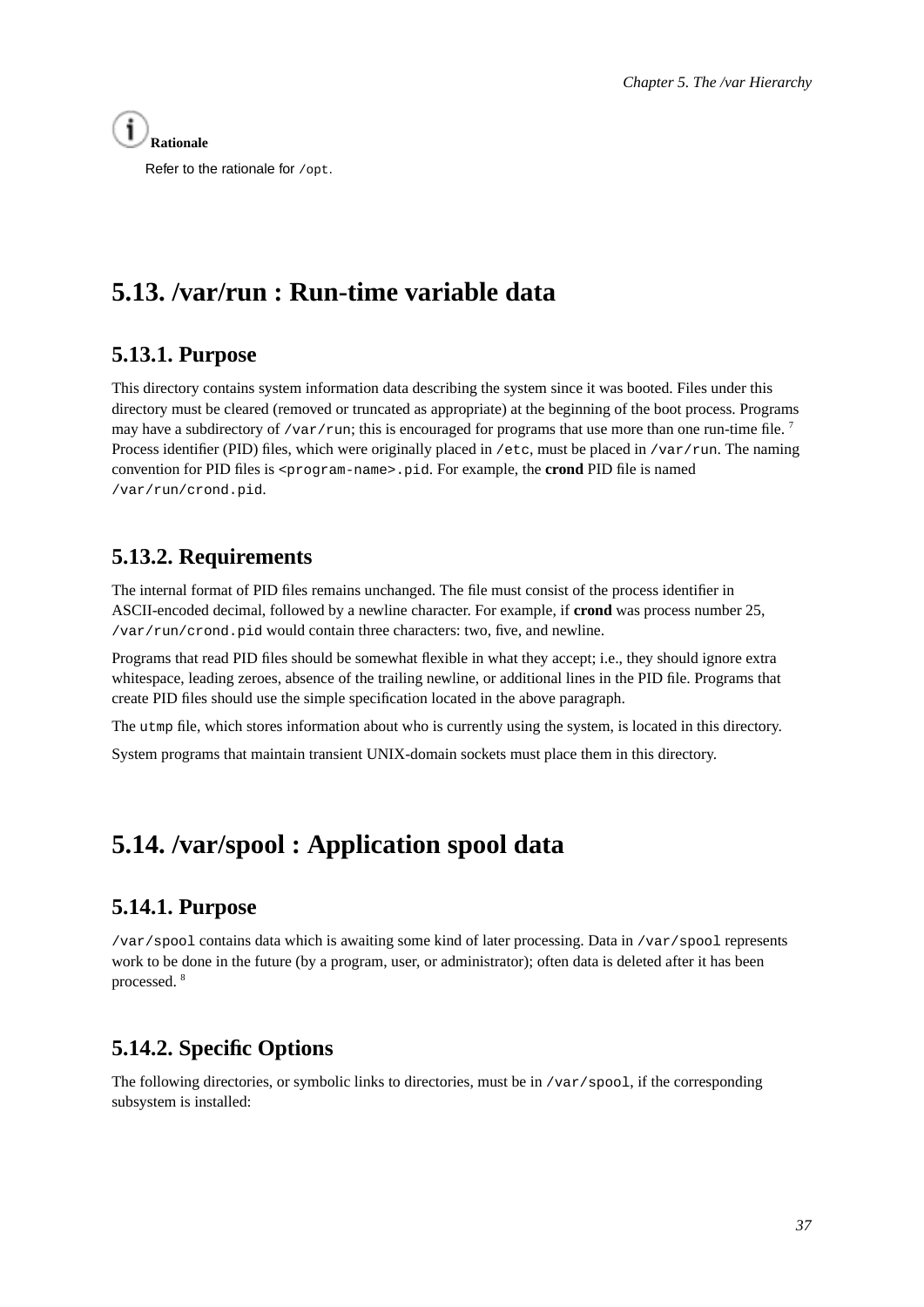| <b>Directory</b> | <b>Description</b>                  |
|------------------|-------------------------------------|
| lpd              | Printer spool directory (optional)  |
| mqueue           | Outgoing mail queue (optional)      |
| news             | News spool directory (optional)     |
| rwho             | Rwhod files (optional)              |
| uucp             | Spool directory for UUCP (optional) |
|                  |                                     |

## <span id="page-43-1"></span><span id="page-43-0"></span>**5.14.3. /var/spool/lpd : Line-printer daemon print queues (optional)**

#### **5.14.3.1. Purpose**

The lock file for **lpd**, lpd.lock, must be placed in /var/spool/lpd. It is suggested that the lock file for each printer be placed in the spool directory for that specific printer and named lock.

#### <span id="page-43-2"></span>**5.14.3.2. Specific Options**

**Directory Description** printer Spools for a specific printer (optional)

## <span id="page-43-4"></span><span id="page-43-3"></span>**5.14.4. /var/spool/rwho : Rwhod files (optional)**

#### **5.14.4.1. Purpose**

This directory holds the **rwhod** information for other systems on the local net.



Some BSD releases use /var/rwho for this data; given its historical location in /var/spool on other systems and its approximate fit to the definition of 'spooled' data, this location was deemed more appropriate.

# <span id="page-43-5"></span>**5.15. /var/tmp : Temporary files preserved between system reboots**

## <span id="page-43-6"></span>**5.15.1. Purpose**

The /var/tmp directory is made available for programs that require temporary files or directories that are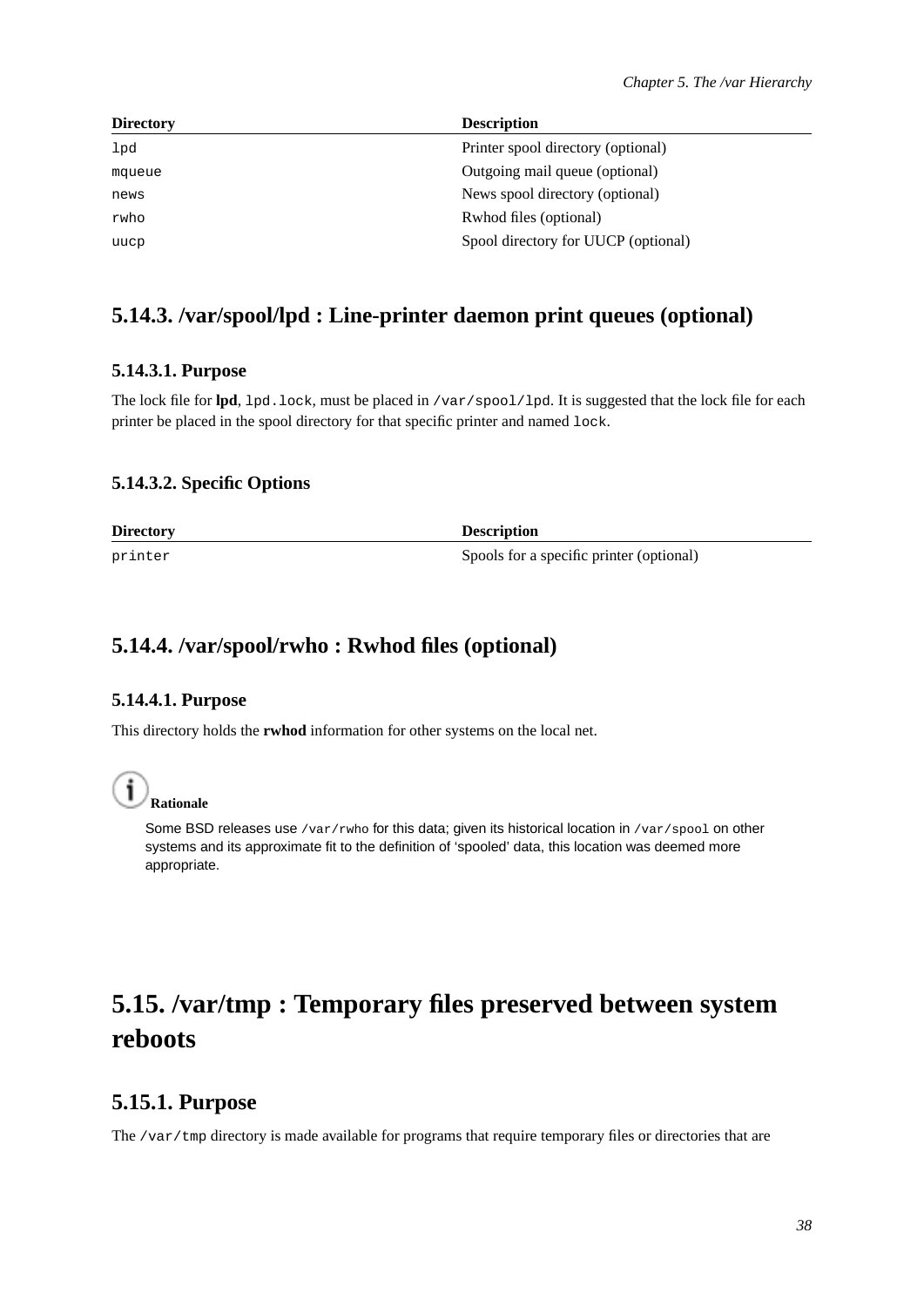preserved between system reboots. Therefore, data stored in /var/tmp is more persistent than data in /tmp.

Files and directories located in /var/tmp must not be deleted when the system is booted. Although data stored in /var/tmp is typically deleted in a site-specific manner, it is recommended that deletions occur at a less frequent interval than /tmp.

# <span id="page-44-0"></span>**5.16. /var/yp : Network Information Service (NIS) database files (optional)**

## <span id="page-44-1"></span>**5.16.1. Purpose**

Variable data for the Network Information Service (NIS), formerly known as the Sun Yellow Pages (YP), must be placed in this directory.



/var/yp is the standard directory for NIS (YP) data and is almost exclusively used in NIS documentation and systems. <sup>9</sup>

# **Notes**

- 1. This standard does not currently incorporate the TeX Directory Structure (a document that describes the layout TeX files and directories), but it may be useful reading. It is located at ftp://ctan.tug.org/tex/
- 2. For example, /usr/share/man/man1/ls.1 is formatted into /var/cache/man/cat1/ls.1, and /usr/X11R6/man/<locale>/man3/XtClass.3x into /var/cache/man/X11R6/<locale>/cat3/XtClass.3x.
- 3. An important difference between this version of this standard and previous ones is that applications are now required to use a subdirectory of /var/lib.
- 4. This hierarchy should contain files stored in /var/db in current BSD releases. These include locate.database and mountdtab, and the kernel symbol database(s).
- 5. Then, anything wishing to use /dev/ttyS0 can read the lock file and act accordingly (all locks in /var/lock should be world-readable).
- 6. Note that /var/mail may be a symbolic link to another directory.
- 7. /var/run should be unwritable for unprivileged users (root or users running daemons); it is a major security problem if any user can write in this directory.
- 8. UUCP lock files must be placed in /var/lock. See the above section on /var/lock.
- 9. NIS should not be confused with Sun NIS+, which uses a different directory, /var/nis.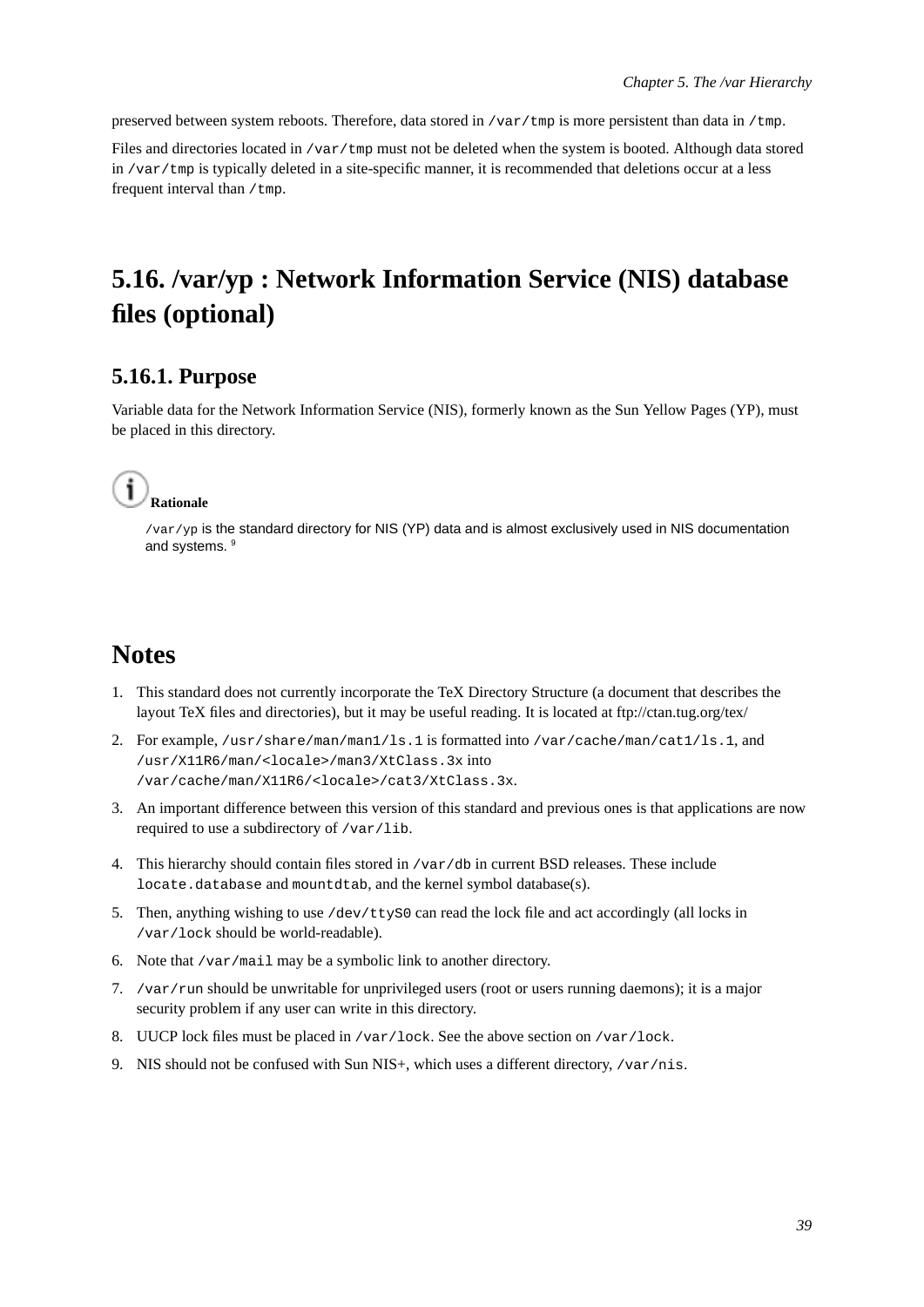# <span id="page-45-0"></span>**Chapter 6. Operating System Specific Annex**

<span id="page-45-1"></span>This section is for additional requirements and recommendations that only apply to a specific operating system. The material in this section should never conflict with the base standard.

## **6.1. Linux**

<span id="page-45-2"></span>This is the annex for the Linux operating system.

## **6.1.1. / : Root directory**

On Linux systems, if the kernel is located in /, we recommend using the names vmlinux or vmlinuz, which have been used in recent Linux kernel source packages.

## <span id="page-45-3"></span>**6.1.2. /bin : Essential user command binaries (for use by all users)**

Linux systems which require them place these additional files into /bin:

<span id="page-45-4"></span>• **setserial**

## **6.1.3. /dev : Devices and special files**

The following devices must exist under /dev.

/dev/null

All data written to this device is discarded. A read from this device will return an EOF condition.

/dev/zero

This device is a source of zeroed out data. All data written to this device is discarded. A read from this device will return as many bytes containing the value zero as was requested.

/dev/tty

This device is a synonym for the controlling terminal of a process. Once this device is opened, all reads and writes will behave as if the actual controlling terminal device had been opened.



<span id="page-45-5"></span>Previous versions of the FHS had stricter requirements for /dev. Other devices may also exist in /dev. Device names may exist as symbolic links to other device nodes located in /dev or subdirectories of /dev. There is no requirement concerning major/minor number values.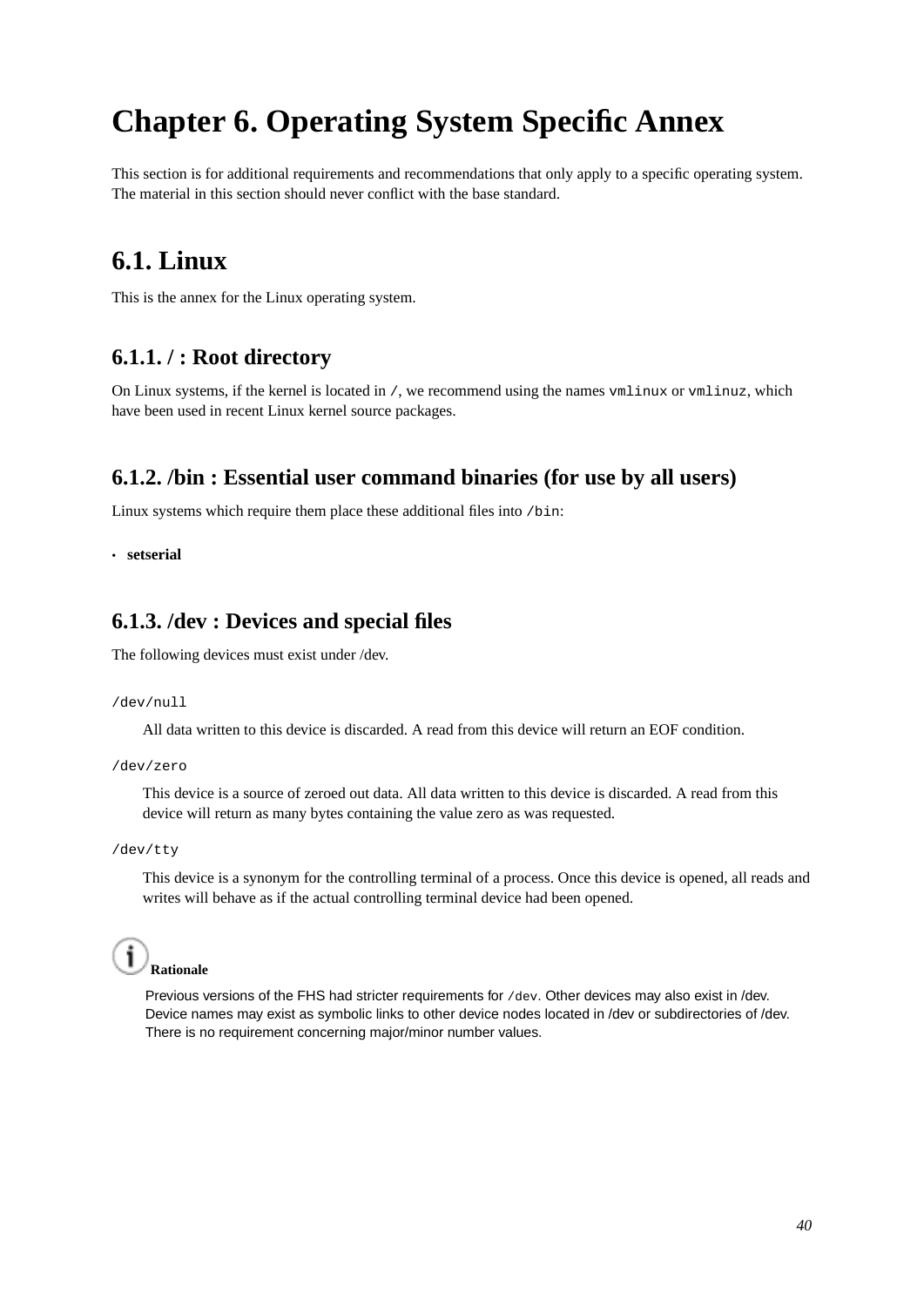### **6.1.4. /etc : Host-specific system configuration**

Linux systems which require them place these additional files into /etc.

<span id="page-46-0"></span>• lilo.conf

## **6.1.5. /lib64 and /lib32 : 64/32-bit libraries (architecture dependent)**

The 64-bit architectures PPC64, s390x, sparc64 and AMD64 must place 64-bit libraries in /1ib64, and 32-bit (or 31-bit on s390) libraries in /lib.

The 64-bit architecture IA64 must place 64-bit libraries in /lib.



This is a refinement of the general rules for  $/$ lib $\epsilon$ qual> and  $/$ usr $/$ lib $\epsilon$ qual>. The architectures PPC64, s390x, sparc64 and AMD64 support support both 32-bit (for s390 more precise 31-bit) and 64-bit programs. Using lib for 32-bit binaries allows existing binaries from the 32-bit systems to work without any changes: such binaries are expected to be numerous. IA-64 uses a different scheme, reflecting the deprecation of 32-bit binaries (and hence libraries) on that architecture.

## <span id="page-46-1"></span>**6.1.6. /proc : Kernel and process information virtual filesystem**

The proc filesystem is the de-facto standard Linux method for handling process and system information, rather than /dev/kmem and other similar methods. We strongly encourage this for the storage and retrieval of process information as well as other kernel and memory information.

#### <span id="page-46-2"></span>**6.1.7. /sbin : Essential system binaries**

Linux systems place these additional files into /sbin.

- Second extended filesystem commands (optional):
	- **badblocks**
	- **dumpe2fs**
	- **e2fsck**
	- **mke2fs**
	- **mklost+found**
	- **tune2fs**
- Boot-loader map installer (optional):
	- **lilo**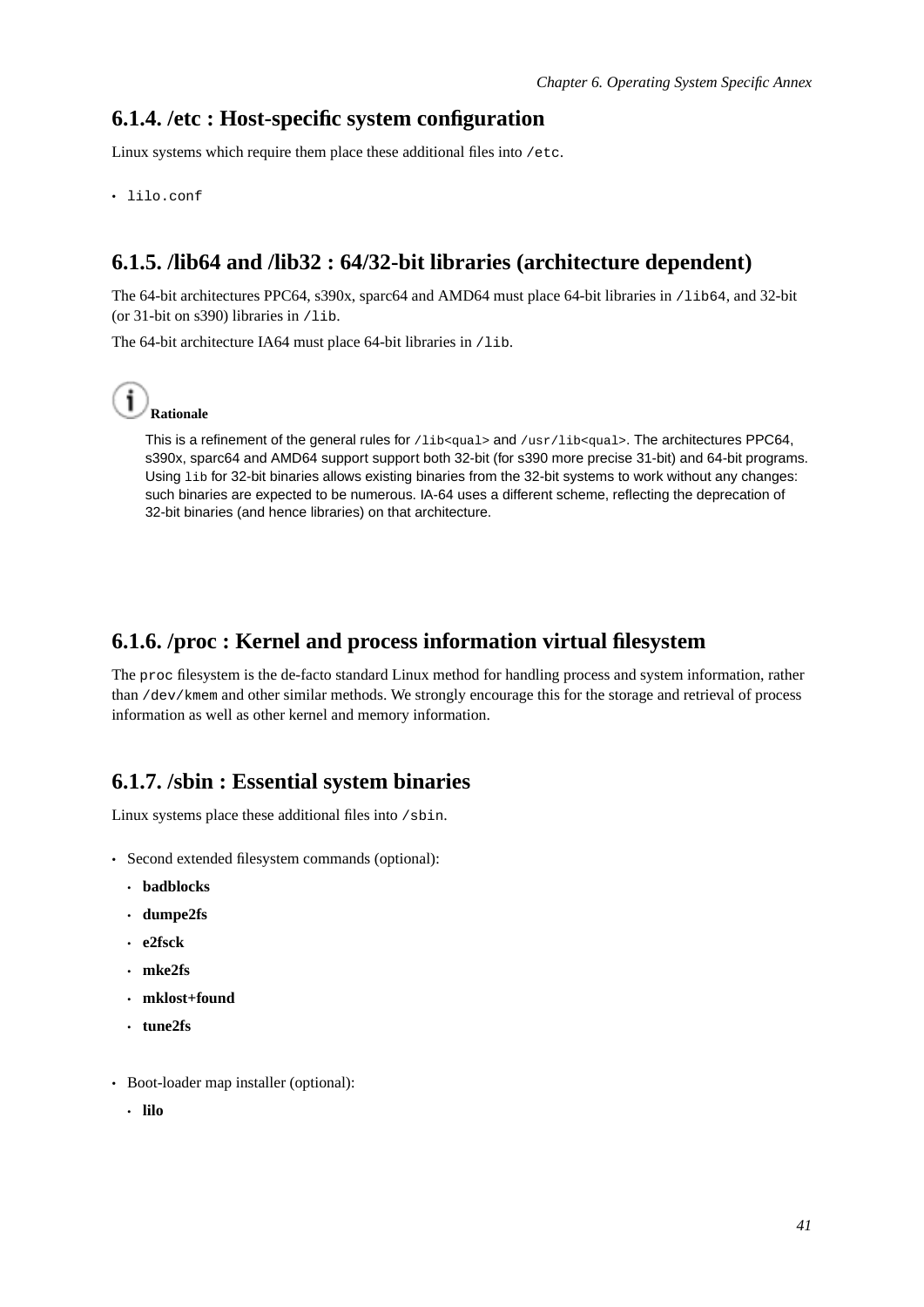Optional files for /sbin:

- Static binaries:
	- **ldconfig**
	- **sln**
	- **ssync**

Static **ln** (**sln**) and static **sync** (**ssync**) are useful when things go wrong. The primary use of **sln** (to repair incorrect symlinks in /lib after a poorly orchestrated upgrade) is no longer a major concern now that the **ldconfig** program (usually located in /usr/sbin) exists and can act as a guiding hand in upgrading the dynamic libraries. Static **sync** is useful in some emergency situations. Note that these need not be statically linked versions of the standard **ln** and **sync**, but may be.

The **ldconfig** binary is optional for /sbin since a site may choose to run **ldconfig** at boot time, rather than only when upgrading the shared libraries. (It's not clear whether or not it is advantageous to run **ldconfig** on each boot.) Even so, some people like **ldconfig** around for the following (all too common) situation:

- 1. I've just removed /lib/<file>.
- 2. I can't find out the name of the library because **ls** is dynamically linked, I'm using a shell that doesn't have **ls** built-in, and I don't know about using "**echo \***" as a replacement.
- 3. I have a static **sln**, but I don't know what to call the link.
- Miscellaneous:
	- **ctrlaltdel**
	- **kbdrate**

So as to cope with the fact that some keyboards come up with such a high repeat rate as to be unusable, **kbdrate** may be installed in /sbin on some systems.

Since the default action in the kernel for the Ctrl-Alt-Del key combination is an instant hard reboot, it is generally advisable to disable the behavior before mounting the root filesystem in read-write mode. Some **init** suites are able to disable Ctrl-Alt-Del, but others may require the **ctrlaltdel** program, which may be installed in /sbin on those systems.

### <span id="page-47-0"></span>**6.1.8. /usr/include : Header files included by C programs**

These symbolic links are required if a C or C++ compiler is installed and only for systems not based on glibc.

```
/usr/include/asm -> /usr/src/linux/include/asm-<arch>
/usr/include/linux -> /usr/src/linux/include/linux
```
## <span id="page-47-1"></span>**6.1.9. /usr/src : Source code**

For systems based on glibc, there are no specific guidelines for this directory. For systems based on Linux libc revisions prior to glibc, the following guidelines and rationale apply:

The only source code that should be placed in a specific location is the Linux kernel source code. It is located in /usr/src/linux.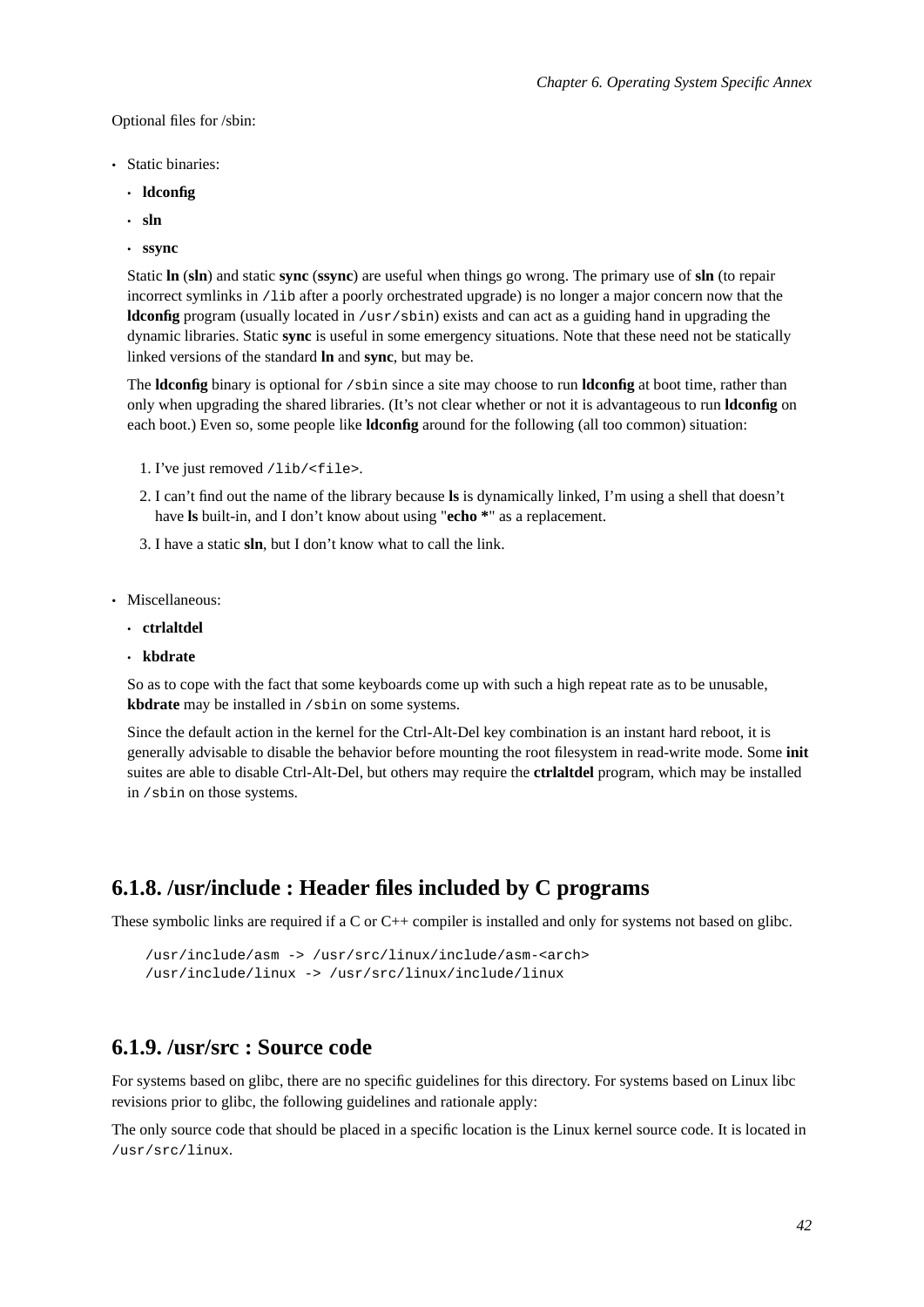If a C or C++ compiler is installed, but the complete Linux kernel source code is not installed, then the include files from the kernel source code must be located in these directories:

```
/usr/src/linux/include/asm-<arch>
/usr/src/linux/include/linux
```
<arch> is the name of the system architecture.



/usr/src/linux may be a symbolic link to a kernel source code tree.



It is important that the kernel include files be located in /usr/src/linux and not in /usr/include so there are no problems when system administrators upgrade their kernel version for the first time.

## <span id="page-48-0"></span>**6.1.10. /var/spool/cron : cron and at jobs**

This directory contains the variable data for the **cron** and **at** programs.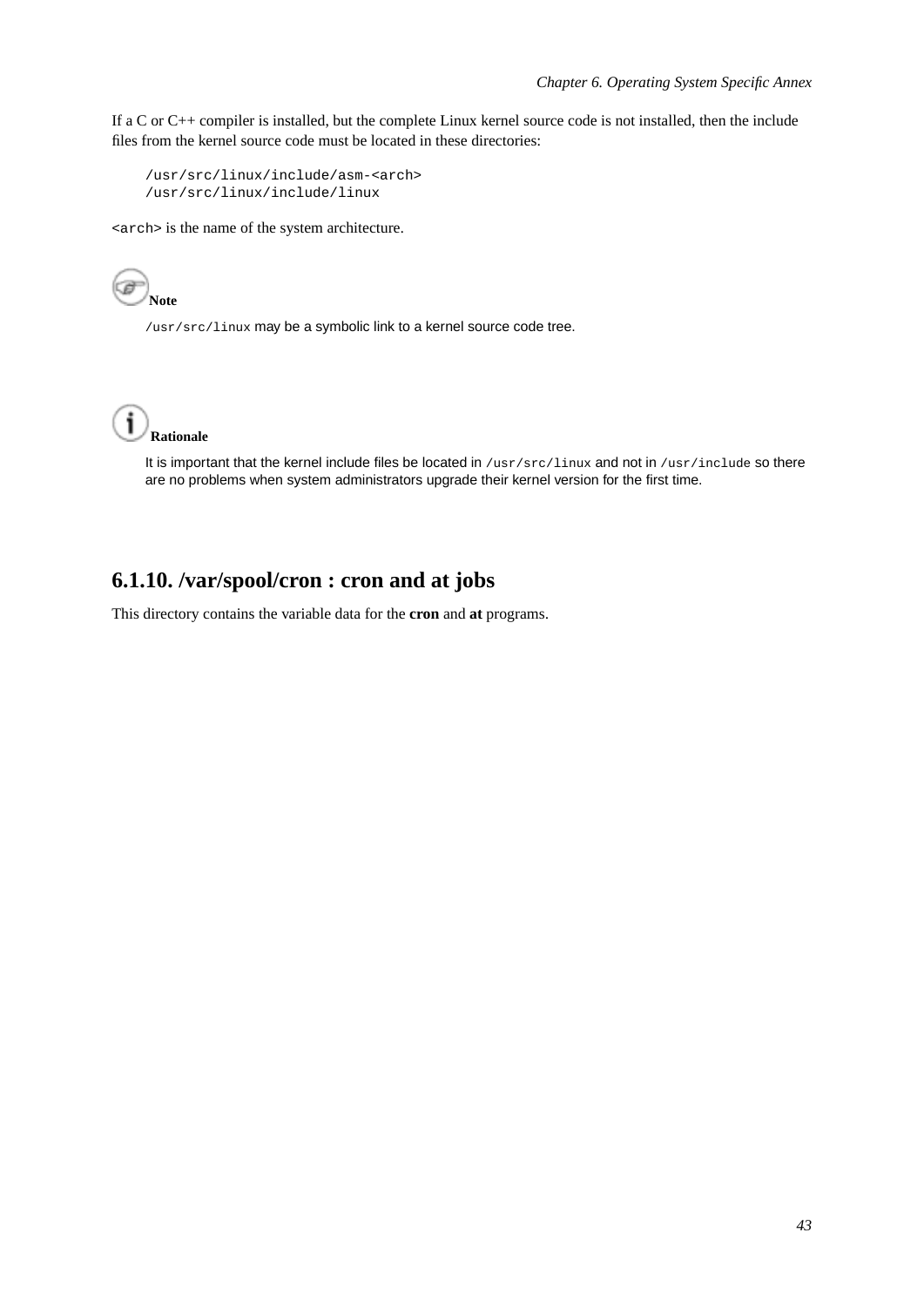# <span id="page-49-0"></span>**Chapter 7. Appendix**

# <span id="page-49-1"></span>**7.1. The FHS mailing list**

The FHS mailing list is located at <freestandards-fhs-discuss@lists.sourceforge.net>. You can subscribe to the mailing list at this page http://sourceforge.net/projects/freestandards/.

Thanks to Network Operations at the University of California at San Diego who allowed us to use their excellent mailing list server.

<span id="page-49-2"></span>As noted in the introduction, please do not send mail to the mailing list without first contacting the FHS editor or a listed contributor.

# **7.2. Background of the FHS**

The process of developing a standard filesystem hierarchy began in August 1993 with an effort to restructure the file and directory structure of Linux. The FSSTND, a filesystem hierarchy standard specific to the Linux operating system, was released on February 14, 1994. Subsequent revisions were released on October 9, 1994 and March 28, 1995.

In early 1995, the goal of developing a more comprehensive version of FSSTND to address not only Linux, but other UNIX-like systems was adopted with the help of members of the BSD development community. As a result, a concerted effort was made to focus on issues that were general to UNIX-like systems. In recognition of this widening of scope, the name of the standard was changed to Filesystem Hierarchy Standard or FHS for short.

<span id="page-49-3"></span>Volunteers who have contributed extensively to this standard are listed at the end of this document. This standard represents a consensus view of those and other contributors.

# **7.3. General Guidelines**

Here are some of the guidelines that have been used in the development of this standard:

- Solve technical problems while limiting transitional difficulties.
- Make the specification reasonably stable.
- Gain the approval of distributors, developers, and other decision-makers in relevant development groups and encourage their participation.
- <span id="page-49-4"></span>• Provide a standard that is attractive to the implementors of different UNIX-like systems.

# **7.4. Scope**

This document specifies a standard filesystem hierarchy for FHS filesystems by specifying the location of files and directories, and the contents of some system files.

This standard has been designed to be used by system integrators, package developers, and system administrators in the construction and maintenance of FHS compliant filesystems. It is primarily intended to be a reference and is not a tutorial on how to manage a conforming filesystem hierarchy.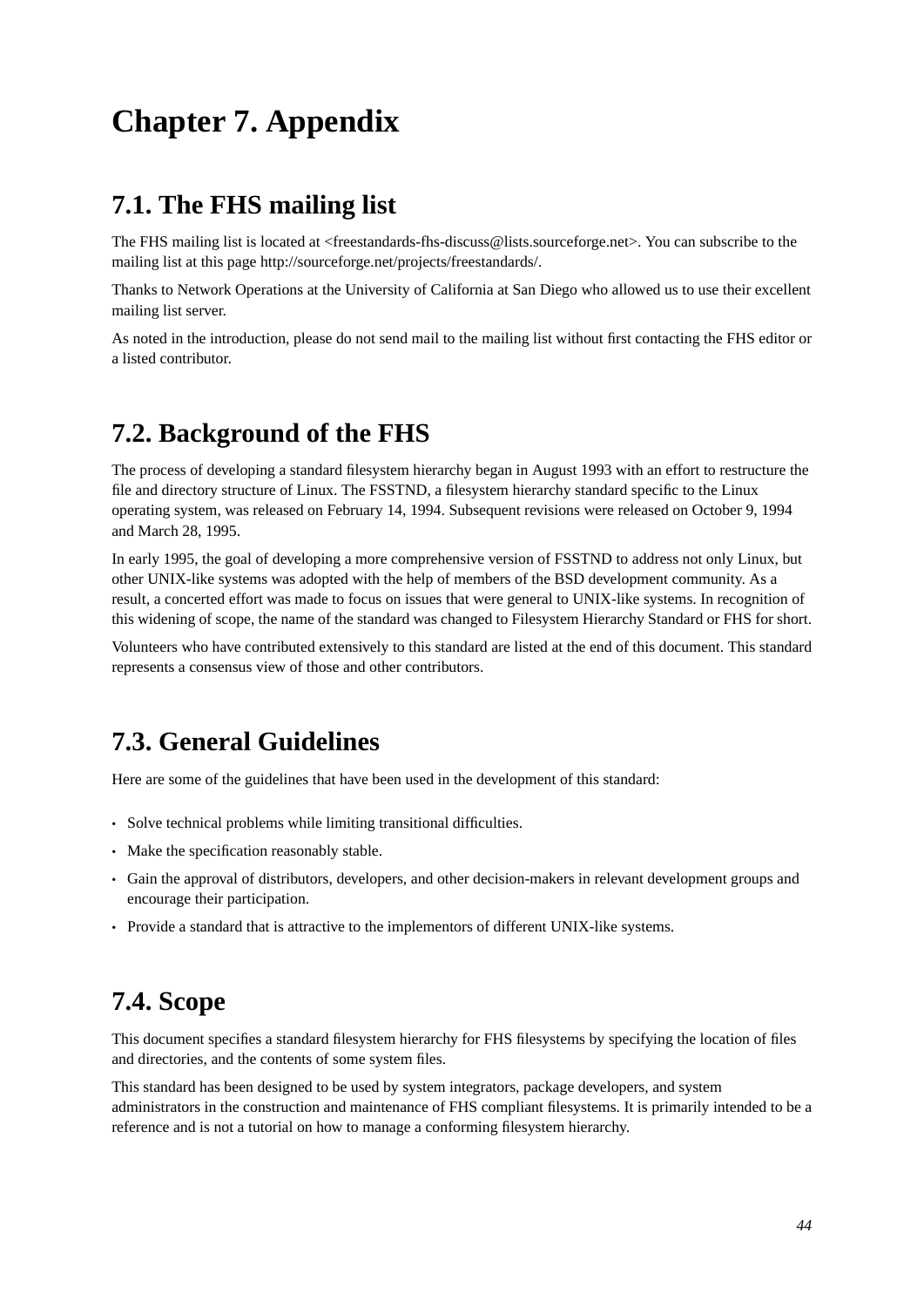The FHS grew out of earlier work on FSSTND, a filesystem organization standard for the Linux operating system. It builds on FSSTND to address interoperability issues not just in the Linux community but in a wider arena including 4.4BSD-based operating systems. It incorporates lessons learned in the BSD world and elsewhere about multi-architecture support and the demands of heterogeneous networking.

Although this standard is more comprehensive than previous attempts at filesystem hierarchy standardization, periodic updates may become necessary as requirements change in relation to emerging technology. It is also possible that better solutions to the problems addressed here will be discovered so that our solutions will no longer be the best possible solutions. Supplementary drafts may be released in addition to periodic updates to this document. However, a specific goal is backwards compatibility from one release of this document to the next.

Comments related to this standard are welcome. Any comments or suggestions for changes may be directed to the FHS editor (Daniel Quinlan <quinlan@pathname.com>) or the FHS mailing list. Typographical or grammatical comments should be directed to the FHS editor.

Before sending mail to the mailing list it is requested that you first contact the FHS editor in order to avoid excessive re-discussion of old topics.

Questions about how to interpret items in this document may occasionally arise. If you have need for a clarification, please contact the FHS editor. Since this standard represents a consensus of many participants, it is important to make certain that any interpretation also represents their collective opinion. For this reason it may not be possible to provide an immediate response unless the inquiry has been the subject of previous discussion.

# <span id="page-50-0"></span>**7.5. Acknowledgments**

The developers of the FHS wish to thank the developers, system administrators, and users whose input was essential to this standard. We wish to thank each of the contributors who helped to write, compile, and compose this standard.

<span id="page-50-1"></span>The FHS Group also wishes to thank those Linux developers who supported the FSSTND, the predecessor to this standard. If they hadn't demonstrated that the FSSTND was beneficial, the FHS could never have evolved.

# **7.6. Contributors**

Brandon S. Allbery  $\triangle$  Sta@kf8nh.wariat.org> Keith Bostic  $\leq$  bostic  $\leq$  costic  $\leq$  costic  $\leq$  costic  $\leq$  costic  $\leq$  costic  $\leq$  costic  $\leq$  costic  $\leq$  costic  $\leq$  costic  $\leq$  costic  $\leq$  costic  $\leq$  costic  $\leq$  costic  $\leq$  costic  $\leq$  costic Drew Eckhardt <drew @colorado.edu> Rik Faith  $\alpha$  and  $\alpha$  and  $\alpha$  and  $\alpha$  and  $\alpha$  and  $\alpha$  and  $\alpha$  and  $\alpha$  and  $\alpha$  and  $\alpha$  and  $\alpha$  and  $\alpha$  and  $\alpha$  and  $\alpha$  and  $\alpha$  and  $\alpha$  and  $\alpha$  and  $\alpha$  and  $\alpha$  and  $\alpha$  and  $\alpha$  and  $\alpha$  and  $\alpha$  and  $\alpha$  Stephen Harris  $\leq$ Stephen Harris  $\leq$ Sweh@spuddy.mew.co.uk> Ian Jackson  $\alpha$  ijackson @cus.cam.ac.uk> Andreas Jaeger  $\langle ai@suse.de \rangle$ John A. Martin  $\langle j \rangle$  <  $\langle j \rangle$  =  $\langle j \rangle$ Ian McCloghrie <ian@ucsd.edu> Chris Metcalf <metcalf@lcs.mit.edu> Ian Murdock  $\leq$ imurdock $\leq$ debian.org> David C. Niemi <niemidc@clark.net> Daniel Quinlan  $\alpha$ Eric S. Raymond  $\langle \text{esr} \mathcal{Q} \text{th} \rangle$ Rusty Russell  $\langle \text{rusty } @ \text{rusty } @ \text{rustcorp.com.au} \rangle$